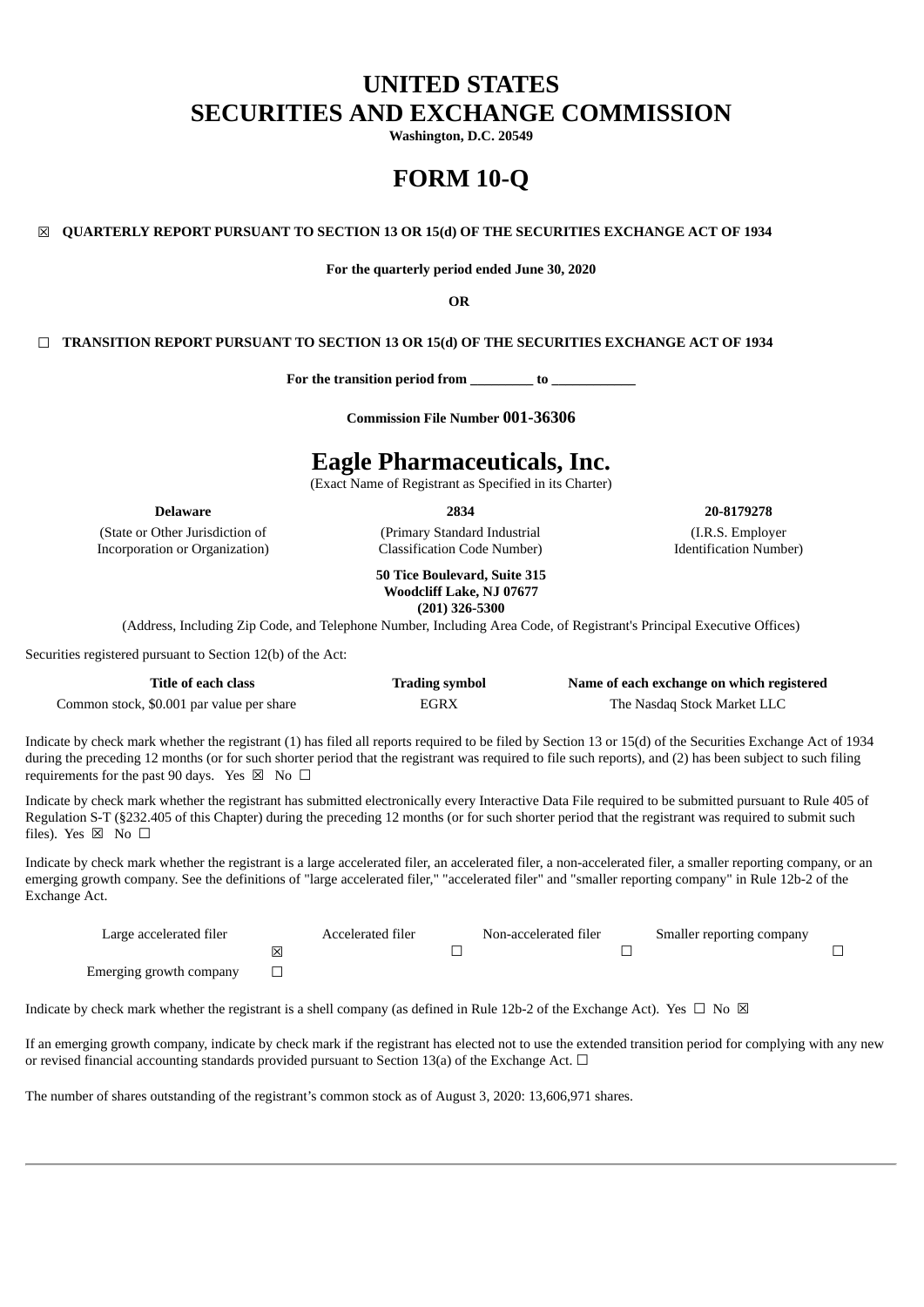## **CAUTIONARY NOTE REGARDING FORWARD-LOOKING STATEMENTS**

This Quarterly Report on Form 10-Q, or this Quarterly Report, contains "forward-looking statements" within the meaning of Section 27A of the Securities Act of 1933, as amended, or the Securities Act, and Section 21E of the Securities Exchange Act of 1934, as amended, or the Exchange Act. All statements other than statements of historical fact contained in this Quarterly Report are forward-looking statements. In some cases, you can identify forward-looking statements by terminology such as "may," "could," "will," "would," "should," "expect," "plan,", "anticipate," "believe," "estimate," "intend," "predict," "seek," "contemplate," "project," "continue," "potential," "ongoing" or the negative of these terms or other comparable terminology, although not all forward-looking statements contain these identifying words. These forward-looking statements include, but are not limited to, statements about:

- our expectations regarding the impact of the ongoing coronavirus 2019, or COVID-19, pandemic including the expected duration of disruption and immediate and long-term delays; disruption in the sales of our marketed products; delays, interruptions or other adverse effects to clinical trials and patient enrollment; delays in regulatory review; manufacturing and supply chain interruptions; adverse effects on healthcare systems and disruption of the global economy overall, and the overall impact of the COVID-19 pandemic on our business, financial condition and results of operations;
- the potential benefits and commercial potential of Bendeka, Ryanodex and Belrapzo for approved indications and any expanded uses;
- the commercial potential of additional indications for our products;
- sales of our products in various markets worldwide, pricing for our products, level of insurance coverage and reimbursement for our products, timing regarding development and regulatory approvals for our products or for additional indications or in additional territories;
- future expansion of our commercial organization and transition to third-parties in certain jurisdictions to perform sales, marketing and distribution functions;
- the initiation, timing, progress and results of our preclinical and clinical studies, and our research and development program;
- our ability to obtain and maintain regulatory approval of our products and product candidates, and any related restrictions, limitations, and/or warnings in the label of an approved product;
- our ability to obtain funding for our operations and to expand business and sales;
- our plans to research, develop and commercialize our products and product candidates and our ability to successfully commercialize our products and product candidates;
- our ability to attract collaborators with development, regulatory and commercialization expertise;
- the size and growth potential of the markets for our products and product candidates, and our ability to serve those markets;
- the diversion of healthcare resources away from the conduct of clinical trials as a result of the ongoing COVID-19 pandemic, including the diversion of hospitals and doctor offices serving as locations for administration of our products, including Bendeka and hospital staff supporting the conduct of such administration;
- the interruption of key clinical trial activities, such as clinical trial site monitoring, due to limitations on travel, quarantines or social distancing protocols imposed or recommended by federal or state governments, employers and others in connection with the ongoing COVID-19 pandemic;
- the rate and degree of market acceptance of our products and product candidates;
- our ability to develop sales and marketing capabilities, whether alone or with potential future collaborators;
- the performance of our strategic collaborators and success of our current strategic collaborations;
- regulatory developments in the United States and foreign countries;
- the performance of our third-party suppliers and manufacturers;
- the success of competing drugs that are or become available;
- the retention of key scientific or management personnel;
- the accuracy of our estimates regarding expenses, future revenues, capital requirements and needs for additional financing;
- our expectations regarding our ability to obtain and maintain intellectual property protection for our product candidates;
- our ability to prevent or minimize the effects of Paragraph IV patent litigation; and
- our anticipated future costs, operating expenses and capital requirements.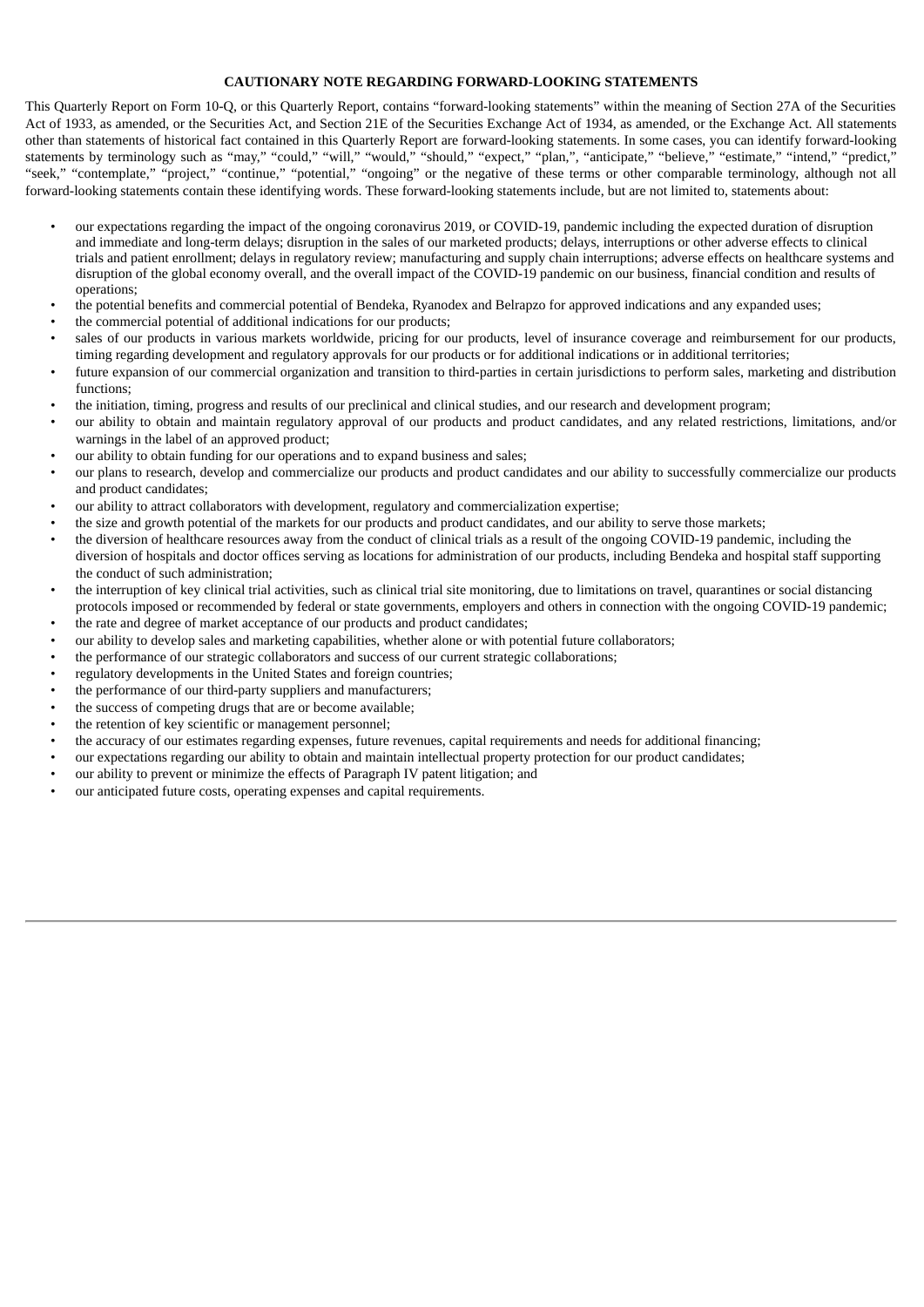Any forward-looking statements in this Quarterly Report reflect our current views with respect to future events or to our future financial performance and involve known and unknown risks, uncertainties and other factors that may cause our actual results, performance or achievements to be materially different from any future results, performance or achievements expressed or implied by these forward-looking statements. Factors that may cause actual results to differ materially from current expectations include, among other things, those listed under Part II, Item 1A. Risk Factors and elsewhere in this Quarterly Report. Given these uncertainties, you should not place undue reliance on these forward-looking statements. Except as required by law, we assume no obligation to update or revise these forward-looking statements for any reason, even if new information becomes available in the future.

This Quarterly Report also contains estimates, projections and other information concerning our industry, our business, and the markets for certain diseases, including data regarding the estimated size of those markets, and the incidence and prevalence of certain medical conditions. Information that is based on estimates, forecasts, projections, market research or similar methodologies is inherently subject to uncertainties and actual events or circumstances may differ materially from events and circumstances reflected in this information. Unless otherwise expressly stated, we obtained this industry, business, market and other data from reports, research surveys, studies and similar data prepared by market research firms and other third parties, industry, medical and general publications, government data and similar sources.

#### **NOTE REGARDING COMPANY REFERENCES**

References to the "Company," "Eagle Pharmaceuticals," "Eagle," "we," "us" or "our" mean Eagle Pharmaceuticals, Inc., a Delaware corporation and its subsidiaries, references to "Eagle Biologics" mean Eagle Biologics, Inc. and references to "Eagle Research Lab" means Eagle Research Lab Limited.

#### **NOTE REGARDING TRADEMARKS**

All trademarks, trade names and service marks appearing in this Quarterly Report are the property of their respective owners. Solely for convenience, trademarks and trade names referred to in this Quarterly Report may appear without the ® or TM symbols.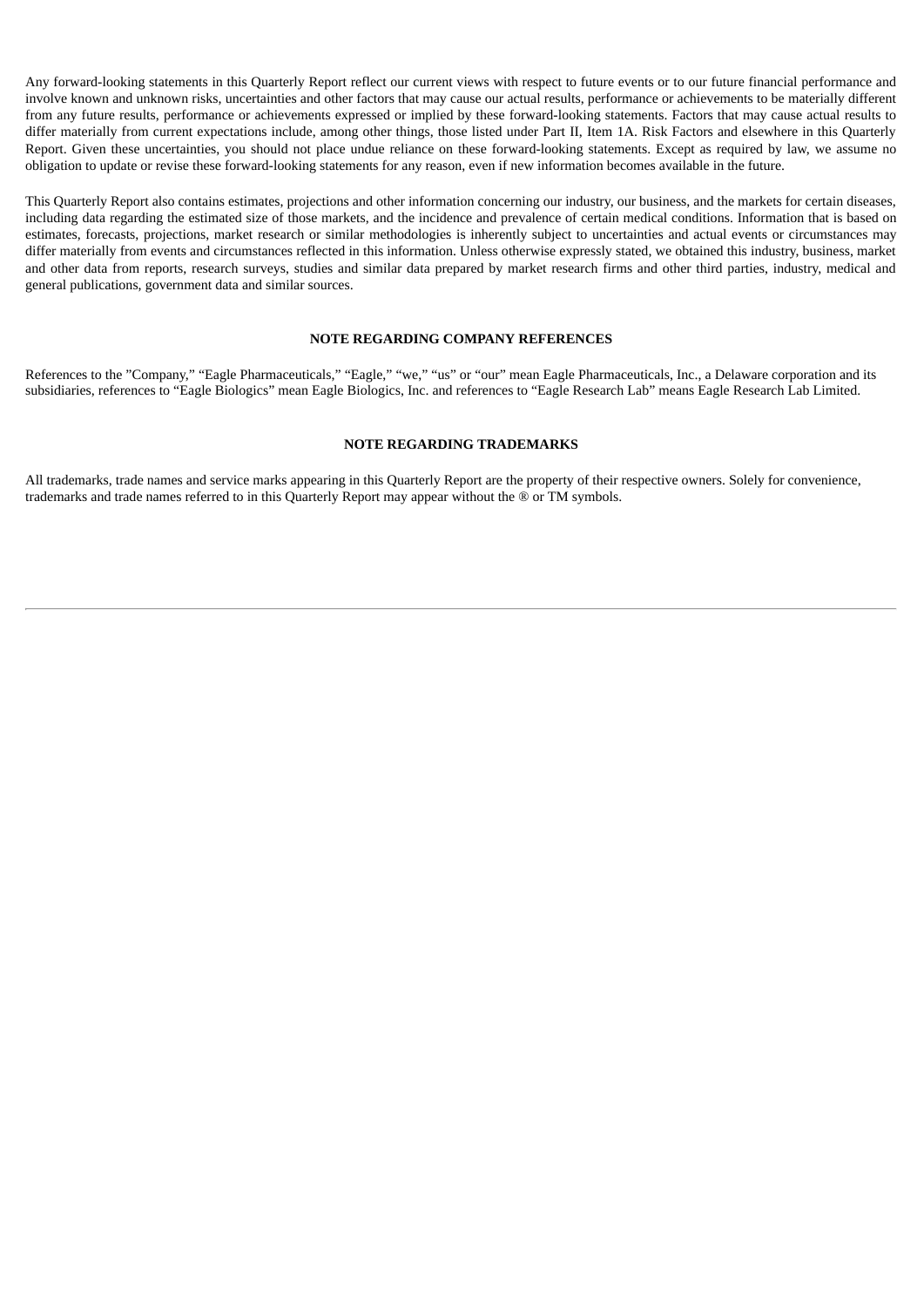## **TABLE OF CONTENTS**

## **Part I - Financial Information**

| Item 1. | Condensed Consolidated Financial Statements (unaudited)                                                                                              |                 |
|---------|------------------------------------------------------------------------------------------------------------------------------------------------------|-----------------|
|         | Condensed Consolidated Balance Sheets (unaudited) as of June 30, 2020 and December 31, 2019                                                          |                 |
|         | Condensed Consolidated Statements of Operations (unaudited) for the three months and six months ended June<br>30, 2020 and 2019                      | $\overline{2}$  |
|         | Condensed Consolidated Statements of Changes in Stockholders' Equity (unaudited) for the three months and<br>six months ended June 30, 2020 and 2019 | $\overline{3}$  |
|         | Condensed Consolidated Statements of Cash Flows (unaudited) for the six months ended June 30, 2020 and                                               |                 |
|         | 2019                                                                                                                                                 | $\overline{5}$  |
|         | Notes to Condensed Consolidated Financial Statements (unaudited)                                                                                     | $6\overline{6}$ |
| Item 2. | Management's Discussion and Analysis of Financial Condition and Results of Operations                                                                | $\overline{26}$ |
| Item 3. | <b>Quantitative and Qualitative Disclosures About Market Risk</b>                                                                                    | 38              |
| Item 4. | <b>Controls and Procedures</b>                                                                                                                       | <u>38</u>       |

## **Part II - Other Information**

| Item 1.  | <b>Legal Proceedings</b>                                           | 39              |
|----------|--------------------------------------------------------------------|-----------------|
| Item 1A. | <b>Risk Factors</b>                                                | 39              |
| Item 2.  | <b>Unregistered Sales of Equity Securities and Use of Proceeds</b> | 42              |
| Item 3.  | <b>Defaults Upon Senior Securities</b>                             | 43              |
| Item 4.  | <b>Mine Safety Disclosures</b>                                     | 43              |
| Item 5.  | <b>Other Information</b>                                           | 43              |
| Item 6.  | <b>Exhibits</b>                                                    | $\overline{44}$ |
|          | <b>Signatures</b>                                                  | 45              |
|          |                                                                    |                 |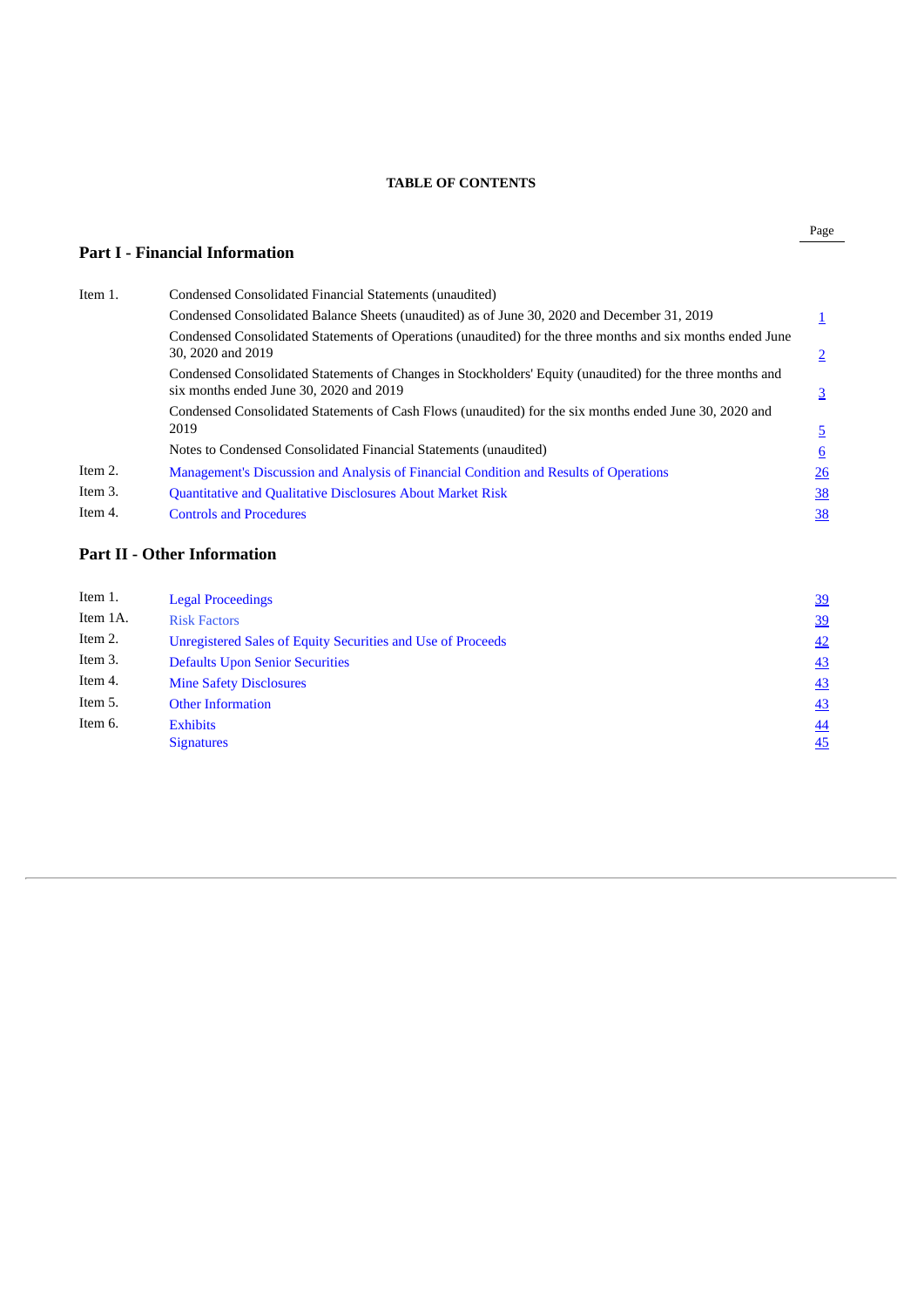### **EAGLE PHARMACEUTICALS, INC. CONDENSED CONSOLIDATED BALANCE SHEETS (UNAUDITED) (In thousands, except share amounts)**

<span id="page-4-0"></span>

|                                                                                                                                                                   | <b>June 30, 2020</b> |              | <b>December 31, 2019</b> |
|-------------------------------------------------------------------------------------------------------------------------------------------------------------------|----------------------|--------------|--------------------------|
| <b>ASSETS</b>                                                                                                                                                     |                      |              |                          |
| <b>Current assets:</b>                                                                                                                                            |                      |              |                          |
| Cash and cash equivalents                                                                                                                                         | \$<br>108,213        | $\mathbb{S}$ | 109,775                  |
| Accounts receivable, net                                                                                                                                          | 46,781               |              | 48,004                   |
| <b>Inventories</b>                                                                                                                                                | 7,891                |              | 6,566                    |
| Prepaid expenses and other current assets                                                                                                                         | 5,551                |              | 15,104                   |
| Total current assets                                                                                                                                              | 168,436              |              | 179,449                  |
| Property and equipment, net                                                                                                                                       | 2,118                |              | 2,202                    |
| Intangible assets, net                                                                                                                                            | 14,250               |              | 15,583                   |
| Goodwill                                                                                                                                                          | 39,743               |              | 39,743                   |
| Deferred tax asset, net                                                                                                                                           | 14,585               |              | 13,669                   |
| Other assets                                                                                                                                                      | 17,578               |              | 3,908                    |
| <b>Total assets</b>                                                                                                                                               | \$<br>256,710        | \$           | 254,554                  |
| <b>LIABILITIES AND STOCKHOLDERS' EQUITY</b>                                                                                                                       |                      |              |                          |
| <b>Current liabilities:</b>                                                                                                                                       |                      |              |                          |
| Accounts payable                                                                                                                                                  | \$<br>13,708         | \$           | 5,462                    |
| Accrued expenses and other liabilities                                                                                                                            | 19,778               |              | 28,361                   |
| Current portion of long-term debt                                                                                                                                 | 7,000                |              | 5,000                    |
| <b>Total current liabilities</b>                                                                                                                                  | 40,486               |              | 38,823                   |
| Other long-term liabilities                                                                                                                                       | 3,361                |              | 3,000                    |
| Long-term debt, less current portion                                                                                                                              | 28,899               |              | 33,557                   |
| <b>Total liabilities</b>                                                                                                                                          | 72,746               |              | 75,380                   |
| <b>Commitments and Contingencies</b>                                                                                                                              |                      |              |                          |
| <b>Stockholders' equity:</b>                                                                                                                                      |                      |              |                          |
| Preferred stock, 1,500,000 shares authorized and no shares issued or outstanding as of June 30,<br>2020 and December 31, 2019                                     |                      |              |                          |
| Common stock, \$0.001 par value; 50,000,000 shares authorized; 16,621,681 and 16,537,846<br>shares issued as of June 30, 2020 and December 31, 2019, respectively | 17                   |              | 17                       |
| Additional paid in capital                                                                                                                                        | 291,434              |              | 278,518                  |
| Retained earnings                                                                                                                                                 | 69,373               |              | 72,500                   |
| Treasury stock, at cost, 3,017,710 and 2,907,687 shares as of June 30, 2020 and December 31,<br>2019, respectively                                                | (176, 860)           |              | (171, 861)               |
| Total stockholders' equity                                                                                                                                        | 183,964              |              | 179,174                  |
| Total liabilities and stockholders' equity                                                                                                                        | \$<br>256,710        | \$           | 254,554                  |

<span id="page-4-1"></span>See accompanying notes to unaudited condensed consolidated financial statements.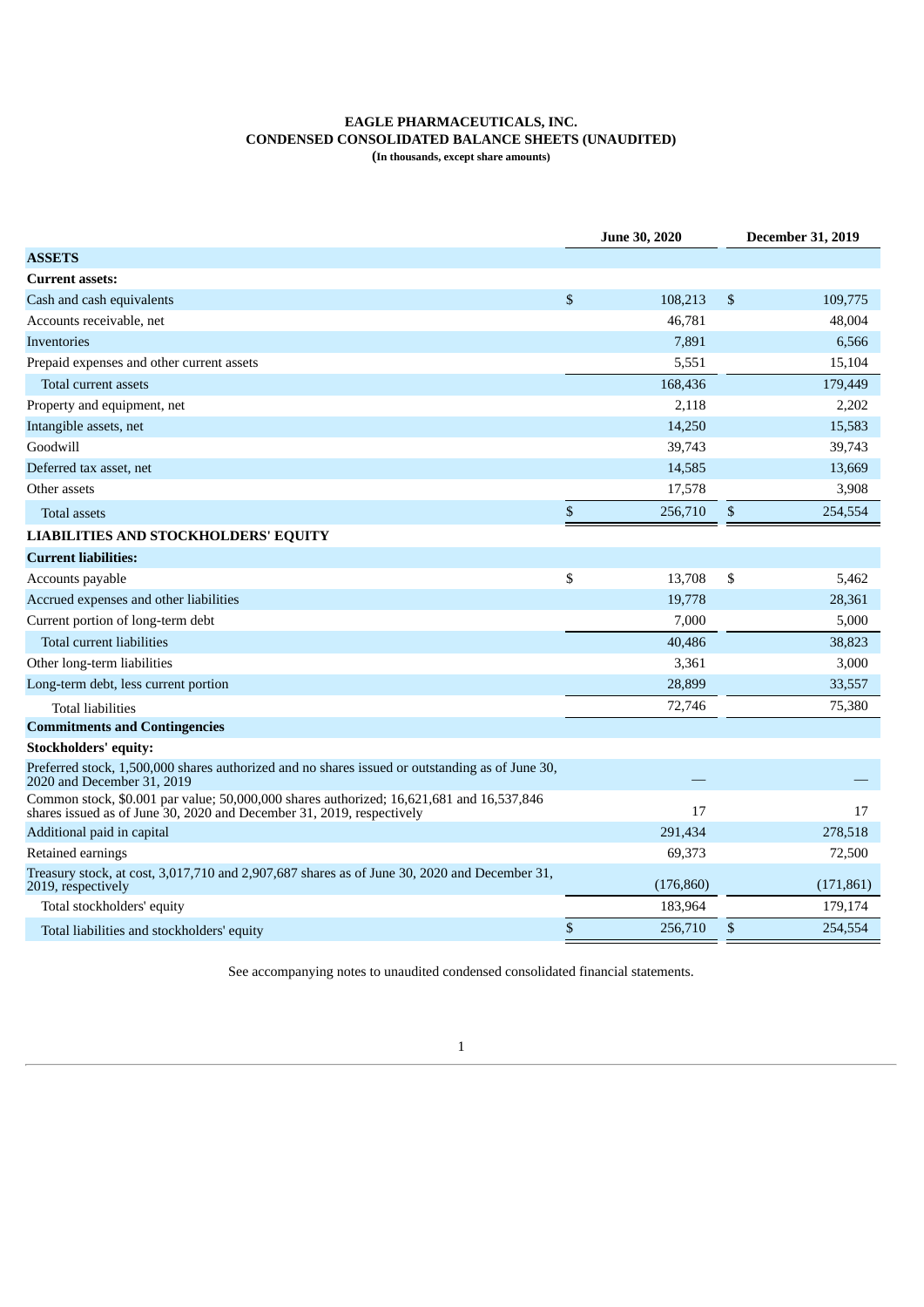#### **EAGLE PHARMACEUTICALS, INC. CONDENSED CONSOLIDATED STATEMENTS OF OPERATIONS (UNAUDITED) (In thousands, except share and per share amounts)**

|                                                                | <b>Three Months Ended</b> | <b>June 30,</b>           |            | <b>Six Months Ended</b><br><b>June 30,</b> |            |    |            |  |
|----------------------------------------------------------------|---------------------------|---------------------------|------------|--------------------------------------------|------------|----|------------|--|
|                                                                | 2020                      |                           | 2019       |                                            | 2020       |    | 2019       |  |
| <b>Revenue:</b>                                                |                           |                           |            |                                            |            |    |            |  |
| Product sales                                                  | \$<br>14,376              | \$                        | 29,437     | \$                                         | 32,070     | \$ | 43,909     |  |
| Royalty revenue                                                | 27,562                    |                           | 27,265     |                                            | 55,888     |    | 53,578     |  |
| License and other revenue                                      |                           |                           |            |                                            |            |    | 9,000      |  |
| Total revenue                                                  | 41,938                    |                           | 56,702     |                                            | 87,958     |    | 106,487    |  |
| <b>Operating expenses:</b>                                     |                           |                           |            |                                            |            |    |            |  |
| Cost of product sales                                          | 10,313                    |                           | 18,175     |                                            | 15,078     |    | 27,729     |  |
| Cost of royalty revenue                                        | 2,822                     |                           | 3,109      |                                            | 5,860      |    | 6,655      |  |
| Research and development                                       | 7,135                     |                           | 8,957      |                                            | 16,562     |    | 15,332     |  |
| Selling, general and administrative                            | 17,959                    |                           | 17,228     |                                            | 42,714     |    | 35,369     |  |
| Total operating expenses                                       | 38,229                    |                           | 47,469     |                                            | 80,214     |    | 85,085     |  |
| Income from operations                                         | 3,709                     |                           | 9,233      |                                            | 7,744      |    | 21,402     |  |
| Interest income                                                | 150                       |                           | 637        |                                            | 496        |    | 1,131      |  |
| Interest expense                                               | (786)                     |                           | (665)      |                                            | (1,675)    |    | (1, 351)   |  |
| Other income (expense)                                         | 2,300                     |                           |            |                                            | (4,200)    |    |            |  |
| Total other income (expense), net                              | 1,664                     |                           | (28)       |                                            | (5,379)    |    | (220)      |  |
| Income before income tax provision                             | 5,373                     |                           | 9,205      |                                            | 2,365      |    | 21,182     |  |
| Income tax provision                                           | (5,629)                   |                           | (2,480)    |                                            | (5, 492)   |    | (5,484)    |  |
| <b>Net (Loss) Income</b>                                       | \$<br>(256)               | \$                        | 6,725      | \$                                         | (3, 127)   | \$ | 15,698     |  |
| (Loss) Earnings per share attributable to common stockholders: |                           |                           |            |                                            |            |    |            |  |
| <b>Basic</b>                                                   | \$<br>(0.02)              | $\boldsymbol{\mathsf{S}}$ | 0.49       | $\mathbb{S}$                               | (0.23)     | \$ | 1.13       |  |
| Diluted                                                        | \$<br>(0.02)              | \$                        | 0.48       | \$                                         | (0.23)     | \$ | 1.11       |  |
| Weighted average number of common shares outstanding:          |                           |                           |            |                                            |            |    |            |  |
| <b>Basic</b>                                                   | 13,664,951                |                           | 13,782,720 |                                            | 13,666,279 |    | 13,853,580 |  |
| <b>Diluted</b>                                                 | 13,664,951                |                           | 14,156,627 |                                            | 13,666,279 |    | 14,176,297 |  |

<span id="page-5-0"></span>See accompanying notes to unaudited condensed consolidated financial statements.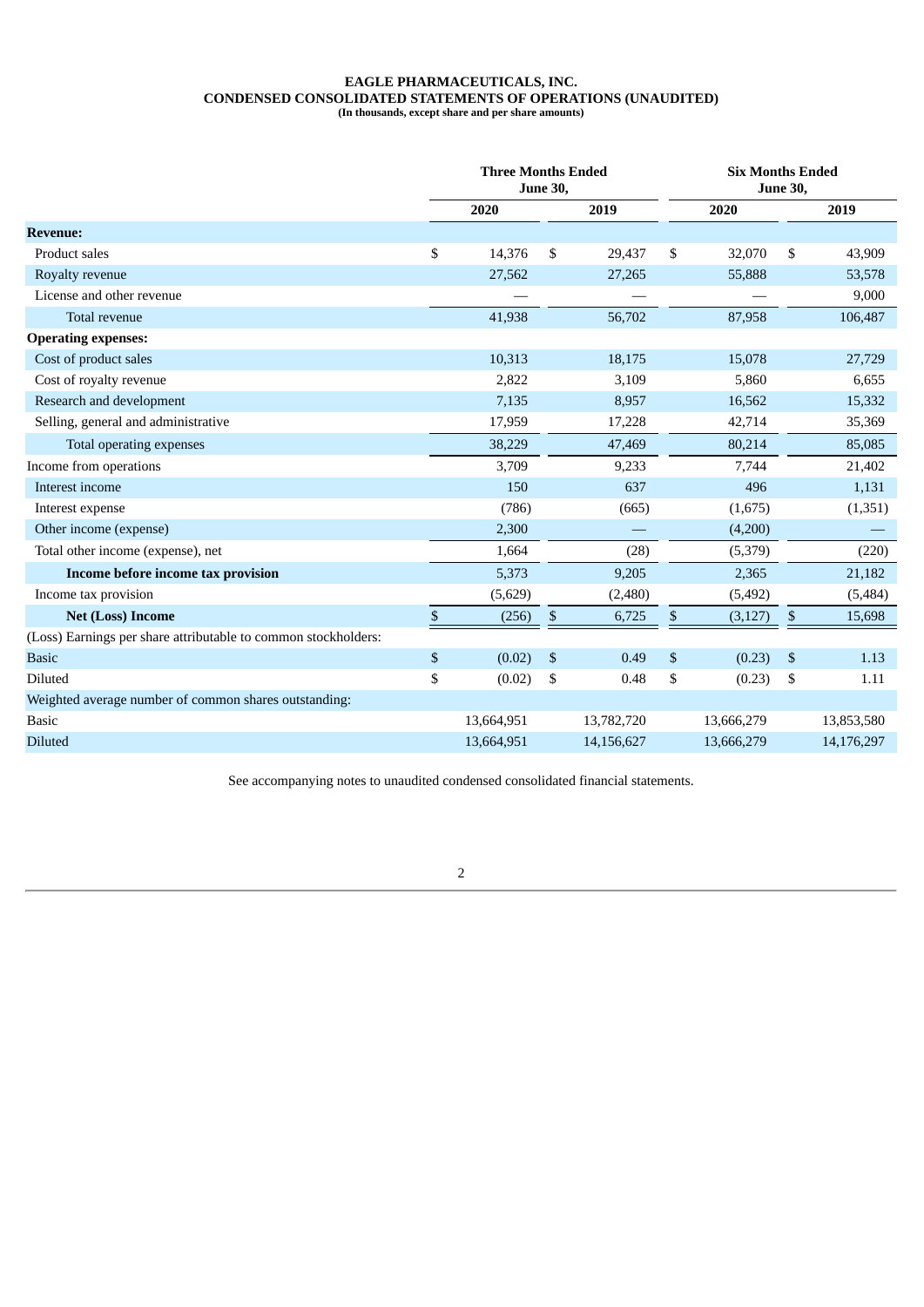#### **EAGLE PHARMACEUTICALS, INC. CONDENSED CONSOLIDATED STATEMENTS OF CHANGES IN STOCKHOLDERS' EQUITY (UNAUDITED) (In thousands)**

|                                                                           | <b>Common Stock</b>                  |     |               |                                                |    |                                 |      |                             |     |                                                |
|---------------------------------------------------------------------------|--------------------------------------|-----|---------------|------------------------------------------------|----|---------------------------------|------|-----------------------------|-----|------------------------------------------------|
|                                                                           | <b>Number</b><br>of<br><b>Shares</b> |     | <b>Amount</b> | <b>Additional</b><br>Paid-In<br><b>Capital</b> |    | <b>Treasury</b><br><b>Stock</b> |      | <b>Retained</b><br>Earnings |     | <b>Total</b><br>Stockholders'<br><b>Equity</b> |
| <b>Balance at March 31, 2020</b>                                          | 16,598                               | \$. | 17            | \$<br>285,044                                  | \$ | $(172,860)$ \$                  |      | 69,629                      | \$. | 181,830                                        |
| Stock-based compensation expense                                          |                                      |     |               | 6,241                                          |    |                                 |      |                             | \$  | 6,241                                          |
| Issuance of common stock upon exercise of stock<br>option grants          | 23                                   |     |               | 183                                            |    |                                 |      |                             |     | 183                                            |
| Payment of employee withholding tax upon vesting<br>of stock-based awards |                                      |     |               | (34)                                           |    |                                 |      |                             |     | (34)                                           |
| Issuance of common stock related to vesting of<br>restricted stock units  | $\mathbf{1}$                         |     |               |                                                |    |                                 |      |                             |     |                                                |
| Common stock repurchases                                                  |                                      |     |               |                                                |    | (4,000)                         |      |                             |     | (4,000)                                        |
| Net loss                                                                  |                                      |     |               |                                                |    |                                 |      | (256)                       |     | (256)                                          |
| <b>Balance at June 30, 2020</b>                                           | 16,622                               | £.  | 17            | \$<br>291.434                                  | S. | (176, 860)                      | - \$ | 69,373                      |     | 183,964                                        |

|                                                                  | Common Stock               |     |               | <b>Additional</b>                                                                           |         |     |           |                                |                          |    | <b>Total</b> |
|------------------------------------------------------------------|----------------------------|-----|---------------|---------------------------------------------------------------------------------------------|---------|-----|-----------|--------------------------------|--------------------------|----|--------------|
|                                                                  | <b>Number</b><br>of Shares |     | <b>Amount</b> | Paid-In<br><b>Retained</b><br><b>Treasury</b><br><b>Capital</b><br><b>Stock</b><br>Earnings |         |     |           | Stockholders'<br><b>Equity</b> |                          |    |              |
| <b>Balance at March 31, 2019</b>                                 | 16,520                     | \$. | 17            |                                                                                             | 262,084 | S   | (153,900) | - \$                           | 67,160                   | -S | 175,361      |
| Stock-based compensation expense                                 |                            |     |               |                                                                                             | 5,382   |     |           |                                | $\overline{\phantom{0}}$ |    | 5,382        |
| Issuance of common stock upon exercise of stock<br>option grants |                            |     |               |                                                                                             | 13      |     |           |                                |                          |    | 13           |
| Common stock repurchases                                         |                            |     |               |                                                                                             |         |     | (15,000)  |                                |                          |    | (15,000)     |
| Net income                                                       |                            |     |               |                                                                                             |         |     |           |                                | 6,725                    |    | 6,725        |
| <b>Balance at June 30, 2019</b>                                  | 16,522                     | £.  | 17            | -S                                                                                          | 267,479 | \$. | (168,900) | - S                            | 73,885                   |    | 172,481      |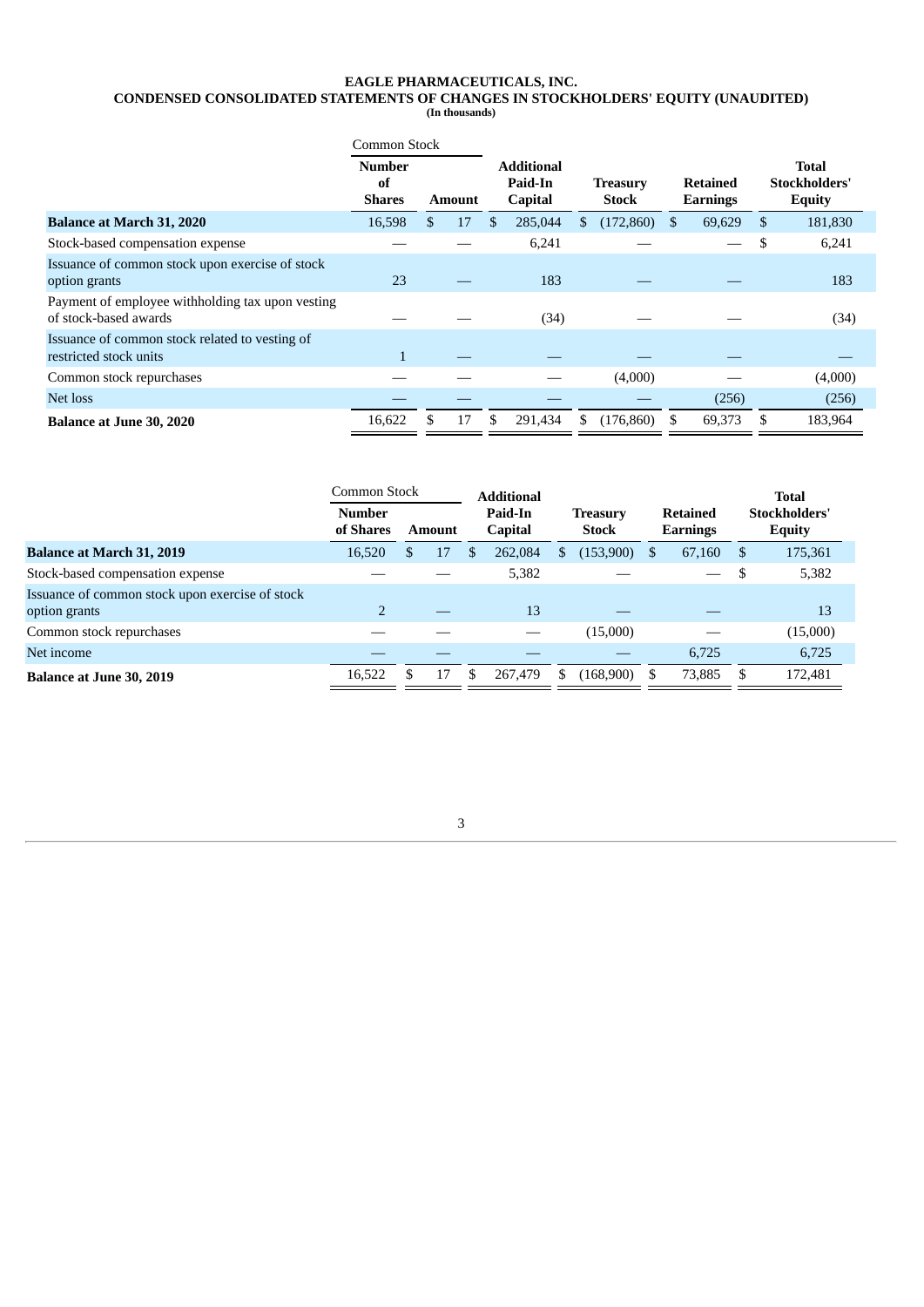|                                                                           | <b>Common Stock</b>        |   |               | <b>Additional</b> |                    |     |                                 |    |                             |    | <b>Total</b>                          |
|---------------------------------------------------------------------------|----------------------------|---|---------------|-------------------|--------------------|-----|---------------------------------|----|-----------------------------|----|---------------------------------------|
|                                                                           | Number of<br><b>Shares</b> |   | <b>Amount</b> |                   | Paid-In<br>Capital |     | <b>Treasury</b><br><b>Stock</b> |    | Retained<br><b>Earnings</b> |    | <b>Stockholders'</b><br><b>Equity</b> |
| <b>Balance at December 31, 2019</b>                                       | 16,538                     | S | 17            | S.                | 278,518            | S.  | (171, 861)                      | S. | 72,500                      | S. | 179,174                               |
| Stock-based compensation expense                                          |                            |   |               |                   | 13,713             |     |                                 |    |                             |    | 13,713                                |
| Issuance of common stock upon exercise of stock<br>option grants          | 39                         |   |               |                   | 513                |     |                                 |    |                             |    | 513                                   |
| Payment of employee withholding tax upon vesting of<br>stock-based awards |                            |   |               |                   | (1,310)            |     |                                 |    |                             |    | (1,310)                               |
| Issuance of common stock related to vesting of<br>restricted stock units  | 45                         |   |               |                   |                    |     |                                 |    |                             |    |                                       |
| Common stock repurchases                                                  |                            |   |               |                   |                    |     | (4,999)                         |    |                             |    | (4,999)                               |
| Net loss                                                                  |                            |   |               |                   |                    |     |                                 |    | (3,127)                     |    | (3, 127)                              |
| <b>Balance at June 30, 2020</b>                                           | 16,622                     |   | 17            |                   | 291,434            | \$. | (176, 860)                      |    | 69,373                      |    | 183,964                               |

|                                                                          | <b>Common Stock</b>        |          |  | <b>Additional</b>         |                                 |                                    |        | <b>Total</b>                   |
|--------------------------------------------------------------------------|----------------------------|----------|--|---------------------------|---------------------------------|------------------------------------|--------|--------------------------------|
|                                                                          | Number of<br><b>Shares</b> | Amount   |  | Paid-In<br><b>Capital</b> | <b>Treasury</b><br><b>Stock</b> | <b>Retained</b><br><b>Earnings</b> |        | Stockholders'<br><b>Equity</b> |
| <b>Balance at December 31, 2018</b>                                      | 16,504                     | 17<br>\$ |  | 256,458<br>-S             | (153,900)<br>\$                 | \$                                 | 58,187 | \$<br>160,762                  |
| Stock-based compensation expense                                         |                            |          |  | 11,164                    |                                 |                                    |        | 11,164                         |
| Issuance of common stock upon exercise of stock<br>option grants         | 9                          |          |  | 55                        |                                 |                                    |        | 55                             |
| Payment of employee withholding tax for net option<br>exercise           |                            |          |  | (198)                     |                                 |                                    |        | (198)                          |
| Issuance of common stock related to vesting of<br>restricted stock units | 9                          |          |  |                           |                                 |                                    |        |                                |
| Common stock repurchases                                                 |                            |          |  |                           | (15,000)                        |                                    |        | (15,000)                       |
| Net income                                                               |                            |          |  |                           |                                 |                                    | 15.698 | 15,698                         |
| <b>Balance at June 30, 2019</b>                                          | 16,522                     | 17       |  | 267,479<br>\$.            | (168,900)<br>S                  |                                    | 73,885 | 172,481                        |

<span id="page-7-0"></span>See accompanying notes to unaudited condensed consolidated financial statements.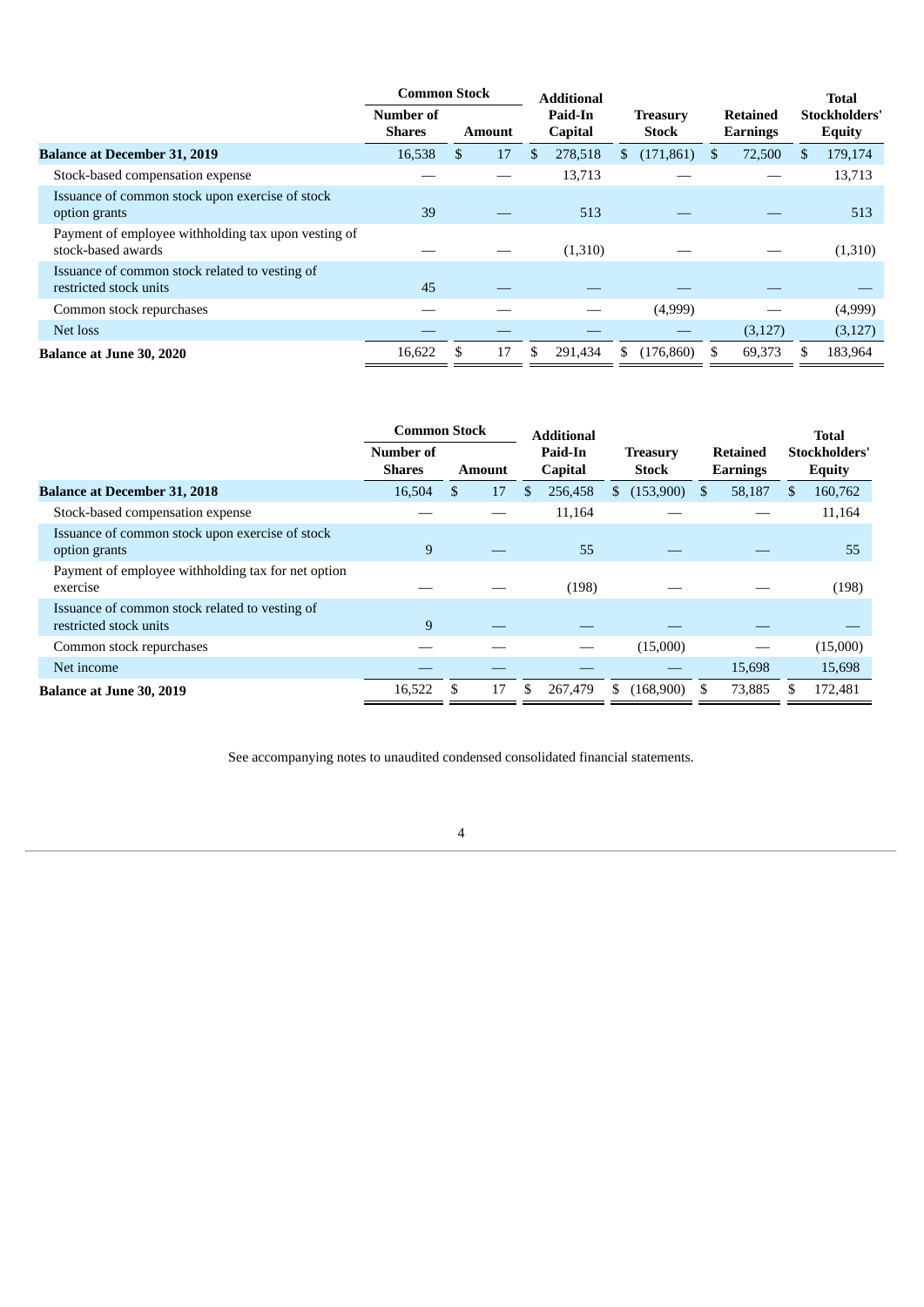## **EAGLE PHARMACEUTICALS, INC. CONDENSED CONSOLIDATED STATEMENTS OF CASH FLOWS (UNAUDITED)**

**(In thousands)**

|                                                                                          | <b>Six Months Ended June 30,</b> |           |    |           |  |
|------------------------------------------------------------------------------------------|----------------------------------|-----------|----|-----------|--|
|                                                                                          |                                  | 2020      |    | 2019      |  |
| <b>Cash flows from operating activities:</b>                                             |                                  |           |    |           |  |
| Net (loss) income                                                                        | \$                               | (3, 127)  | \$ | 15,698    |  |
| Adjustments to reconcile net (loss) income to net cash provided by operating activities: |                                  |           |    |           |  |
| Deferred income taxes                                                                    |                                  | (916)     |    | (127)     |  |
| Depreciation expense                                                                     |                                  | 931       |    | 1,005     |  |
| Amortization expense                                                                     |                                  | 1,333     |    | 1,260     |  |
| Fair value adjustments on equity investment                                              |                                  | 4,200     |    |           |  |
| Stock-based compensation expense                                                         |                                  | 13,713    |    | 11,164    |  |
| Amortization of debt issuance costs                                                      |                                  | 183       |    | 188       |  |
| Changes in operating assets and liabilities which provided (used) cash:                  |                                  |           |    |           |  |
| Accounts receivable                                                                      |                                  | 1,223     |    | 6,147     |  |
| Inventories                                                                              |                                  | (1, 325)  |    | (3,290)   |  |
| Prepaid expenses and other current assets                                                |                                  | 9,553     |    | 4,665     |  |
| Accounts payable                                                                         |                                  | 8,246     |    | 7,379     |  |
| Accrued expenses and other liabilities                                                   |                                  | (8,583)   |    | 4,880     |  |
| Other assets and other long-term liabilities, net                                        |                                  | (1, 321)  |    | (396)     |  |
| Net cash provided by operating activities                                                |                                  | 24,110    |    | 48,573    |  |
| <b>Cash flows from investing activities:</b>                                             |                                  |           |    |           |  |
| Purchase of equity investment security                                                   |                                  | (17,500)  |    |           |  |
| Purchase of property and equipment                                                       |                                  | (376)     |    | (343)     |  |
| Net cash used in investing activities                                                    |                                  | (17, 876) |    | (343)     |  |
| <b>Cash flows from financing activities:</b>                                             |                                  |           |    |           |  |
| Proceeds from common stock option exercises                                              |                                  | 513       |    | 55        |  |
| Employee withholding taxes related to stock-based awards                                 |                                  | (1,310)   |    | (198)     |  |
| Proceeds from existing revolving credit facility                                         |                                  | 110,000   |    |           |  |
| Repayment of existing revolving credit facility                                          |                                  | (110,000) |    |           |  |
| Payment of debt                                                                          |                                  | (2,000)   |    | (3,750)   |  |
| Repurchases of common stock                                                              |                                  | (4,999)   |    | (15,000)  |  |
| Net cash used in financing activities                                                    |                                  | (7,796)   |    | (18, 893) |  |
| Net (decrease) increase in cash and cash equivalents                                     |                                  | (1, 562)  |    | 29,337    |  |
| Cash and cash equivalents at beginning of period                                         |                                  | 109,775   |    | 78,791    |  |
| Cash and cash equivalents at end of period                                               | \$                               | 108,213   | \$ | 108,128   |  |
| Supplemental disclosures of cash flow information:                                       |                                  |           |    |           |  |
| Cash paid during the period for:                                                         |                                  |           |    |           |  |
| Income taxes, net                                                                        | \$                               | 502       | \$ | 2,874     |  |
| Interest                                                                                 |                                  | 1,458     |    | 1,221     |  |
| Right-of-use asset obtained in exchange for lease obligation - lease amendment           |                                  | 842       |    | 2,871     |  |
|                                                                                          |                                  |           |    |           |  |

<span id="page-8-0"></span>See accompanying notes to unaudited condensed consolidated financial statements.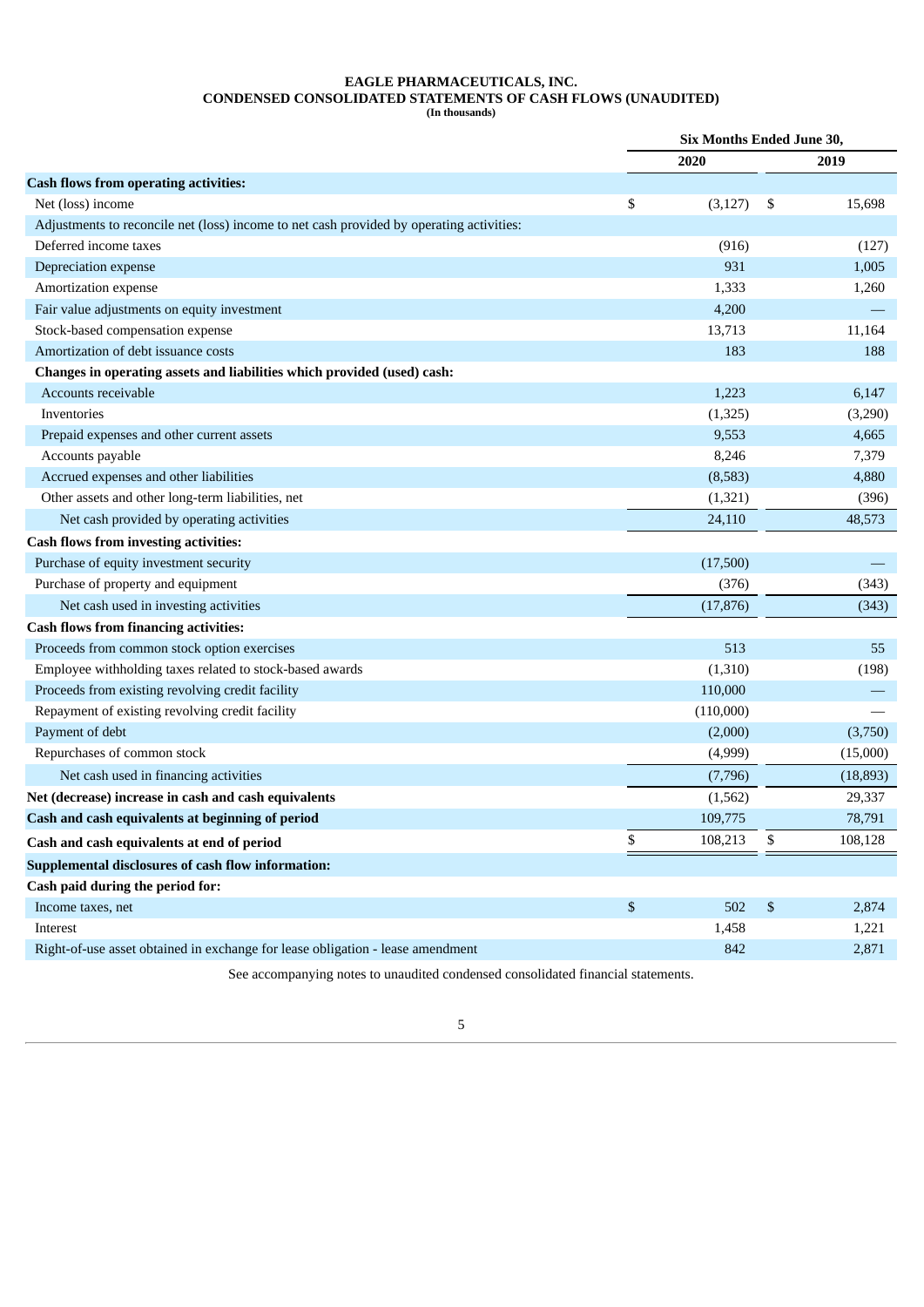## **1. Interim Condensed Consolidated Financial Statements**

The accompanying unaudited interim condensed consolidated financial statements have been prepared in accordance with accounting principles generally accepted in the United States ("U.S. GAAP") for interim information and pursuant to the rules and regulations of the Securities and Exchange Commission ("SEC") for reporting quarterly information. Accordingly, certain information and footnote disclosures required for complete financial statements are not included herein. The condensed consolidated balance sheet at December 31, 2019 was derived from audited financial statements, but certain information and footnote disclosures normally included in the Company's annual consolidated financial statements have been condensed or omitted. In the opinion of management, all adjustments (consisting only of normal recurring adjustments) necessary for the fair presentation of the financial information for the interim periods reported have been made. Results of operations for the three and six months ended June 30, 2020 are not necessarily indicative of the results for the year ending December 31, 2020 or any period thereafter. These unaudited interim condensed consolidated financial statements should be read in conjunction with the audited financial statements and related notes included in the Company's Annual Report on Form 10-K for the fiscal year ended December 31, 2019, filed with the SEC on March 2, 2020.

#### **2. Organization and Business Activities**

We are an integrated pharmaceutical company focused on finding ways to help medicines do more for patients. Eagle and our collaborators have the capabilities to take a molecule from preclinical research through regulatory approval and into the marketplace, including development, manufacturing and commercialization. Our business model applies our scientific expertise, proprietary research-based insights and marketplace proficiency to identify challenging-to-treat diseases of the central nervous system or metabolic critical care therapeutic areas as well as in oncology. By focusing on patients' unmet needs, Eagle strives to provide healthcare professionals with urgently needed treatment solutions that are designed to improve patient care and outcomes and create near- and long-term value for our stakeholders, including patients and healthcare providers and our employees, marketing partners, collaborators and investors.

Our science-based business model has a proven track record with U.S. Food and Drug Administration ("FDA") approval and commercial launches of three products: Ryanodex® (dantrolene sodium) ("Ryanodex"), bendamustine ready-to-dilute ("RTD") 500ml solution ("Belrapzo"), and rapidly infused bendamustine RTD ("Bendeka"). We market our products through marketing partners and/or our internal direct sales force. Eagle markets Ryanodex and Belrapzo, and Teva Pharmaceutical Industries Ltd. ("Teva") markets Bendeka through its subsidiary Cephalon, Inc.

Reflecting further expansion of our oncology portfolio, in February 2020, we received final FDA approval for Pemfexy® ("Pemfexy") and in July 2020, we announced that the Centers for Medicare & Medicaid Services ("CMS") had established a unique, product-specific billing code for Pemfexy, effective on October 1, 2020. Pemfexy is our novel pemetrexed product, a branded alternative to Alimta® for metastatic non-squamous non-small cell lung cancer and malignant pleural mesothelioma. The conversion from tentative to a final approval follows the Company's settlement agreement reached with Eli Lilly and Company ("Lilly") on December 13, 2019. This agreement provides for a release of all claims by the parties and allows for an initial entry of Pemfexy into the market (equivalent to approximately a three-week supply of current ALIMTA utilization) on February 1, 2022, and a subsequent uncapped entry on April 1, 2022.

On August 7, 2020, the Company received a Complete Response Letter for its NDA for Ryanodex for the treatment of exertional heat stroke ("EHS"); Eagle has decided that it will no longer pursue this indication.

#### **3. Summary of Significant Accounting Policies**

#### *Significant Accounting Policies*

The Company's significant accounting policies are described in the audited consolidated financial statements included in the Company's Annual Report on Form 10-K for the year ended December 31, 2019 and the notes thereto filed with the SEC on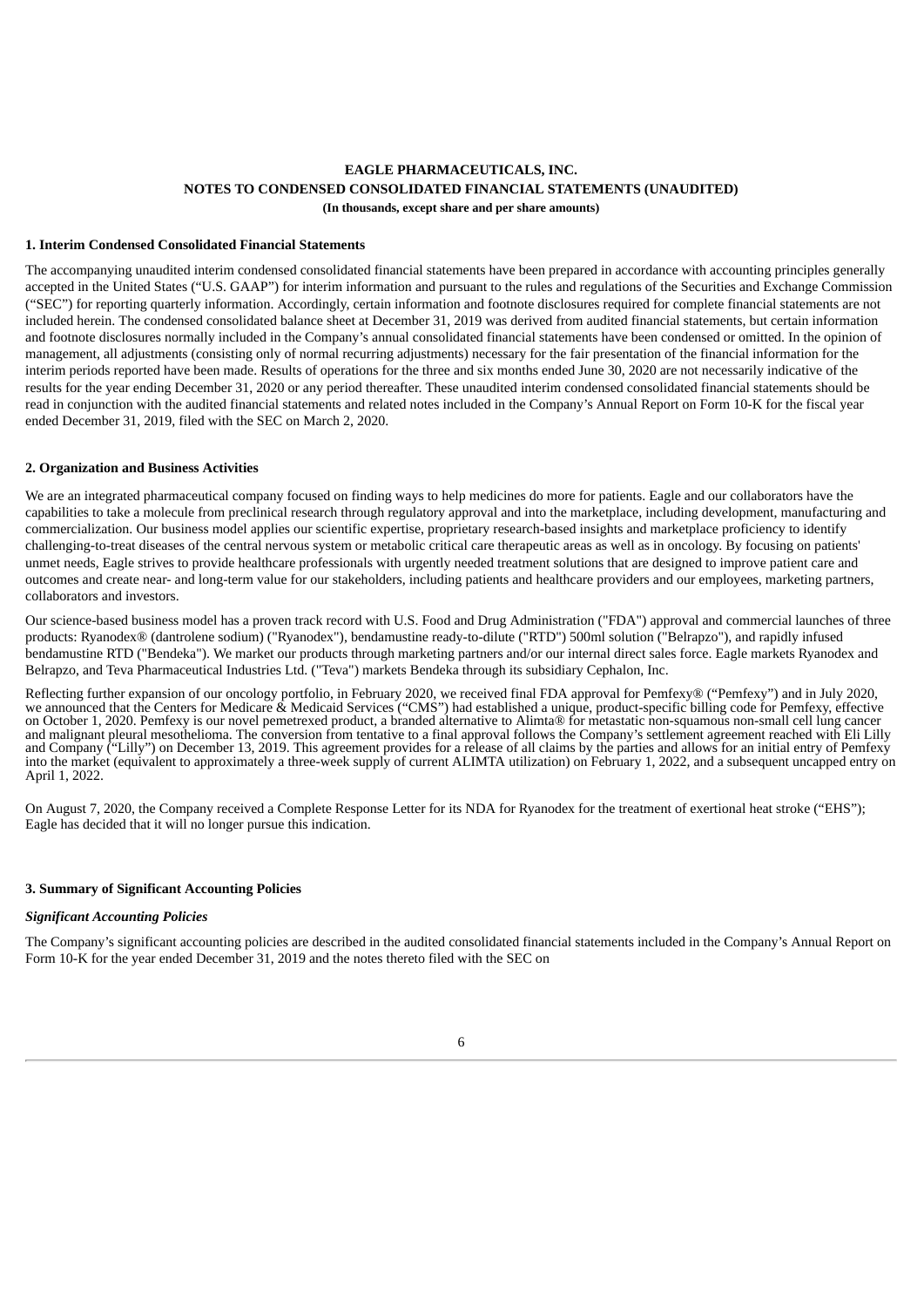#### **EAGLE PHARMACEUTICALS, INC.**

**NOTES TO CONDENSED CONSOLIDATED FINANCIAL STATEMENTS (Continued)**

**(In thousands, except share and per share amounts)**

*(Unaudited)*

March 2, 2020. Since the date of those consolidated financial statements, there have been no material changes to the Company's significant accounting policies other than as listed below.

#### *Significant Risks and Uncertainties*

In response to the ongoing COVID-19 pandemic, the Company has taken and continues to take active measures designed to address and mitigate the impact of the COVID-19 pandemic on its business, such as remote working policies, facilitating management's daily communication to address employee and business concerns and providing frequent updates to the Company's Board of Directors ("Board"). The Company anticipates that the COVID-19 pandemic may also have an impact on the clinical development timelines for certain of its clinical programs, such as EA-114. The Company also anticipates that the COVID-19 pandemic may have an impact on the Company's supply chain. The COVID-19 pandemic and associated lockdowns have resulted in a decrease in healthcare utilization broadly and specifically lead to a reduction in the utilization of physician-administered oncology products including Belrapzo and Bendeka. In addition, the Company anticipates that the COVID-19 pandemic may continue to delay the timing of ongoing litigation, including the litigation with Par (as defined below) with respect to Vasopressin. The extent to which the COVID-19 pandemic will impact the Company's business, its clinical development and regulatory efforts, its supply chain and sales efforts, its corporate development objectives and the value of, and market for, its common stock will depend on future developments that are highly uncertain and cannot be predicted with confidence at this time, such as the ultimate duration of the pandemic, travel restrictions, quarantines, social distancing and business closure requirements in the United States, and other countries, and the effectiveness of actions taken globally to contain and treat the disease. The global economic slowdown, the overall disruption of global healthcare systems and other risks and uncertainties associated with the pandemic could have a material adverse effect on the Company's business, financial condition, results of operations and growth prospects.

In addition, the Company is subject to other challenges and risks specific to its business and its ability to execute on its business plan and strategy, as well as risks and uncertainties common to companies in the pharmaceutical industry with research and development operations, including, without limitation, risks and uncertainties associated with: delays or problems in obtaining clinical supply; obtaining regulatory approval of its product candidates; loss of single source suppliers or failure to comply with manufacturing regulations; identifying, acquiring or in-licensing additional products or product candidates; product development and the inherent uncertainty of clinical success; the challenges of protecting and enhancing its intellectual property rights; and the challenges of complying with applicable regulatory requirements. In addition, to the extent the ongoing COVID-19 pandemic adversely affects the Company's business and results of operations, it may also have the effect of heightening many of the other risks and uncertainties discussed above.

#### *Use of Estimates*

These financial statements are presented in U.S. dollars and are prepared in accordance with U.S. GAAP. The preparation of financial statements in conformity with U.S. GAAP requires management to make estimates and assumptions that affect the amounts reported in the condensed financial statements including disclosure of contingent assets and contingent liabilities at the date of the financial statements and the reported amounts of revenues and expenses during the reporting period and accompanying notes. The Company's critical accounting policies are those that are both most important to the Company's financial condition and results of operations and require the most difficult, subjective or complex judgments on the part of management in their application, often as a result of the need to make estimates about the effect of matters that are inherently uncertain. The Company anticipates that the COVID-19 pandemic may disrupt the Company's supply chain and marketing and sales efforts for certain of its products, including Bendeka, although it is not currently expected that any disruption would be significant. As of the date of issuance of these financial statements, the Company is not aware of any specific event or circumstance that would require the Company to update its estimates, assumptions and judgments or revise the carrying value of its assets or liabilities. Because of the uncertainty of factors surrounding the estimates or judgments used in the preparation of the financial statements, actual results may materially vary from these estimates, and any such differences may be material to the Company's financial statements.

#### *Reclassifications*

Certain reclassifications have been made to prior year amounts to conform with the current year presentation. None of the reclassifications were significant.

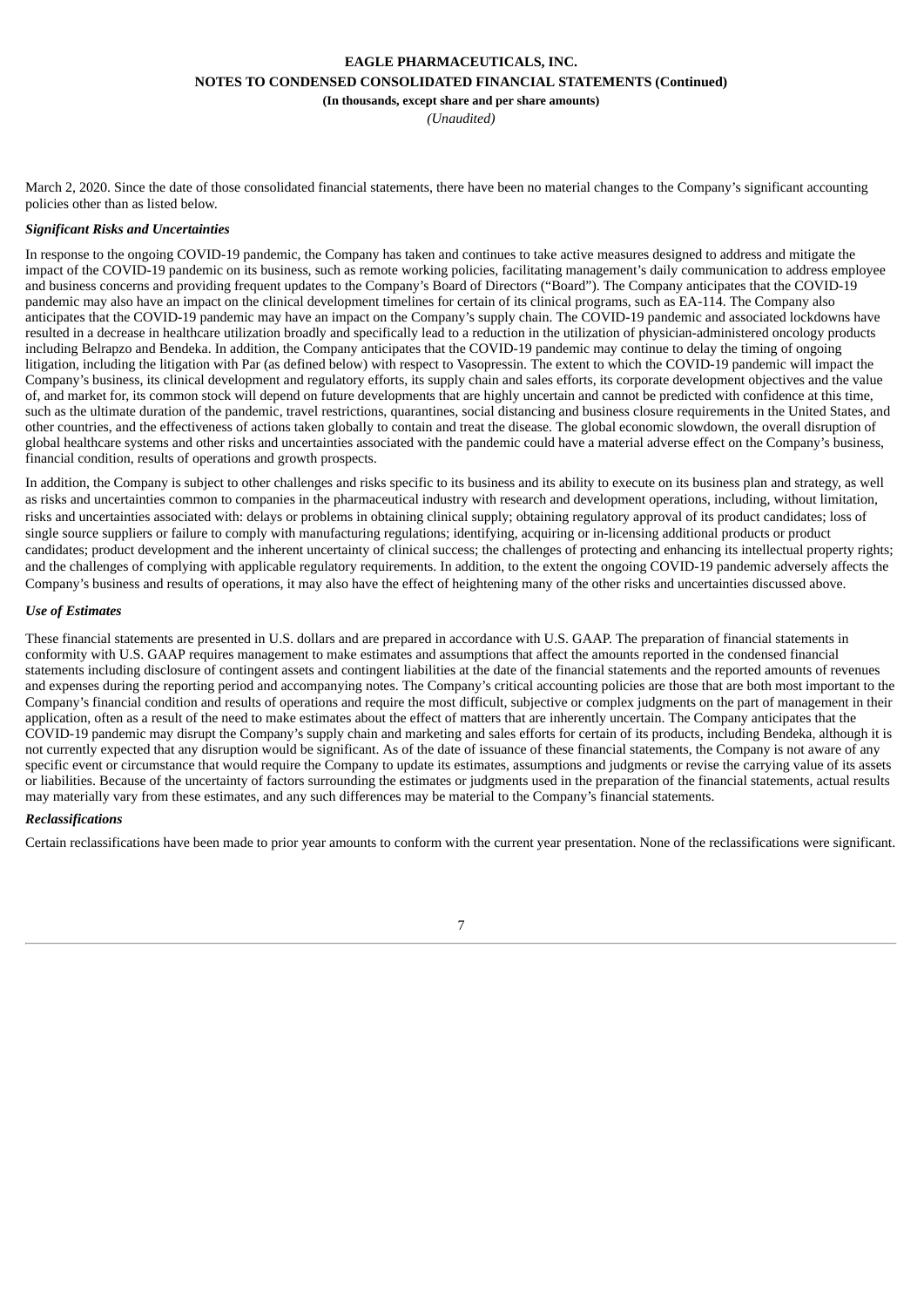**(In thousands, except share and per share amounts)**

*(Unaudited)*

#### *Cash and Cash Equivalents*

The Company considers all highly liquid investments with an original maturity of three months or less to be cash equivalents. All cash and cash equivalents are held in United States financial institutions. The carrying amount of cash and cash equivalents approximates its fair value due to its short-term nature.

The Company, at times, maintains balances with financial institutions in excess of the Federal Deposit Insurance Corporation ("FDIC") limit.

#### *Fair Value Measurements*

U.S. GAAP establishes a framework for measuring fair value under generally accepted accounting principles and enhances disclosures about fair value measurements. Fair value is defined as the exchange price that would be received for an asset or paid to transfer a liability (an exit price) in the principal or most advantageous market for the asset or liability in an orderly transaction between market participants on the measurement date. Valuation techniques used to measure fair value must maximize the use of observable inputs and minimize the use of unobservable inputs. The standard describes the following fair value hierarchy based on three levels of inputs, of which the first two are considered observable and the last unobservable, that may be used to measure fair value:

- Level 1: Quoted prices in active markets for identical assets or liabilities.
- Level 2: Inputs other than Level 1 that are observable, either directly or indirectly, such as quoted prices for similar assets or liabilities; quoted prices in markets that are not active; or other inputs that are observable or can be corroborated by observable market data for substantially the full term of the assets or liabilities.
- Level 3: Unobservable inputs that are supported by little or no market activity and that are significant to the fair value of the assets or liabilities.

The fair value of interest-bearing cash, cash equivalents, accounts receivable and accounts payable approximate fair value due to their life being short term in nature, and are classified as Level 1 for all periods presented.

Our investment in restricted shares of Tyme's common stock are classified as Level 1. Refer to Note 13, Collaboration with Tyme for further details.

The fair value of debt is classified as Level 2 for the periods presented and approximates its fair value due to the variable interest rate.

The fair value of any contingent consideration/accrued royalty was classified as Level 3 for the periods presented.

#### *Intangible Assets*

The Company capitalizes and includes in intangible assets the costs of acquired product licenses and developed technology purchased individually or identified in a business combination. Intangible assets are recorded at fair value at the time of their acquisition and stated net of accumulated amortization. The Company amortizes its definite-lived intangible assets using either the straight-line or accelerated method, based on the useful life of the asset over which it is expected to be consumed utilizing expected undiscounted future cash flows. The Company will evaluate the potential impairment of intangible assets if events or changes in circumstances indicate that the carrying amount of the assets may not be fully recoverable or that the useful lives of these assets are no longer appropriate. Events giving rise to impairment are an inherent risk in our industry and many factors cannot be predicted. Factors that we consider in deciding when to perform an impairment review include significant changes in our forecasted projections for the asset or asset group for reasons including, but not limited to, significant under-performance of a product in relation to expectations, significant changes or planned changes in our use of the assets, significant negative industry or economic trends, and new or competing products that enter the marketplace. The impairment test is based on a comparison of the undiscounted cash flows expected to be generated from the use of the asset group and its eventual disposition to the carrying value of the asset group. If impairment is indicated, the asset is written down by the amount by which the carrying value of the asset exceeds the related fair value of the asset with the related impairment charge recognized within the condensed consolidated statements of operations.

With respect to determining an asset's fair value and useful life, because this process involves management making certain estimates and these estimates form the basis of the determination of whether or not an impairment charge should be recorded,

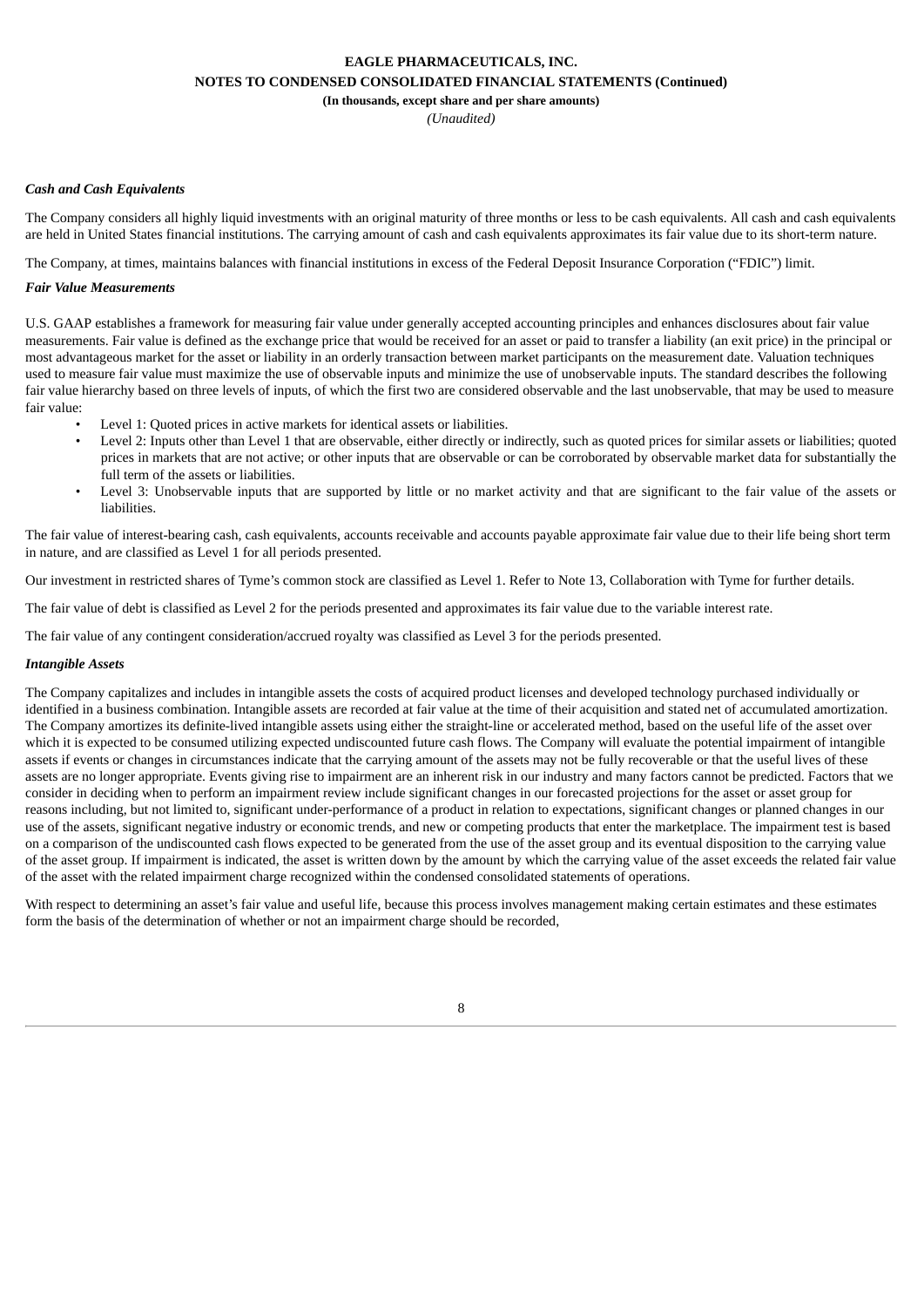**(In thousands, except share and per share amounts)**

*(Unaudited)*

these estimates are considered to be critical accounting estimates. The Company did not identify any impairment to intangible assets for the periods presented.

#### *Goodwill*

Goodwill represents the excess of purchase price over the fair value of net assets acquired in the Eagle Biologics acquisition. Goodwill is not amortized, but is evaluated for impairment on an annual basis, in the fourth quarter, or more frequently if events or changes in circumstances indicate that the reporting unit's goodwill is less than its carrying amount. The Company did not identify any impairment to goodwill during the periods presented.

## *Concentration of Major Customers and Vendors*

The Company is dependent on commercial partners to market and sell Bendeka. The Company's customers for Bendeka are its commercial and licensing partners; therefore, the Company's future revenues are highly dependent on these collaboration and distribution arrangements.

Teva markets Bendeka pursuant to the Bendeka License. Pursuant to the agreement, Teva pays the Company a royalty based on net sales of the product and also purchases the product from the Company. A disruption in this arrangement, caused by among other things, a supply disruption, loss of exclusivity or the launch of a superior product would have a material adverse effect of the Company's financial position, results of operations and cash flows.

The total revenues and accounts receivables broken down by major customers as a percentage of the total are as follows:

|                                                 | <b>Three Months Ended</b><br><b>June 30,</b> |       | <b>Six Months Ended</b><br><b>June 30,</b> |       |
|-------------------------------------------------|----------------------------------------------|-------|--------------------------------------------|-------|
|                                                 | 2020                                         | 2019  | 2020                                       | 2019  |
| <b>Net revenues</b>                             |                                              |       |                                            |       |
| Cephalon, Inc. (Teva) - See Revenue Recognition | 78 %                                         | 67 %  | 71 %                                       | 75 %  |
| Other                                           | $22\%$                                       | 33 %  | $29\%$                                     | 25 %  |
|                                                 | 100 %                                        | 100 % | 100 %                                      | 100 % |

|                                                 | <b>June 30,</b><br>2020 | December 31,<br>2019 |
|-------------------------------------------------|-------------------------|----------------------|
| <b>Accounts receivable</b>                      |                         |                      |
| Cephalon, Inc. (Teva) - See Revenue Recognition | 76 %                    | 80 %                 |
| Other                                           | 24 %                    | $20\%$               |
|                                                 | 100 %                   | 100 %                |

#### *Inventories*

Inventories are recorded at the lower of cost or expected net realizable value, with cost determined on a first-in first-out basis. The Company periodically reviews the composition of inventory in order to identify obsolete, slow-moving or otherwise non-saleable items. If non-saleable items are observed and there are no alternate uses for the inventory, the Company will record a write-down to net realizable value in the period that the decline in value is first recognized.

#### *Property and Equipment*

Property and equipment are stated at cost. Depreciation is recorded over the estimated useful lives of the assets utilizing the straight-line method. Leasehold improvements are being amortized over the shorter of their useful lives or the lease term.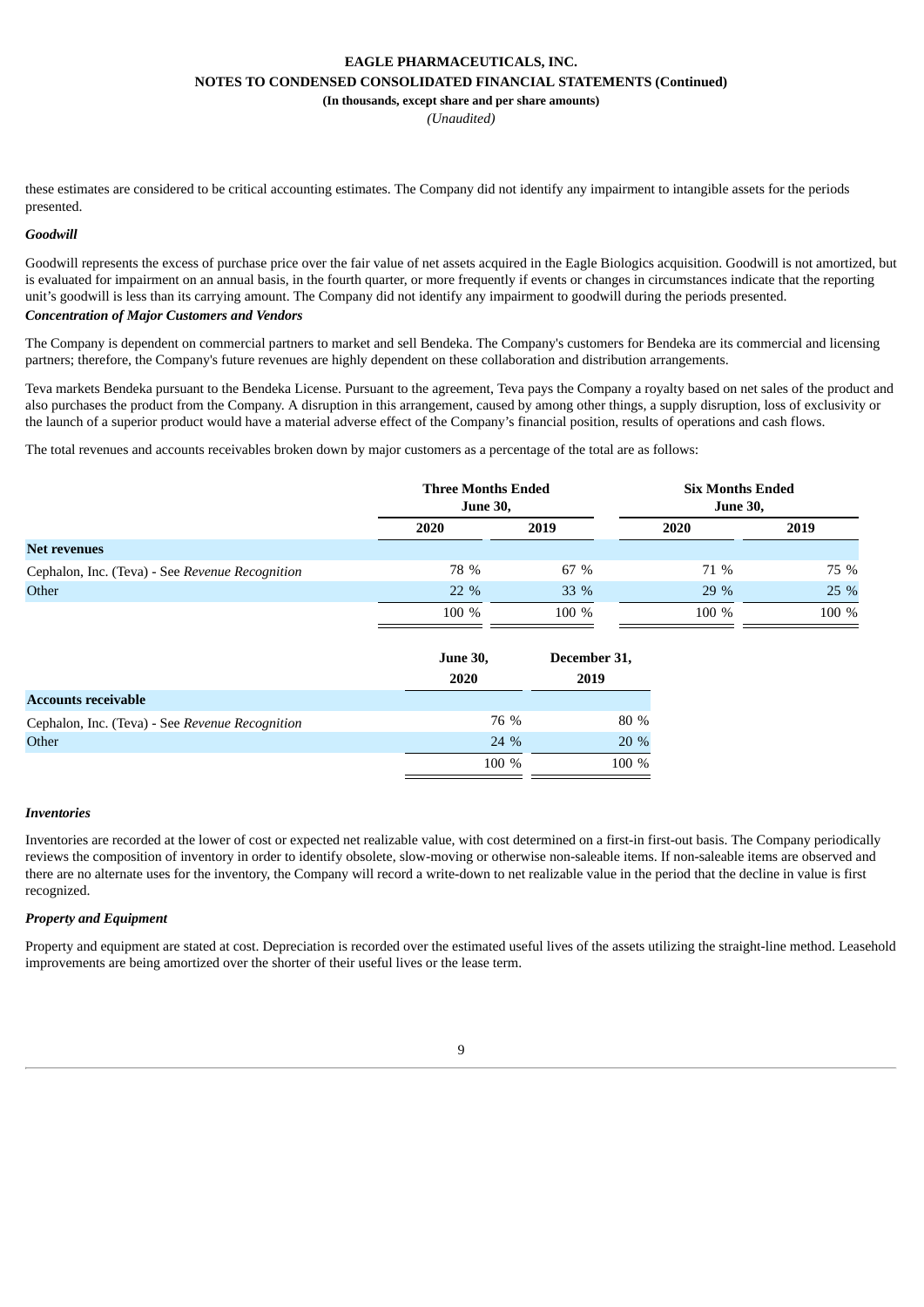*(Unaudited)*

#### *Research and Development Expense*

Costs for research and development are charged to expense as incurred and include; employee-related expenses including salaries, benefits, travel and stock-based compensation expense for research and development personnel; expenses incurred under agreements with contract research organizations, contract manufacturing organizations and service providers that assist in conducting clinical and preclinical studies; costs associated with preclinical activities and development activities, costs associated with regulatory operations; and depreciation expense for assets used in research and development activities.

Costs for certain development activities, such as clinical studies, are recognized based on an evaluation of the progress to completion of specific tasks using data such as patient enrollment, clinical site activations, or information provided to the Company by its vendors on their actual costs incurred. Payments for these activities are based on the terms of the individual arrangements, which may differ from the patterns of costs incurred, and are reflected in the condensed consolidated financial statements as prepaid expenses or accrued expenses as deemed appropriate. Recoveries of previously recognized research and development expenses from third parties are recorded as a reduction to research and development expense in the period it becomes realizable.

#### *Advertising and Marketing*

Advertising and marketing costs are expensed as incurred. Advertising and marketing costs were \$775 and \$491 for the three months ended June 30, 2020 and 2019, respectively. Advertising and marketing costs were \$1,888 and \$1,117 for the six months ended June 30, 2020 and 2019, respectively.

#### *Income Taxes*

The Company accounts for income taxes using the liability method in accordance with Financial Accounting Standards Board ("FASB") Accounting Standards Codification ("ASC"), Topic 740 - Income Taxes ("ASC 740"). Deferred tax assets and liabilities are determined based on temporary differences between financial reporting and tax bases of assets and liabilities and are measured by applying enacted rates and laws to taxable years in which differences are expected to be recovered or settled. Further, the effect on deferred tax assets and liabilities of a change in tax rates is recognized in income (loss) in the period that the rate changes. A valuation allowance is required when it is "more likely than not" that all or a portion of deferred tax assets will not be realized. ASC 740 also prescribes a comprehensive model for how a company should recognize, measure, present and disclose in its financial statements uncertain tax positions that the company has taken or expects to take on a tax return, including a decision whether to file or not file a return in a particular jurisdiction. We recognize any interest and penalties accrued related to unrecognized tax benefits as income tax expense.

#### *Revenue Recognition*

Revenue is recognized when a customer obtains control of promised goods or services, in an amount that reflects the consideration which the entity expects to receive in exchange for those goods or services. To determine revenue recognition for arrangements that an entity determines are within the scope of ASC 606, the Company performs the following five steps: (i) identify the contract(s) with a customer; (ii) identify the performance obligations in the contract; (iii) determine the transaction price; (iv) allocate the transaction price to the performance obligations in the contract; and (v) recognize revenue when (or as) the entity satisfies a performance obligation. The Company only applies the five-step model to contracts when it is probable that the entity will collect the consideration it is entitled to in exchange for the goods or services it transfers to the customer. At contract inception, once the contract is determined to be within the scope of ASC 606, the Company assesses the goods or services promised within each contract and determines those that are performance obligations, and assesses whether each promised good or service is distinct. The Company then recognizes as revenue the amount of the transaction price that is allocated to the respective performance obligation when (or as) the performance obligation is satisfied. Sales, value add, and other taxes collected on behalf of third parties are excluded from revenue. Receivables from our product sales have payment terms ranging from 30 to 75 days with select extended terms to wholesalers on initial purchases of product launch quantities. Our receivables from royalty revenue are due 45 days from the end of the quarter.

*Product revenue* - The Company recognizes net revenue on sales to its commercial partners and to end users. In each instance, revenue is generally recognized when the customer obtains control of the Company's product, which occurs at a point in time, and may be upon shipment or upon delivery based on the contractual shipping terms of a contract.

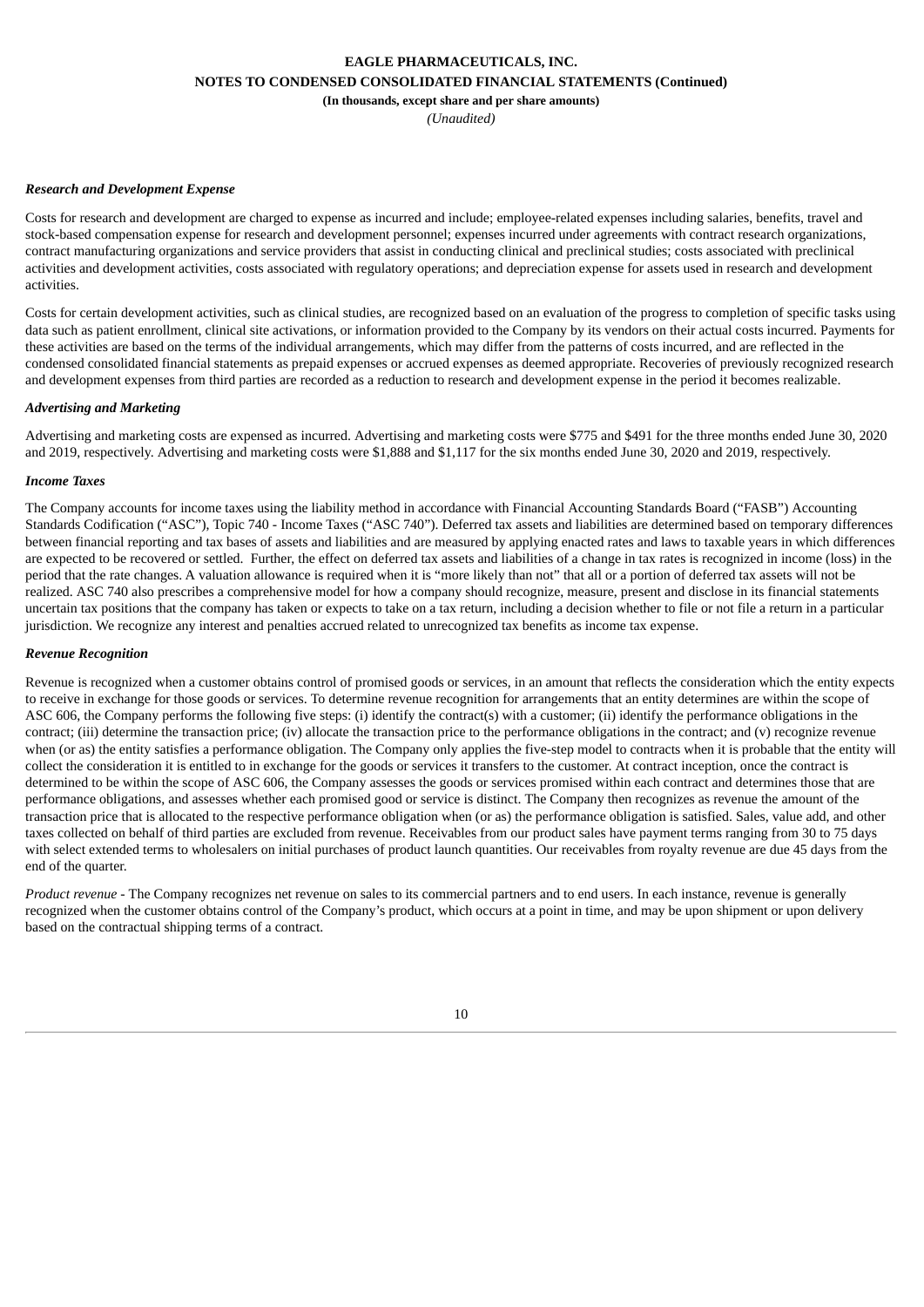**(In thousands, except share and per share amounts)**

*(Unaudited)*

Revenue on sales to commercial partners relates to Argatroban and Bendeka. Sales to our commercial partners are presented gross because the Company is primarily responsible for fulfilling the promise to provide the product, is responsible to ensure that the product is produced in accordance with the related supply agreement and bears risk of loss while the inventory is in-transit to the commercial partner.

Revenue is measured as the amount of consideration the Company expects to receive in exchange for transferring products or services to a customer. To the extent the transaction price includes variable consideration, the Company estimates the amount of variable consideration that should be included in the transaction price utilizing the expected value method to which the Company expects to be entitled. As such, revenue on sales to customers for Belrapzo, Non-Alcohol Docetaxel Injection, Ryanodex and diclofenac-misoprostol are recorded net of chargebacks, rebates, returns, prompt pay discounts, wholesaler fees and other deductions. Our products are contracted with a limited number of oncology distributors and hospital buying groups with narrow differences in ultimate realized contract prices used to estimate our chargeback and rebate reserves. The Company has a product return policy on some of its products that allows the customer to return pharmaceutical products within a specified period of time both prior to and subsequent to the product's expiration date. The Company's estimate of the provision for returns is analyzed quarterly and is based upon many factors, including historical experience of actual returns and analysis of the level of inventory in the distribution channel, if any. The Company has terms on sales of Ryanodex by which the Company does not accept returns. Variable consideration is included in the transaction price if, in the Company's judgment, it is probable that a significant future reversal of cumulative revenue under the contract will not occur. Estimates of variable consideration are made using the expected value method and determination of whether to include estimated amounts in the transaction price are based largely on an assessment of the Company's anticipated performance and all information (historical, current and forecasted) that is reasonably available. The Company believes that the estimates it has established are reasonable based upon current facts and circumstances. Applying different judgments to the same facts and circumstances could result in the estimated amounts to vary.

*Royalty Revenue* — The Company recognizes revenue from license arrangements with its commercial partners' net sales of products. In accordance with ASC 606-10-55-65, royalties are recognized when the subsequent sale of the commercial partner's products occurs. The Company's commercial partners are obligated to report their net product sales and the resulting royalty due to the Company within 25 days for Bendeka and 60 days for Argatroban from the end of each quarter. Based on historical product sales, royalty receipts and other relevant information, the Company accrues royalty revenue each quarter and subsequently determines a true-up when it receives royalty reports from its commercial partners. Historically, these true-up adjustments have been immaterial.

*License and other revenue* — The Company analyzes each element of its licensing agreements to determine the appropriate revenue recognition. The terms of the license agreement may include payment to us of non-refundable up-front license fees, milestone payments if specified objectives are achieved, and/or royalties on product sales. The Company recognizes revenue from upfront payments at a point in time, typically upon fulfilling the delivery of the associated intellectual property to the customer.

If the contract contains a single performance obligation, the entire transaction price is allocated to the single performance obligation. Contracts that contain multiple performance obligations require an allocation of the transaction price based on the estimated relative standalone selling prices of the promised products or services underlying each performance obligation. The Company determines standalone selling prices based on the price at which the performance obligation is sold separately. If the standalone selling price is not observable through past transactions, the Company estimates the standalone selling price taking into account available information such as market conditions and internally approved pricing guidelines related to the performance obligations.

The Company recognizes sales-based milestone payments as revenue upon the achievement of the cumulative sales amount specified in the contract in accordance with ASC 606-10-55-65. For those milestone payments which are contingent on the occurrence of particular future events, the Company determined that these need to be considered for inclusion in the calculation of total consideration from the contract as a component of variable consideration using the most-likely amount method. As such, the Company assesses each milestone to determine the probability and substance behind achieving each milestone. Given the inherent uncertainty of the occurrence of these future events, the Company will not recognize revenue from the milestone until there is not a high probability of a reversal of revenue, which typically occurs near or upon achievement of the event.

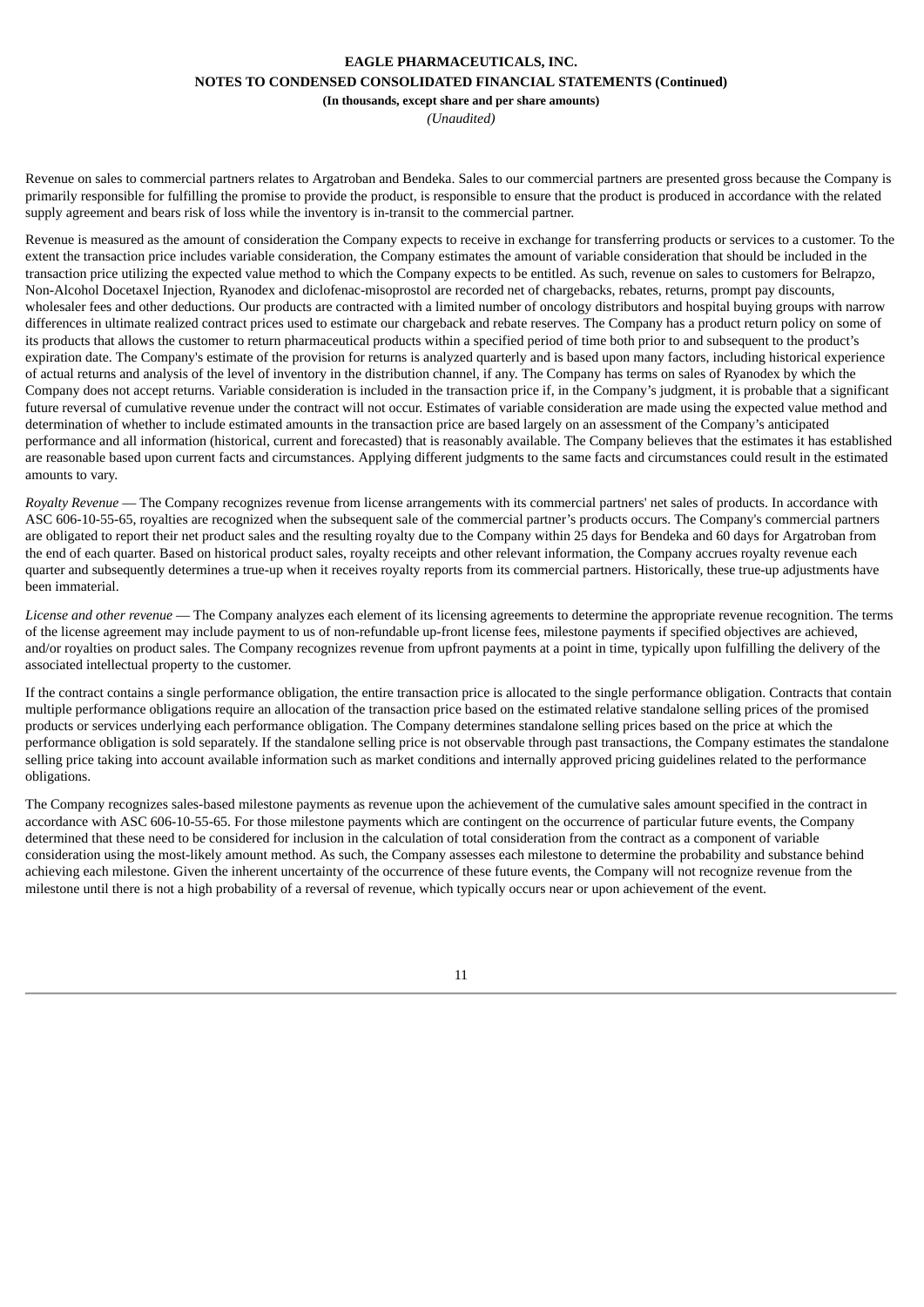**(In thousands, except share and per share amounts)**

*(Unaudited)*

When determining the transaction price of a contract, an adjustment is made if payment from a customer occurs either significantly before or significantly after performance, resulting in a significant financing component. Applying the practical expedient in paragraph 606-10-32-18, the Company does not assess whether a significant financing component exists if the period between when the Company performs its obligations under the contract and when the customer pays is one year or less. None of the Company's contracts contained a significant financing component as of June 30, 2020.

*Collaborative licensing and development revenue* — The Company recognizes revenue from reimbursements received in connection with feasibility studies and development work for third parties when its contractual services are performed, provided collectability is reasonably assured. Its principal costs under these agreements include its personnel conducting research and development, its allocated overhead, as well as the research and development performed by outside contractors or consultants.

Upon termination of a collaboration agreement, any remaining non-refundable license fees received by the Company, which had been deferred, are generally recognized in full. All such recognized revenues are included in collaborative licensing and development revenue in its condensed consolidated statements of operations. The Company recognizes revenue from milestone payments received under collaboration agreements when earned, provided that the milestone event is substantive, its achievability was not reasonably assured at the inception of the agreement, the Company has no further performance obligations relating to the event, and collectability is reasonably assured. If these criteria are not met, the Company recognizes milestone payments ratably over the remaining period of its performance obligations under the collaboration agreement.

#### *Stock-Based Compensation*

The Company accounts for stock-based compensation using the fair value provisions of ASC 718, Compensation - Stock Compensation that requires the recognition of compensation expense, using a fair-value based method, for costs related to all stock-based payments including stock options and restricted stock. This topic requires companies to estimate the fair value of the stock-based awards on the date of grant for options issued to employees and directors and record expense over the employees' service periods, which are generally the vesting period of the equity awards.

The Company accounts for stock-based compensation by measuring and recognizing compensation expense for all stock-based payments made to employees and directors based on estimated grant date fair values. The straight-line method is used to allocate compensation cost to reporting periods over each optionee's requisite service period, which is generally the vesting period. The fair value of the Company's stock-based awards to employees and directors is estimated using the Black-Scholes valuation model or a Monte Carlo simulation model. These models require the input of subjective assumptions, including the expected stock price volatility, the calculation of expected term, forfeitures and the fair value of the underlying common stock on the date of grant, among other inputs. The risk-free interest rate is determined with the implied yield currently available for zero-coupon U.S. government issues with a remaining term approximating the expected life of the options.

#### *Earnings Per Share*

Basic earnings per common share is computed using the weighted average number of shares outstanding during the period. Diluted earnings per share is computed in a manner similar to the basic earnings per share, except that the weighted-average number of shares outstanding is increased to include all common shares, including those with the potential to be issued by virtue of warrants, options, convertible debt and other such convertible instruments. Diluted earnings per share contemplate a complete conversion to common shares of all convertible instruments only if they are dilutive in nature with regards to earnings per share.

The anti-dilutive common shares equivalents outstanding for the three and six months ended June 30, 2020 and 2019 were as follows:

|                        | <b>Three Months Ended</b><br><b>June 30,</b> |           | <b>June 30,</b> | <b>Six Months Ended</b> |
|------------------------|----------------------------------------------|-----------|-----------------|-------------------------|
|                        | 2020                                         | 2019      | 2020            | 2019                    |
| <b>Stock Options</b>   | 2,909,289                                    | 2,437,505 | 2,909,289       | 2,567,433               |
| Restricted stock units | 229,100                                      | 38,947    | 253,677         | 40,133                  |
| <b>Total</b>           | 3,138,389                                    | 2,476,452 | 3,162,966       | 2,607,566               |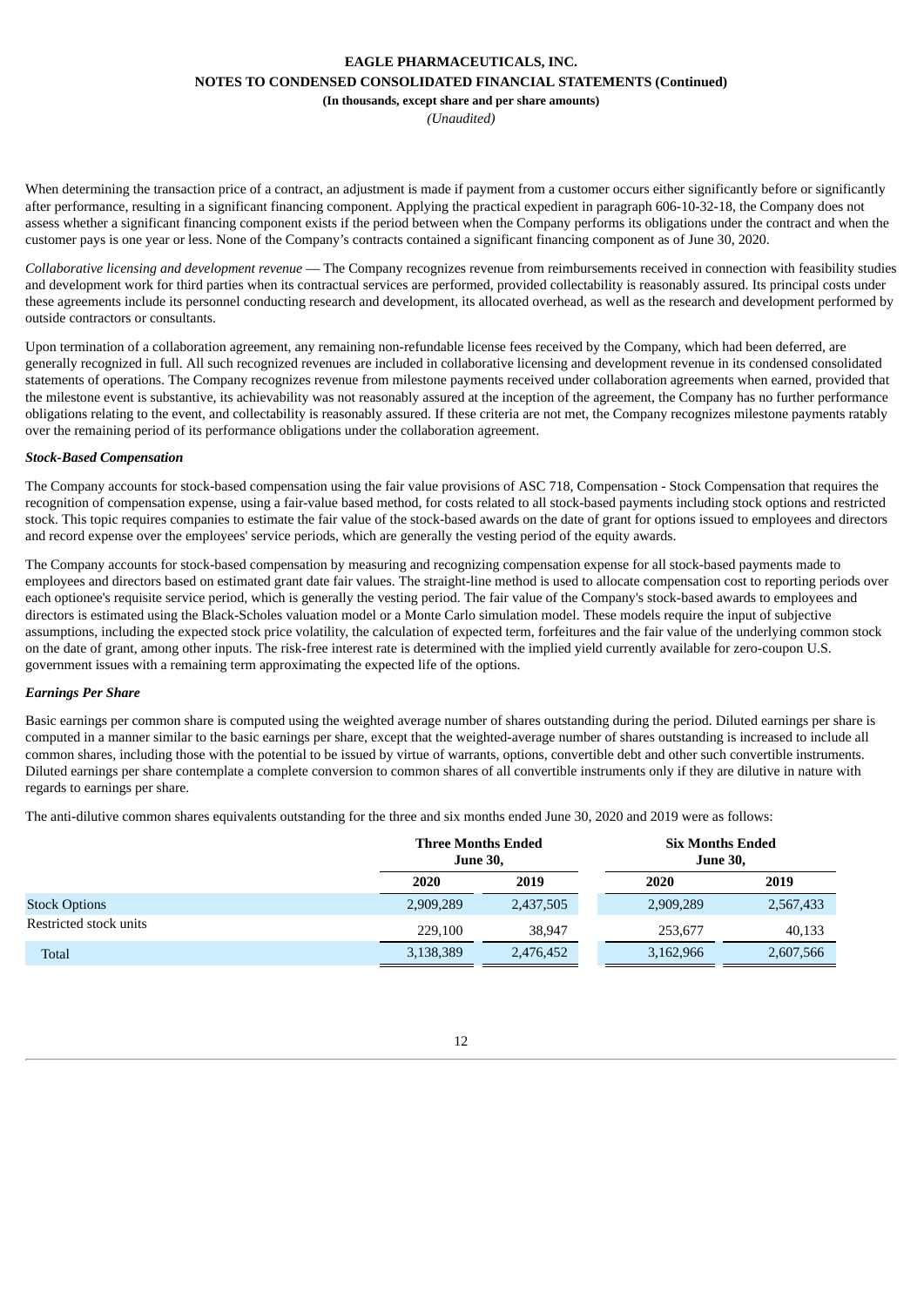**(In thousands, except share and per share amounts)**

*(Unaudited)*

The following table sets forth the computation for basic and diluted net (loss) earnings per share for the three and six months ended June 30, 2020 and 2019:

|                                                                         |              | <b>Three Months Ended</b><br><b>June 30,</b> |    |            |    | <b>Six Months Ended</b><br><b>June 30,</b> |      |            |
|-------------------------------------------------------------------------|--------------|----------------------------------------------|----|------------|----|--------------------------------------------|------|------------|
|                                                                         | 2020<br>2019 |                                              |    | 2020       |    |                                            | 2019 |            |
| <b>Numerator</b>                                                        |              |                                              |    |            |    |                                            |      |            |
| Numerator for basic and diluted earnings per share-net (loss)<br>income |              | (256)                                        | \$ | 6,725      | \$ | (3, 127)                                   | \$   | 15,698     |
| <b>Denominator</b>                                                      |              |                                              |    |            |    |                                            |      |            |
| Basic weighted average common shares outstanding                        |              | 13,664,951                                   |    | 13,782,720 |    | 13,666,279                                 |      | 13,853,580 |
| Dilutive effect of stock awards                                         |              |                                              |    | 373,907    |    |                                            |      | 322,717    |
| Diluted weighted average common shares outstanding                      |              | 13,664,951                                   |    | 14,156,627 |    | 13,666,279                                 |      | 14,176,297 |
| Basic net (loss) earnings per share                                     |              |                                              |    |            |    |                                            |      |            |
| Basic net (loss) earnings per share                                     |              | (0.02)                                       | \$ | 0.49       | \$ | (0.23)                                     | \$   | 1.13       |
| Diluted net (loss) earnings per share                                   |              |                                              |    |            |    |                                            |      |            |
| Diluted net (loss) earnings per share                                   | \$           | (0.02)                                       | \$ | 0.48       | \$ | (0.23)                                     | \$   | 1.11       |

All potentially dilutive items were excluded from the diluted share calculation for the three months and six months ended June 30, 2020 because their effect would have been anti-dilutive, as the Company was in a loss position.

#### *Recent Accounting Pronouncements*

#### *Recent Accounting Pronouncements - Not Yet Adopted*

In March 2020, the FASB issued Update 2020-04 Reference Rate Reform (Topic 848), Facilitation of the Effects of Reference Rate Reform on Financial Reporting to provide temporary optional guidance to ease the potential burden in accounting for reference rate reform. The amendments in Update 2020-04 are elective and apply to all entities that have contracts, hedging relationships, and other transactions that reference LIBOR, formerly known as the London Interbank Offered Rate,

or another reference rate expected to be discontinued due to reference rate reform. The new guidance provides optional expedients, including; (1) Simplify accounting analyses under current GAAP for contract modifications, such as modifications of contracts within the scope of Topic 470, Debt, that will be accounted for by prospectively adjusting the effective interest rate, as if any modification was not substantial. That is, the original contract and the new contract shall be accounted for as if they were not substantially different from one another; (2) Simplify the assessment of hedge effectiveness and allow hedging relationships affected by reference rate reform to continue; (3) Allow a one-time election to sell or transfer debt securities classified as held to maturity before January 1, 2020 that reference a rate affected by reference rate reform. The amendments are effective for all entities from the beginning of an interim period that includes the issuance date of the ASU. An entity may elect to apply the amendments prospectively through December 31, 2022. The adoption of ASU 2020-4 is not expected to have a material impact on the Company's financial position or results of operations.

#### *Recently Adopted Accounting Pronouncements*

In June 2016, the FASB issued ASU 2016-13, Financial Instruments - Credit Losses which requires financial assets measured at amortized cost basis to be presented at the net amount expected to be collected. This standard is effective for fiscal years beginning after December 15, 2019 and the Company adopted the standard effective January 1, 2020. The adoption of ASU 2016-13 had no material impact on the Company's financial position and results of operations.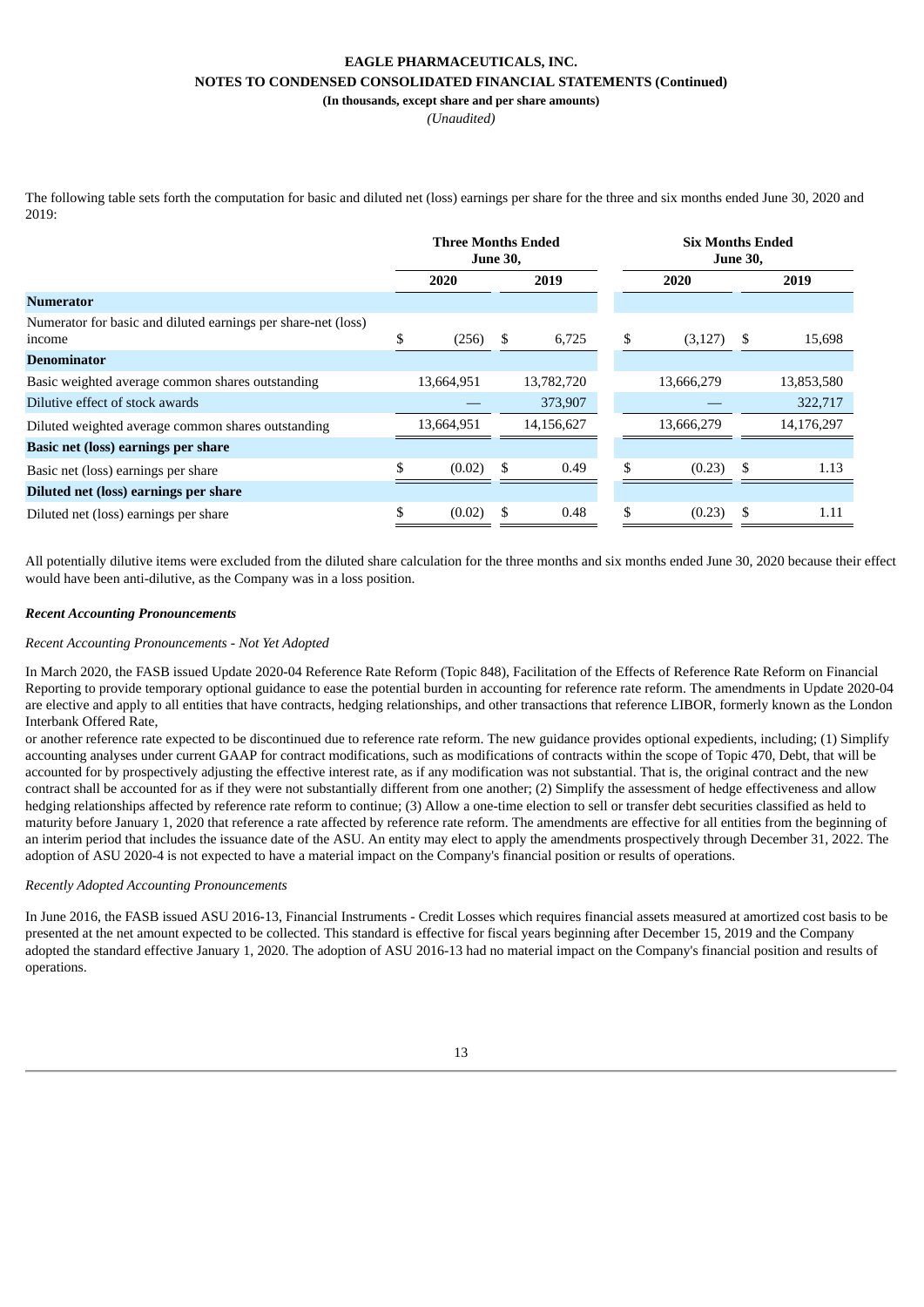*(Unaudited)*

### *CARES Act*

On March 27, 2020, the Coronavirus Aid, Relief, and Economic Security (CARES) Act was signed into U.S. federal law, which is aimed at providing emergency assistance and health care for individuals, families, and businesses affected by the COVID-19 pandemic and generally supporting the U.S. economy. The CARES Act, among other things, includes provisions related to refundable payroll tax credits, deferment of the employer portion of social security payments, net operating loss carryback periods, modifications to the net interest deduction limitations, and technical corrections to tax depreciation methods for qualified improvement property. The CARES Act has not had, and the Company does not currently expect it to have, a material impact on the Company's financial statements at this time.

#### **4. Property and equipment, net**

Property and equipment consisted of the following:

|                               |   | <b>June 30, 2020</b> |    | December 31,<br>2019 | Estimated<br>Useful Life<br>(years) |
|-------------------------------|---|----------------------|----|----------------------|-------------------------------------|
| Furniture and fixtures        | D | 1,476                | -S | 1,188                |                                     |
| Office equipment              |   | 1,077                |    | 1,094                | 3                                   |
| Equipment                     |   | 3,189                |    | 3,095                |                                     |
| Leasehold improvements        |   | 1,155                |    | 1,144                |                                     |
|                               |   | 6,897                |    | 6,521                |                                     |
| Less accumulated depreciation |   | (4,779)              |    | (4,319)              |                                     |
| Property and equipment, net   |   | 2,118                |    | 2,202                |                                     |
|                               |   |                      |    |                      |                                     |

Depreciation expense related to property and equipment amounted to \$209 and \$241 for the three months ended June 30, 2020 and 2019, respectively, and \$460 and \$483 for the six months ended June 30, 2020 and 2019, respectively.

#### **5. Inventories**

Inventories consist of the following:

|                          | <b>June 30,</b> |       |     | December 31, |
|--------------------------|-----------------|-------|-----|--------------|
|                          | 2020            |       |     | 2019         |
| Raw material             | \$              | 5,385 | -\$ | 2,460        |
| Work in process          |                 | 2,323 |     | 3,243        |
| <b>Finished products</b> |                 | 183   |     | 863          |
|                          | \$              | 7,891 |     | 6,566        |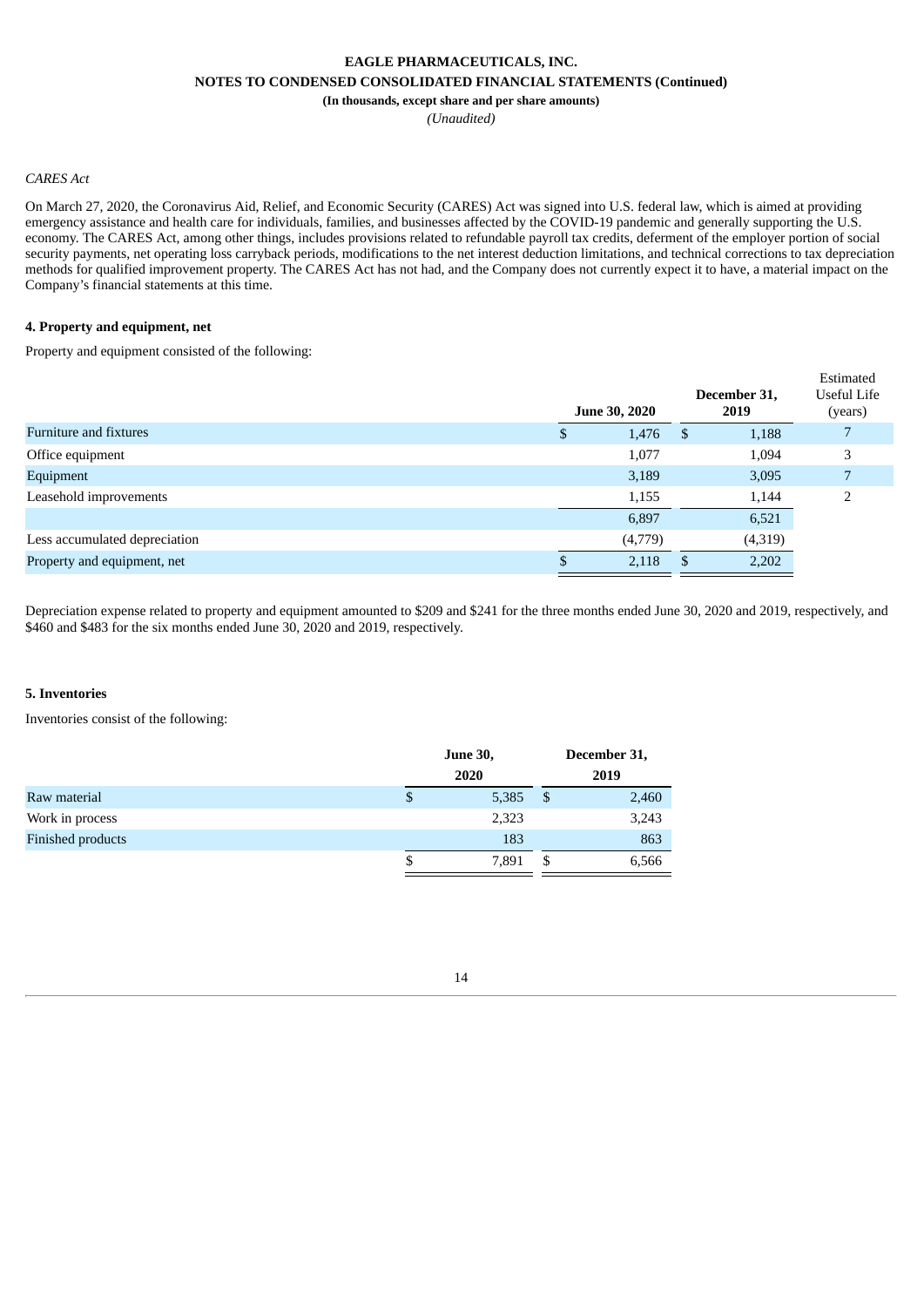*(Unaudited)*

#### **6. Balance Sheet Accounts**

#### *Prepaid and Other Current Assets*

Prepaid and other current assets consist of the following:

|                                                                        |   | <b>June 30,</b> | December 31, |        |  |
|------------------------------------------------------------------------|---|-----------------|--------------|--------|--|
|                                                                        |   | 2020            | 2019         |        |  |
| Prepaid income taxes                                                   | S | 341             | -\$          | 4,661  |  |
| Prepaid FDA user fee and advances to clinical research<br>organization |   | 325             |              | 6,345  |  |
| Prepaid insurance                                                      |   | 697             |              | 191    |  |
| Advances to commercial manufacturers                                   |   | 2,938           |              | 2,462  |  |
| All other                                                              |   | 1,250           |              | 1,445  |  |
| Total Prepaid expenses and other current assets                        |   | 5,551           | S            | 15.104 |  |

#### *Accrued Expenses*

Accrued expenses consist of the following:

|                                          | <b>June 30,</b> |     | December 31, |
|------------------------------------------|-----------------|-----|--------------|
|                                          | 2020            |     | 2019         |
| Accrued sales reserves                   | \$<br>5,774     | -\$ | 8,364        |
| Royalties payable to commercial partners | 4,755           |     | 6,004        |
| Accrued salary and other compensation    | 4,135           |     | 8,083        |
| Accrued professional fees                | 1,514           |     | 1,926        |
| Accrued research & development           | 1,123           |     | 1,686        |
| Current portion of lease liability       | 1.110           |     | 1,101        |
| Accrued other                            | 1,367           |     | 1,197        |
| <b>Total Accrued expenses</b>            | 19,778          | \$. | 28,361       |

#### *Leases*

The Company leases its corporate office under an amended lease agreement that expires on June 30, 2025 (the "Corporate Office Lease"). The Corporate Office Lease was amended on August 8, 2019 to extend the term through such date and to increase the amount of leased office space. The Company also leases lab space under a lease agreement that expires on October 31, 2023 (the "Lab Space Lease"). The Company estimated the right of use asset and the corresponding lease liability, on a discounted basis, as of the adoption date of January 1, 2019. The future minimum lease payments under this Corporate Office Lease are approximately \$6.6 million.

For the Company's two operating leases (the Corporate Office Lease and Lab Space Lease), the depreciation and interest expense components are combined and recognized ratably over the remaining term of the lease as research and development and selling, general and administrative in the Company's condensed consolidated statements of operations, respectively.

The Company used its estimated incremental borrowing rate to calculate the present value of the right of use ("ROU") assets and lease liabilities as of the date of adoption date. The implicit interest rate related to the Company's two lease agreements was not known as of the date of adoption. Therefore, the Company calculated an incremental borrowing rate based on the rate of interest that the Company would have to pay to borrow on a collateralized basis over a similar term and amount equal to the lease payments in a similar economic environment.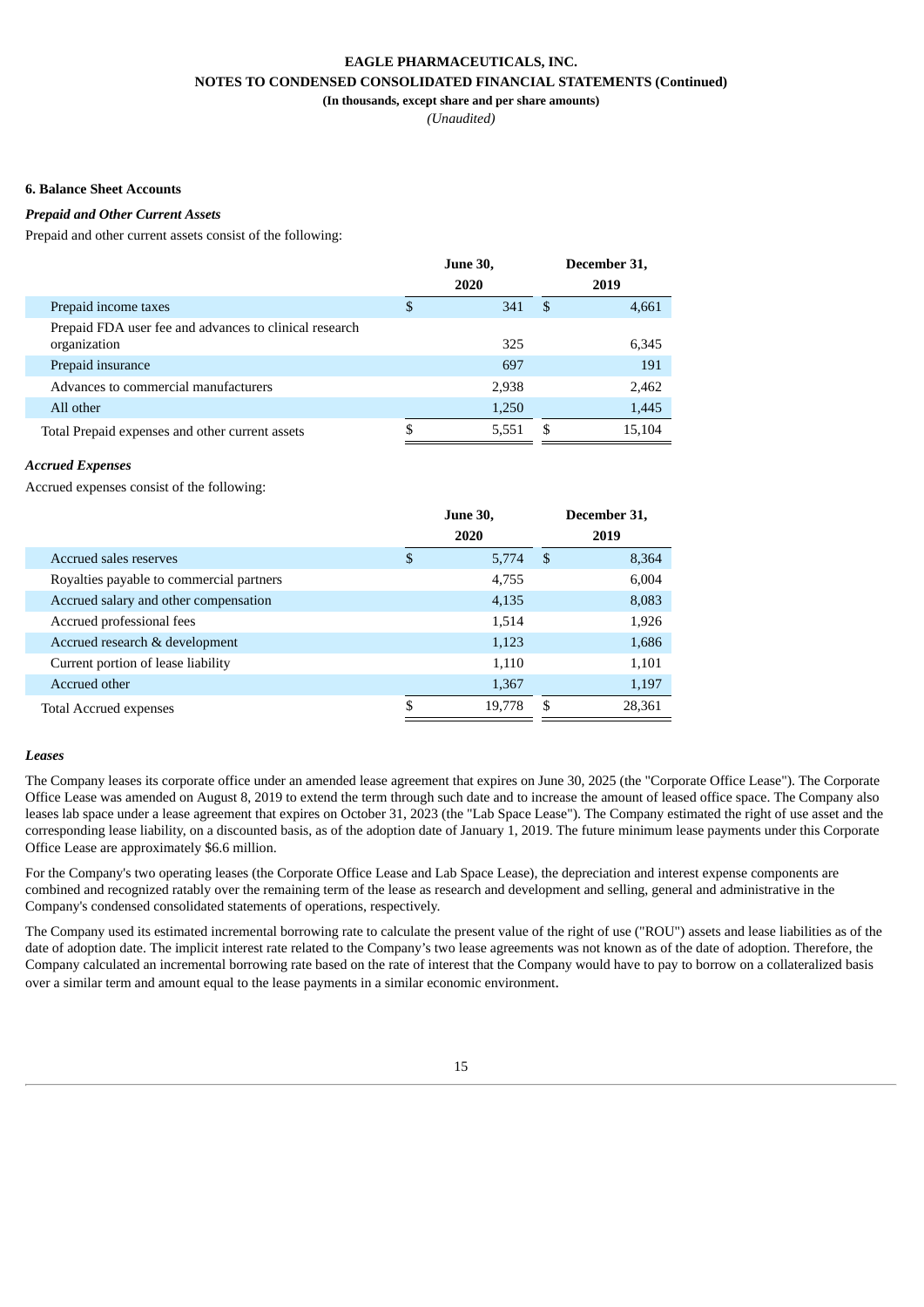*(Unaudited)*

Lease related disclosures consist of the following:

|                                                                         | <b>June 30,</b> | December 31, |   | <b>June 30,</b> |
|-------------------------------------------------------------------------|-----------------|--------------|---|-----------------|
|                                                                         | 2020            | 2019         |   | 2019            |
| ROU asset, net included in Other assets                                 | 4,087           | \$<br>3,716  |   | 2,483           |
| Lease liability included with Other long-term liabilities               | 3,361           | \$<br>3,000  |   | 1,560           |
| Lease liability included with Accrued expenses and other<br>liabilities | 1,110           | \$<br>1,101  | S | 1,051           |
| Quarter to date ("QTD") depreciation of ROU asset                       | 250             | n/a          |   | 261             |
| QTD related rent expense                                                | 351             | n/a          |   | 286             |
| Year to date ("YTD") depreciation of ROU asset                          | 471             | n/a          |   | 522             |
| <b>YTD</b> related rent expense                                         | 637             | n/a          |   | 573             |
| YTD operating cash flows from operating leases                          | 637             | n/a          |   | 573             |
| <b>YTD</b> operating lease costs                                        | 637             | n/a          |   | 573             |
| Weighted-average remaining lease term - operating leases                | 4.4 years       | 5.0 years    |   | 2.8 years       |
| Weighted-average discount rate - operating leases                       | 6.5 %           | 6 %          |   | 6.4 %           |
|                                                                         |                 |              |   |                 |

As of June 30, 2020, the future minimum lease commitments for the Company's two leases were as follows:

| Total | 2020 | 2021 | 2022 | 2023 | 2024                                                        | 2025 | <b>Bevond</b> |  |
|-------|------|------|------|------|-------------------------------------------------------------|------|---------------|--|
|       |      |      |      |      | \$ 6.242 \$ 980 \$ 1.362 \$ 1.376 \$ 1.291 \$ 820 \$ 413 \$ |      |               |  |

As of December 31, 2019, the future minimum lease commitments for the Company's two leases were as follows:

|      | Total      |  | 2020<br>2021 |  | 2022 |                            | 2023 |  | 2024 |     | 2025 |     |
|------|------------|--|--------------|--|------|----------------------------|------|--|------|-----|------|-----|
| - \$ | $6.607$ \$ |  | 1,345 \$     |  |      | 1,362 \$ 1,376 \$ 1,291 \$ |      |  |      | 820 |      | 413 |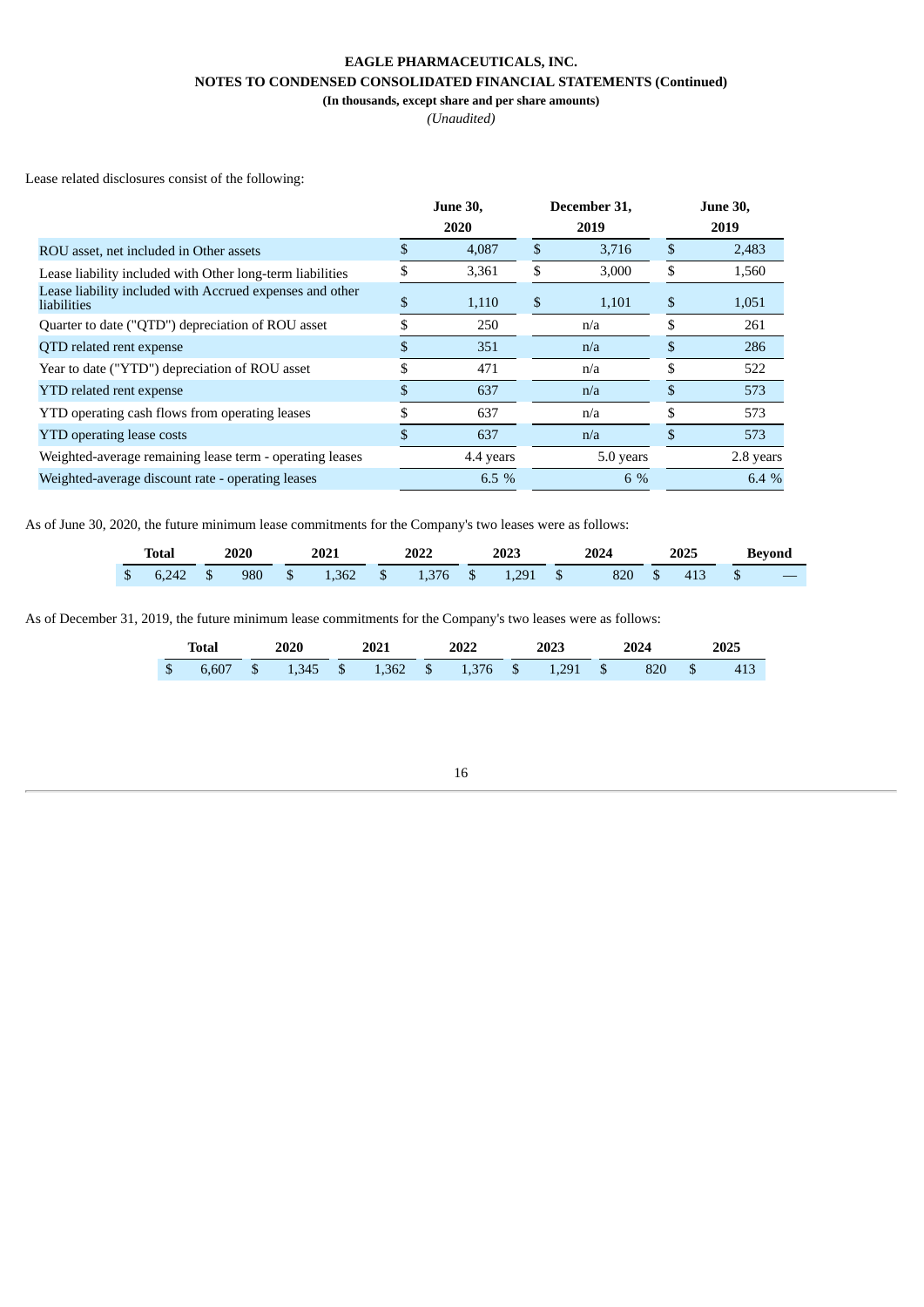*(Unaudited)*

## **7. Intangible Assets, Net**

The gross carrying amounts and net book value of the Company's intangible assets are as follows:

|                         | Useful Life (In<br>Years) | <b>Gross Carrying</b><br><b>Amount</b> |   | Accumulated<br><b>Amortization</b> | <b>Net Book Value</b> |        |  |
|-------------------------|---------------------------|----------------------------------------|---|------------------------------------|-----------------------|--------|--|
| Ryanodex intangible (i) | 20                        | \$<br>15,000                           | S | (2,977)                            | \$                    | 12,023 |  |
| Developed technology    | 5                         | 8.100                                  |   | (5,873)                            |                       | 2,227  |  |
| <b>Total</b>            |                           | \$<br>23,100                           |   | (8,850)                            | \$                    | 14,250 |  |

|                                |                           |                                        |   | <b>December 31, 2019</b>                  |   |                       |
|--------------------------------|---------------------------|----------------------------------------|---|-------------------------------------------|---|-----------------------|
|                                | Useful Life (In<br>Years) | <b>Gross Carrying</b><br><b>Amount</b> |   | <b>Accumulated</b><br><b>Amortization</b> |   | <b>Net Book Value</b> |
| Ryanodex intangible <i>(i)</i> | 20                        | 15,000                                 |   | (2,454)                                   |   | 12,546                |
| Developed technology           | 5                         | 8.100                                  |   | (5,063)                                   |   | 3,037                 |
| Total                          |                           | \$<br>23,100                           | S | (7,517)                                   | S | 15,583                |

*(i)* Represent payments made to reduce the royalties payable to a third party on Ryanodex net sales.

Amortization expense was \$667 and \$630 for the three months ended June 30, 2020 and 2019, respectively and \$1,333 and \$1,260 for the six months ended June 30, 2020 and 2019, respectively.

## *Estimated Amortization Expense for Intangible Assets*

Based on definite-lived intangible assets recorded as of June 30, 2020, and assuming that the underlying assets will not be impaired and that the Company will not change the expected lives of the assets, future amortization expenses are estimated as follows:

|                                      | <b>Estimated</b><br><b>Amortization</b><br><b>Expense</b> |
|--------------------------------------|-----------------------------------------------------------|
| Year Ending December 31,             |                                                           |
| 2020 (remainder)                     | 1,333                                                     |
| 2021                                 | 2,622                                                     |
| 2022                                 | 1,369                                                     |
| 2023                                 | 1,570                                                     |
| 2024                                 | 1,898                                                     |
| <b>Thereafter</b>                    | 5,458                                                     |
| Total estimated amortization expense | \$<br>14,250                                              |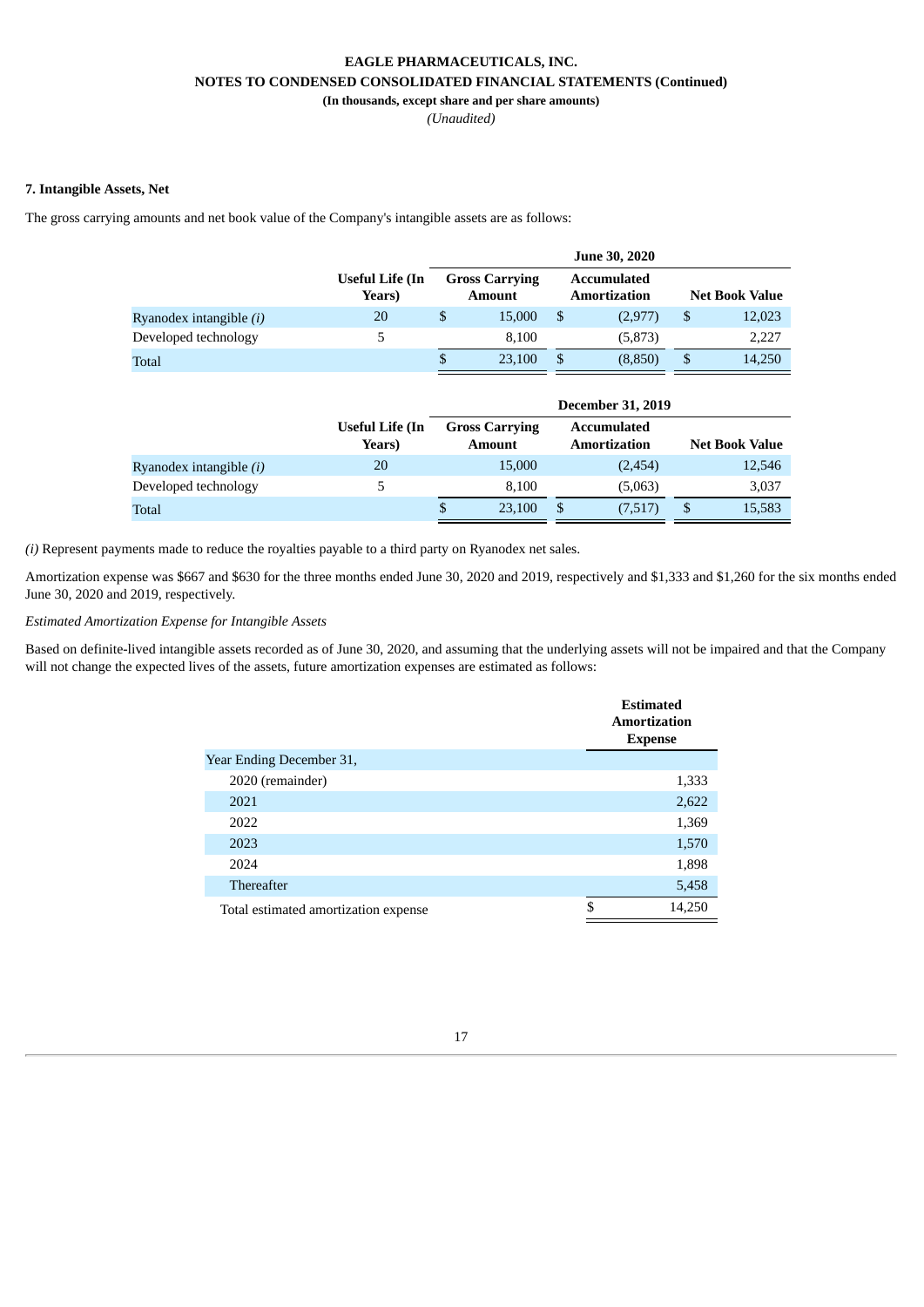**(In thousands, except share and per share amounts)**

*(Unaudited)*

#### **8. Common Stock and Stock-Based Compensation**

#### **Common Stock**

#### *Share Repurchase Program*

On March 17, 2020, the Company, announced that its Board approved a new share repurchase program, or the Share Repurchase Program, providing for the repurchase of up to an aggregate of \$160.0 million of the Company's outstanding common stock. The Share Repurchase Program replaced the Company's then existing share repurchase program, or the Previous Share Repurchase Program, which was announced on October 30, 2018 and was terminated in connection with the Board's approval of the Share Repurchase Program. At termination, the Company had repurchased approximately \$68.0 million of the Company's outstanding common stock under the Previous Share Repurchase Program.

Under the Share Repurchase Program, the Company is authorized to repurchase shares through open market purchases, privately-negotiated transactions, accelerated share repurchases or otherwise in accordance with applicable federal securities laws, including through Rule 10b5-1 trading plans and under Rule 10b-18 of the Exchange Act The repurchases have no time limit and may be suspended or discontinued completely at any time. The specific timing and amount of repurchases will vary based on available capital resources and other financial and operational performance, market conditions, securities law limitations, and other factors. The repurchases will be made using the Company's cash resources.

As of June 30, 2020, the Company had repurchased an aggregate of 3,017,710 shares of common stock for an aggregate of \$176.9 million pursuant to its Share Repurchase Programs since August 2016.

#### **Stock-Based Compensation**

In November 2013, the Company's Board of Directors approved the 2014 Equity Incentive Plan (the "2014 Plan") which became effective on February 11, 2014. The 2014 Plan provides for the awards of incentive stock options, non-qualified stock options, restricted stock, restricted stock units and other stockbased awards. Awards generally vest equally over a period of four years from grant date. Vesting may be accelerated under a change in control of the Company or in the event of death or disability to the recipient. In the event of termination, any unvested shares or options are forfeited.

During the three months ended March 31, 2018, the Company introduced a new long-term incentive program with the objective to better align the stockbased awards granted to management with the Company's focus on improving total shareholder return over the long-term. The stock-based awards granted under this long-term incentive program consist of time-based stock options, time-based restricted stock units ("RSUs") and performance-based stock units ("PSUs"). PSUs are comprised of awards that vest upon achievement of certain share price appreciation conditions.

A summary of stock option, RSU and PSU activity under the 2014 Plan during the six months ended June 30, 2020 and 2019 is presented below:

|                                           | <b>Stock Options</b> | <b>RSUs</b> | <b>PSUs</b> |
|-------------------------------------------|----------------------|-------------|-------------|
| Outstanding at December 31, 2018          | 2,556,365            | 54,219      | 117,219     |
| Granted                                   | 579,133              | 211,829     |             |
| Options Exercised/RSUs Vested/PSUs Vested | (7, 382)             | (13, 555)   |             |
| Forfeited or expired                      | (17, 622)            | (531)       | (709)       |
| Outstanding at June 30, 2019              | 3,110,494            | 251,962     | 116,510     |
|                                           |                      |             |             |
| Outstanding at December 31, 2019          | 3,096,161            | 251,215     | 116,181     |
| Granted                                   | 600,700              | 231,450     |             |
| Options Exercised/RSUs Vested/PSUs Vested | (38, 951)            | (67, 970)   |             |
| Forfeited or expired                      | (78, 478)            | (11,074)    | (2,431)     |
| Outstanding at June 30, 2020              | 3,579,432            | 403.621     | 113,750     |

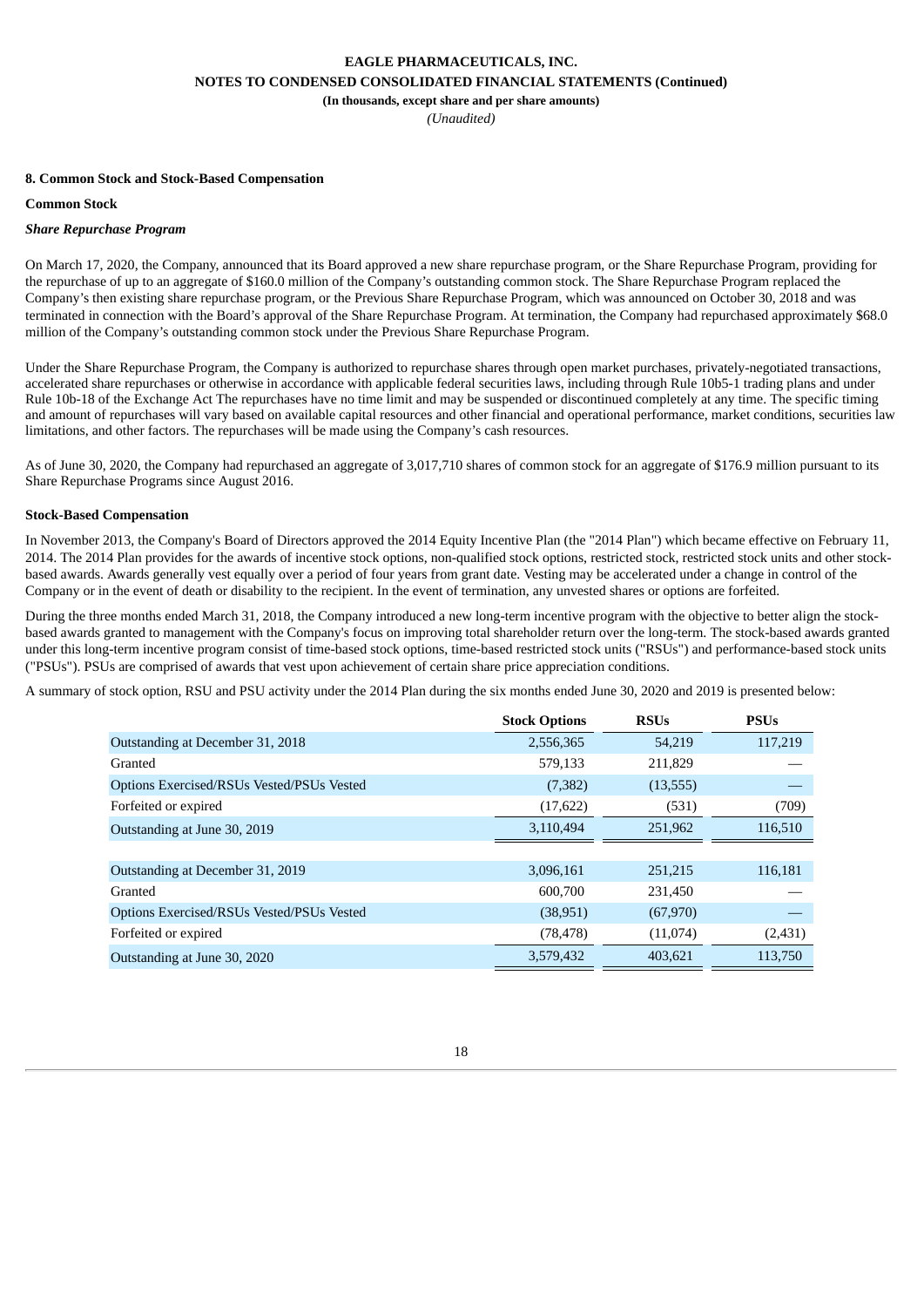**(In thousands, except share and per share amounts)**

*(Unaudited)*

#### *Stock Options*

The fair value of stock options granted to employees, directors, and consultants were estimated using the following assumptions:

|                          |                   | <b>Three Months Ended</b><br><b>June 30,</b> | <b>Six Months Ended</b><br><b>June 30,</b> |                  |  |  |  |  |  |
|--------------------------|-------------------|----------------------------------------------|--------------------------------------------|------------------|--|--|--|--|--|
|                          | 2020              | 2019                                         | 2020                                       | 2019             |  |  |  |  |  |
| Risk-free interest rate  | $0.44\% - 0.44\%$ | $1.97\%$ - 2.41%                             | $0.44\% - 1.65\%$                          | $1.97\%$ - 2.61% |  |  |  |  |  |
| Volatility               | 55.46%            | 50.16%                                       | 54.94%                                     | 50.45%           |  |  |  |  |  |
| Expected term (in years) | 6.08 years        | 6.08 years                                   | 6.03 years                                 | 5.98 years       |  |  |  |  |  |
| Expected dividend yield  | $0.0\%$           | $0.0\%$                                      | $0.0\%$                                    | $0.00\%$         |  |  |  |  |  |

## *RSUs*

Each vested time-based RSU represents the right of a holder to receive one share of the Company's common stock. The fair value of each RSU granted was estimated based on the trading price of the Company's common stock on the date of grant.

### *PSUs*

The fair value of PSUs granted to employees was estimated using a Monte Carlo simulation model. Inputs used in the calculation include a risk-free interest rate of 2.06%, an expected volatility of 47%, contractual term of 3 years, and no expected dividend yield.

The Company recognized stock-based compensation in its condensed consolidated statements of operations for the three and six months ended June 30, 2020 and 2019 as follows:

|                                     | <b>Three Months Ended June 30,</b> |       |      |       | Six Months Ended June 30, |        |              |        |
|-------------------------------------|------------------------------------|-------|------|-------|---------------------------|--------|--------------|--------|
|                                     |                                    | 2020  |      | 2019  |                           | 2020   |              | 2019   |
| Stock options                       | S                                  | 4,153 | - \$ | 3,967 | \$                        | 9,146  | <sup>S</sup> | 8,395  |
| <b>RSUs</b>                         |                                    | 1,334 |      | 643   |                           | 3,186  |              | 1,251  |
| <b>PSUs</b>                         |                                    | 754   |      | 772   |                           | 1,381  |              | 1,518  |
| Stock-based compensation expense    |                                    | 6.241 | S    | 5,382 | S                         | 13,713 | S            | 11,164 |
|                                     |                                    |       |      |       |                           |        |              |        |
| Selling, general and administrative | \$                                 | 5.207 | -S   | 4,286 | \$                        | 11,129 | \$           | 8,925  |
| Research and development            |                                    | 1,034 |      | 1,096 |                           | 2,584  |              | 2,239  |
| Stock-based compensation expense    |                                    | 6.241 | S    | 5,382 | \$.                       | 13,713 | S            | 11,164 |

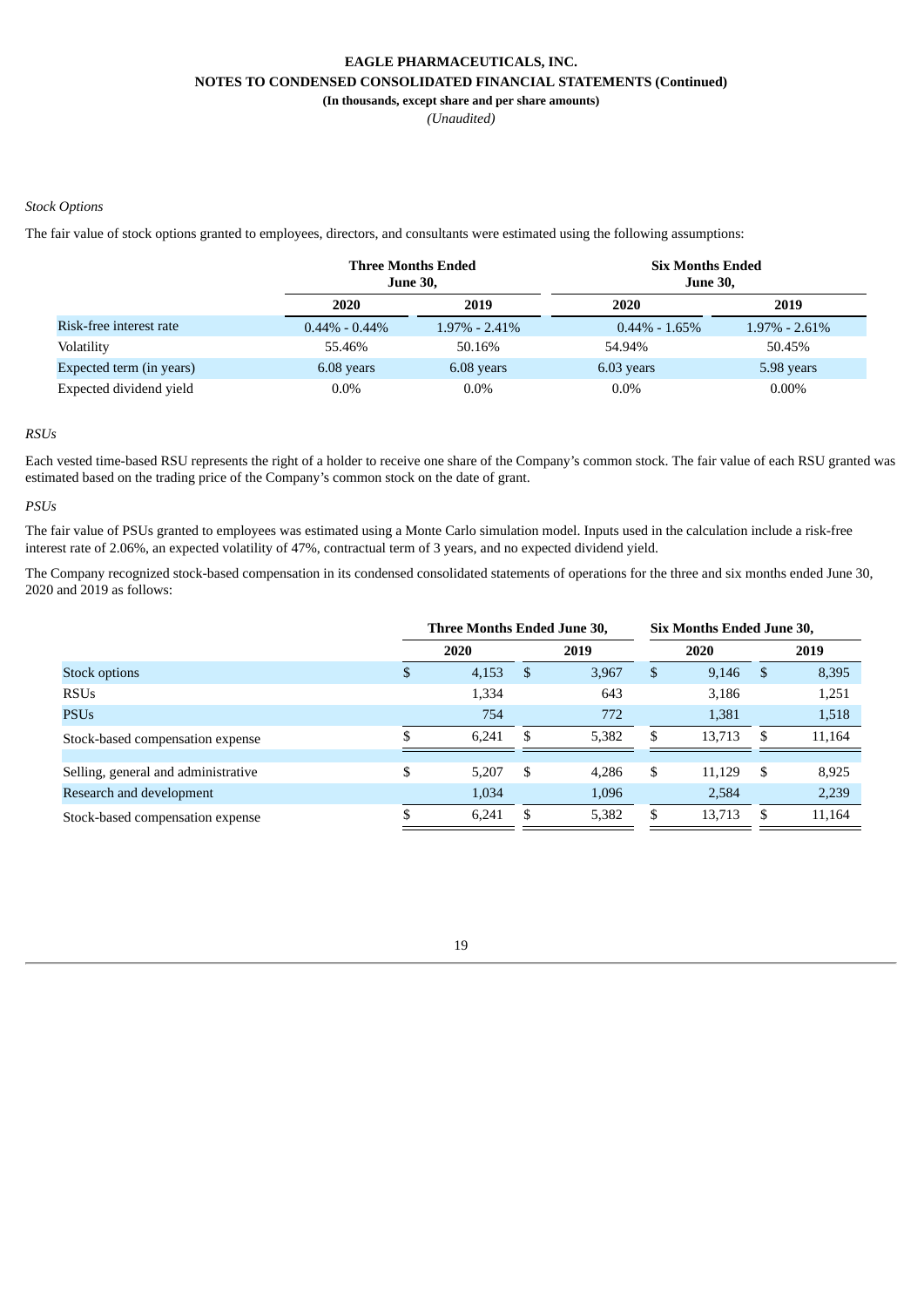**(In thousands, except share and per share amounts)**

*(Unaudited)*

### **9. Commitments**

The Company's future material contractual obligations as of June 30, 2020, included the following:

| <b>Obligations</b>       | Total  | 2020   | 2021  |   | 2022   | 2023  | 2024 | 2025 | Bevond |
|--------------------------|--------|--------|-------|---|--------|-------|------|------|--------|
| Operating leases (1)     | 6.242  | 980    | 1.362 |   | 1.376  | L.291 | 820  | 413  |        |
| Credit facility (2)      | 37,000 | 3.000  | 8.000 |   | 26.000 |       |      |      |        |
| Purchase obligations (3) | 20,286 | 20,286 |       |   |        |       |      |      |        |
| Total obligations        | 63.528 | 24.266 | 9.362 | S | 27,376 | 1.291 | 820  | 413  |        |

(1) The Company leases its corporate office location. The term of its existing lease expires on June 30, 2025. The Company also leases its lab space under a lease agreement that expires on October 31, 2023. Rental expense for the operating leases was \$351 and \$287, for the three months ended June 30, 2020 and 2019. Rental expense for the operating leases was \$637 and \$573 for the six months ended June 30, 2020 and 2019. The remaining future lease payments under the operating leases are \$6,242 as of June 30, 2020.

(2) Refer to Note 10 Debt for details of the Revised Credit Agreement entered into as of November 8, 2019.

(3) As of June 30, 2020, the Company had purchase obligations in the amount of \$20,286 which represents the contractual commitments under contract manufacturing and supply agreements with suppliers. The obligation under the supply agreement is primarily for finished product, inventory, and research and development.

#### **10. Debt**

On November 8, 2019, the Company entered into the Second Amended and Restated Credit Agreement (the "Revised Credit Agreement"), with JPMorgan Chase Bank, N.A., as administrative agent (the "Agent") and the lenders party thereto, which replaced the Company's existing credit agreement, dated as of August 8, 2017 (the "Amended Credit Agreement"). The terms and amounts borrowed under the Revised Credit Agreement includes a drawn term loan of \$40.0 million and an undrawn revolving credit facility of \$110.0 million. The schedule of principal payments for the new term loan facility was extended to November 8, 2022.

As of June 30, 2020, the terms and amounts borrowed under the Revised Credit Agreement included a drawn term loan of \$40.0 million. The Company obtained revolving loans under the revolving credit facility during the three months ended March 31, 2020 in the amount of \$110.0 million. The Company repaid the full \$110.0 million borrowed from the revolving credit facility during the three months ended June 30, 2020. The Company classified the current portion of long-term debt of \$7.0 million on the consolidated balance sheet as of June 30, 2020. Per the terms of the Revised Credit Agreement, the Company is limited in its ability to pay dividends. As of June 30, 2020, the Company was in compliance with each of the senior secured net leverage ratio; total net leverage ratio; and fixed charge coverage ratio covenants.

The term loan facility bears interest at the Adjusted LIBOR (equal to (a) the LIBOR for such Interest Period multiplied by (b) the Statutory Reserve Rate as established by Board of Governors of the Federal Reserve System of the United States of America) for the Interest Period in effect for such Borrowing plus the Applicable Rate as described below. The Agent and the Company may amend the Revised Credit Agreement to replace the LIBOR with a Benchmark Replacement, described below.

Loans under the Revised Credit Agreement bear interest at a rate equal to either (a) the LIBOR rate, plus an applicable margin ranging from 2.25% to 3.0% per annum, based upon the total net leverage ratio (as defined in the Revised Credit Agreement), or (b) the Benchmark Replacement which is defined as the greatest of the prime lending rate, or the NYFRB Rate (the rate for a federal funds transaction) in effect on such day plus ½ of 1% or the Adjusted LIBOR for a one month Interest Period on such day plus 1% plus an applicable margin ranging from 1.25% to 2.0% per annum, based upon the total net leverage ratio.

The Company is required to pay a commitment fee on the unused portion of the new revolving credit facility in the Revised Credit Agreement at a rate ranging from 0.35% to 0.45% per annum based upon the total net leverage ratio. The Company is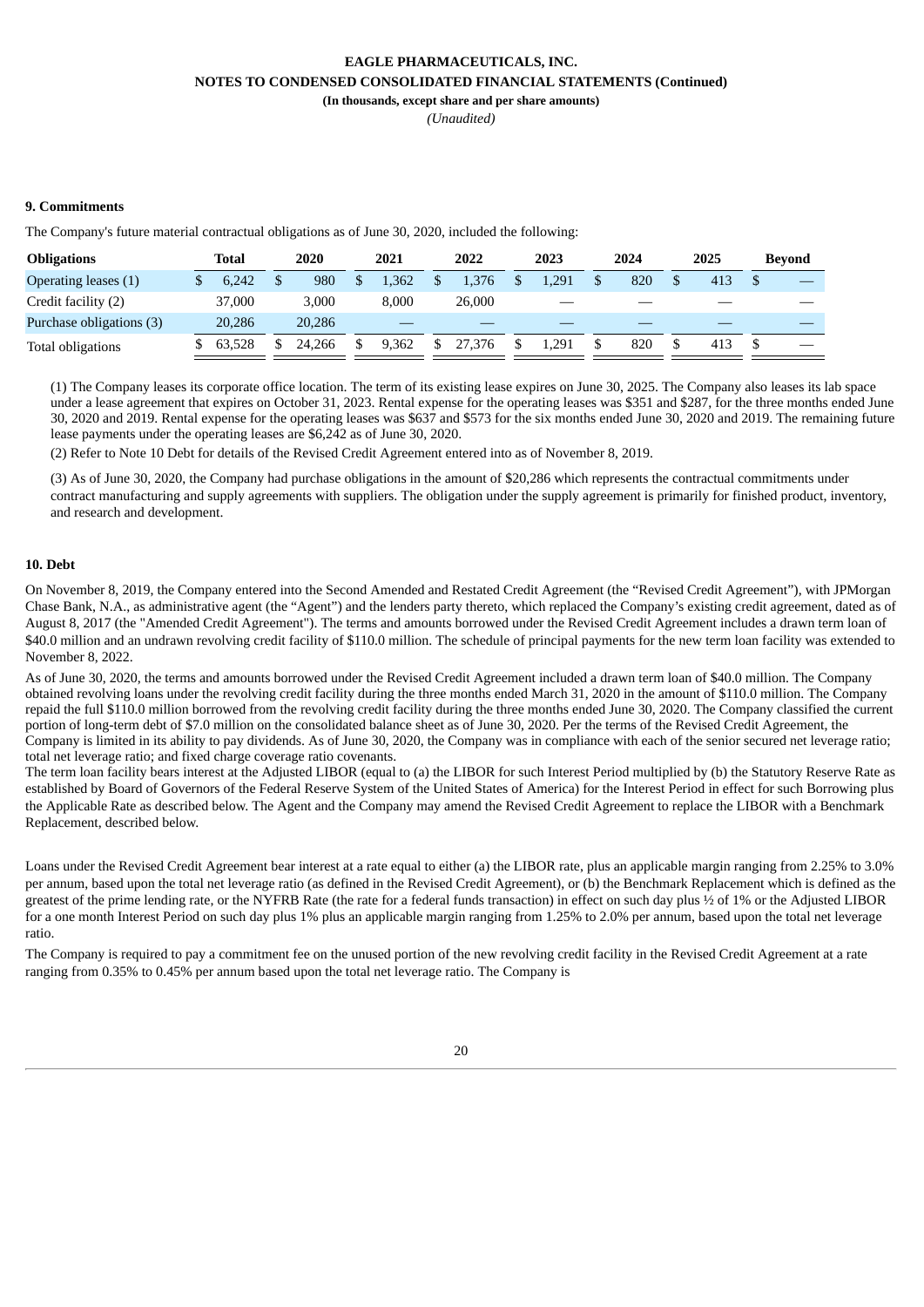**(In thousands, except share and per share amounts)**

*(Unaudited)*

obligated to repay a contractually agreed portion of the term loan on the last day of each March, June, September and December in accordance with the Revised Credit Agreement.

As of June 30, 2020, the Company had \$1.1 million of unamortized deferred debt issuance costs as part of long-term debt in its condensed consolidated balance sheets.

| <b>Debt Maturities</b> |   | As of June 30, 2020 |        |
|------------------------|---|---------------------|--------|
| 2020 (remainder)       |   |                     | 3,000  |
| 2021                   |   |                     | 8,000  |
| 2022                   |   |                     | 26,000 |
| Total                  | ה |                     | 37,000 |

#### **11. Income Taxes**

|                      | Three Months Ended June 30. |         |  |         | Six Months Ended June 30, |         |      |         |  |
|----------------------|-----------------------------|---------|--|---------|---------------------------|---------|------|---------|--|
|                      |                             | 2020    |  | 2019    |                           | 2020    | 2019 |         |  |
| Income tax provision |                             | (5.629) |  | (2.480) | S.                        | (5.492) |      | (5.484) |  |
| Effective tax rate   |                             | $105\%$ |  | $27\%$  |                           | 232 %   |      | 26 %    |  |

For interim periods, we recognize an income tax (provision) benefit based on our estimated annual effective tax rate expected for the entire year plus the effects of certain discrete items occurring in the quarter. The interim annual estimated effective tax rate is based on the statutory tax rates then in effect, as adjusted for changes in estimated temporary and estimated permanent differences, and certain discrete items whose tax effect, when material, is recognized in the interim period in which they occur.

The provision for income taxes was based on the applicable federal and state tax rates for those periods. The effective tax rate for the three and six months ended June 30, 2020 reflects the impact of a valuation allowance established and adjusted for the fair value adjustments on the Company's investment in Tyme, certain non-deductible executive compensation, changes in state filing positions partially offset by credits for research and development activity. The effective tax rate for the three months ended June 30, 2019 reflects the impact of certain non-deductible executive compensation partially offset by credits for research and development activity.

Deferred income tax assets as of June 30, 2020 consisted of temporary differences primarily related to stock-based compensation and research and development tax credit carryforwards, partially offset by temporary differences related to intangible assets.

The Company files income tax returns in the U.S. federal jurisdiction and several states. Given that the Company has incurred tax losses in most years since its inception, all of the Company's tax years are effectively open to examination. The Company is currently under audit by three State tax jurisdictions. The Company had no amount recorded for any unrecognized tax benefits as of June 30, 2020. The Company regularly evaluates its tax positions for additional unrecognized tax benefits and associated interest and penalties, if applicable. There are many factors that are considered when evaluating these tax positions including: interpretation of tax laws, recent tax litigation on a position, past audit or examination history, and subjective estimates and assumptions. The Company reflects interest and penalties attributable to income taxes, to the extent they arise, as a component of income tax provision or benefit.

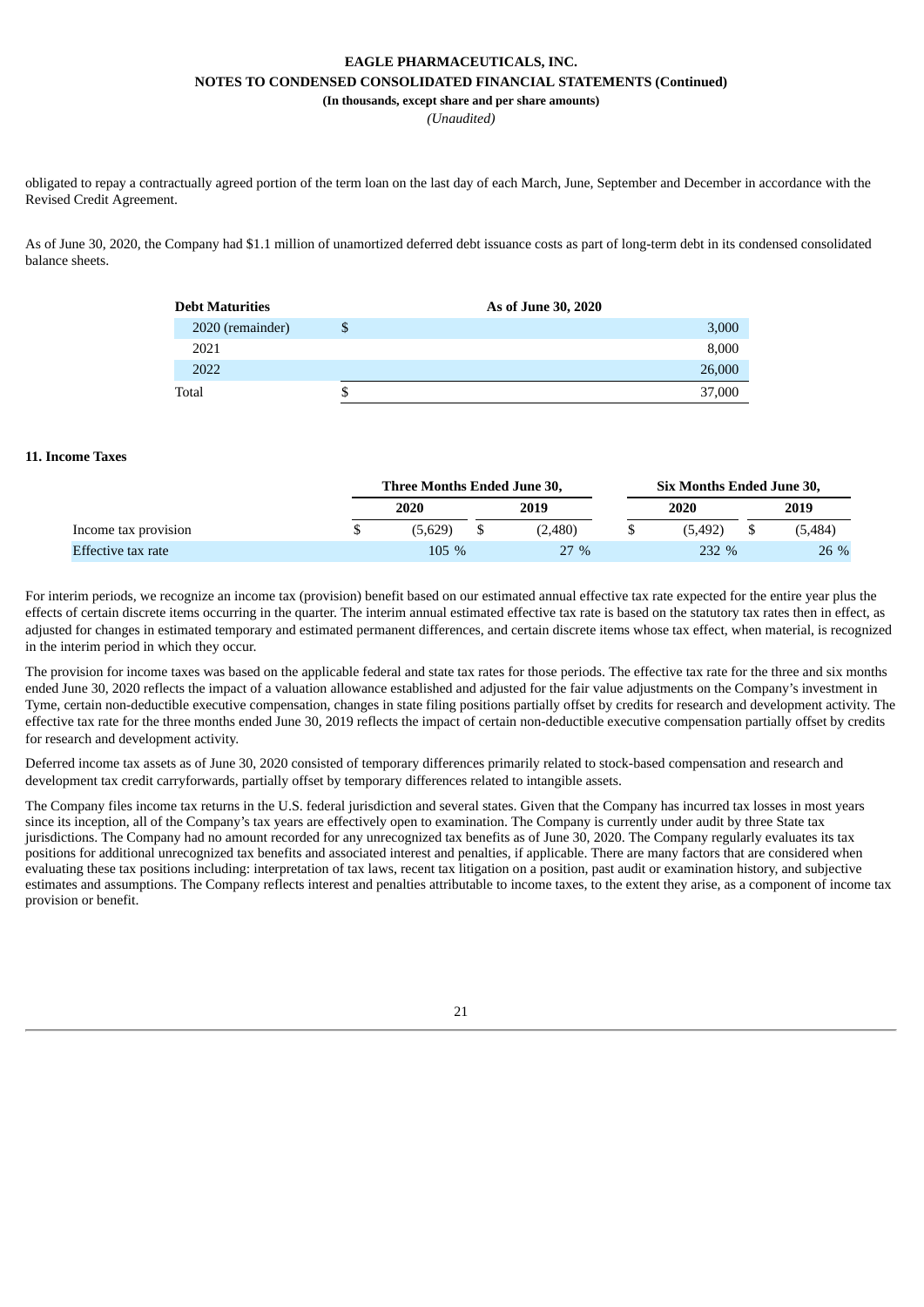**(In thousands, except share and per share amounts)**

*(Unaudited)*

#### **12. Legal Proceedings**

In addition to the below legal proceedings, from time to time, the Company may be a party to litigation and subject to claims incident to the ordinary course of business. Although the results of litigation and claims cannot be predicted with certainty, the Company currently believes that the final outcome of these ordinary course matters, or matters discussed below, will not have a material adverse effect on the Company's business nor has the Company recorded any loss in connection with these matters because the Company believes that loss is neither probable nor estimable. Regardless of the outcome, litigation can have an adverse impact on the Company because of defense and settlement costs, diversion of management resources and other factors.

#### **Commercial Litigation**

#### *In Re: Taxotere (Docetaxel)*

On February 1, 2017, the Company was named as a defendant, among various other manufacturers, in several product liability suits that are consolidated in the U.S. District Court for the Eastern District of Louisiana as part of MDL 2740 (Civil Action No 2:16 md-2740), or the Multidistrict Litigation. The claims are for personal injuries allegedly arising out of the use of docetaxel.

In March 2017, the Company reached agreements in principle with the Plaintiffs' Steering Committee in this matter to voluntarily dismiss the Company from all of the lawsuits in which it was named and from the master complaint. The Company is in the process of working with the other parties in this matter to have it removed from the Multidistrict litigation entirely. As part of the agreement, in the event a case is brought in the future with facts that justify the Company's inclusion, the plaintiffs reserved the right to include the Company in such matter. The plaintiffs have filed several additional lawsuits since the parties' agreement in principle to dismiss, and the Company is in the process of working with plaintiffs to explore the possibility of dismissing those lawsuits.

#### *Eagle v. Burwell*

On April 27, 2016, the Company filed an action in the U.S. District Court for the District of Columbia (the "District Court") against the FDA and other federal defendants seeking an order requiring the FDA to recognize orphan drug exclusivity for Bendeka for the treatment of CLL and indolent B-cell NHL. On June 8, 2018, the District Court issued a decision requiring the FDA to recognize seven years of orphan drug exclusivity in the U.S. for Bendeka, and on July 6, 2018 the FDA recognized such ODE until December 7, 2022. In addition, on July 6, 2018, the FDA submitted a Motion to Alter or Amend the Judgement Pursuant to Rule 59(e), pursuant to which the FDA requested that the District Court amend its decision to make clear that the decision does not affect any applications referencing TREANDA. The FDA's motion was denied by the District Court on August 1, 2018 on the grounds that the FDA had not satisfied the standard for altering or amending the judgment. The FDA and two intervenors appealed the District Court's final judgment to the U.S. Court of Appeals for the District of Columbia Circuit (the "Court of Appeals"). Oral arguments occurred on October 17, 2019, and on March 13, 2020 a panel of the Court of Appeals affirmed the District Court's decision. FDA filed a petition for rehearing *en banc* on May 27, 2020, which remains pending. Previously, on February 20, 2019, the FDA issued a decision in favor of the Company, regarding the scope of orphan drug exclusivity for Bendeka. Pursuant to the FDA's decision, no bendamustine product used to treat the same indications (including generic versions of TREANDA) may launch in the United States until December 7, 2022 unless it is clinically superior to Bendeka. *Eagle v. Eli Lilly*

On August 24, 2017, the Company filed an antitrust complaint in the United States District Court for the District of New Jersey ("New Jersey District Court") against Eli Lilly and Company ("Lilly"). The complaint alleges that Lilly engaged in anticompetitive conduct which restrained competition by delaying and blocking the Company's launch of a competing pemetrexed injection product (to compete with Lilly's Alimta). Lilly accepted service and answered the complaint on October 27, 2017. Lilly also filed a motion to transfer this case to Delaware on October 27, 2017. The Company filed a motion to oppose such transfer on November 6, 2017. On July 20, 2018, the New Jersey District Court transferred the case to Delaware. On November 27, 2018, the Delaware Court stayed the case at least until conclusion of the Pemfexy™ patent trial described below. On December 16, 2019, the Delaware Court entered the Company and Lilly's stipulation dismissing this case with prejudice.

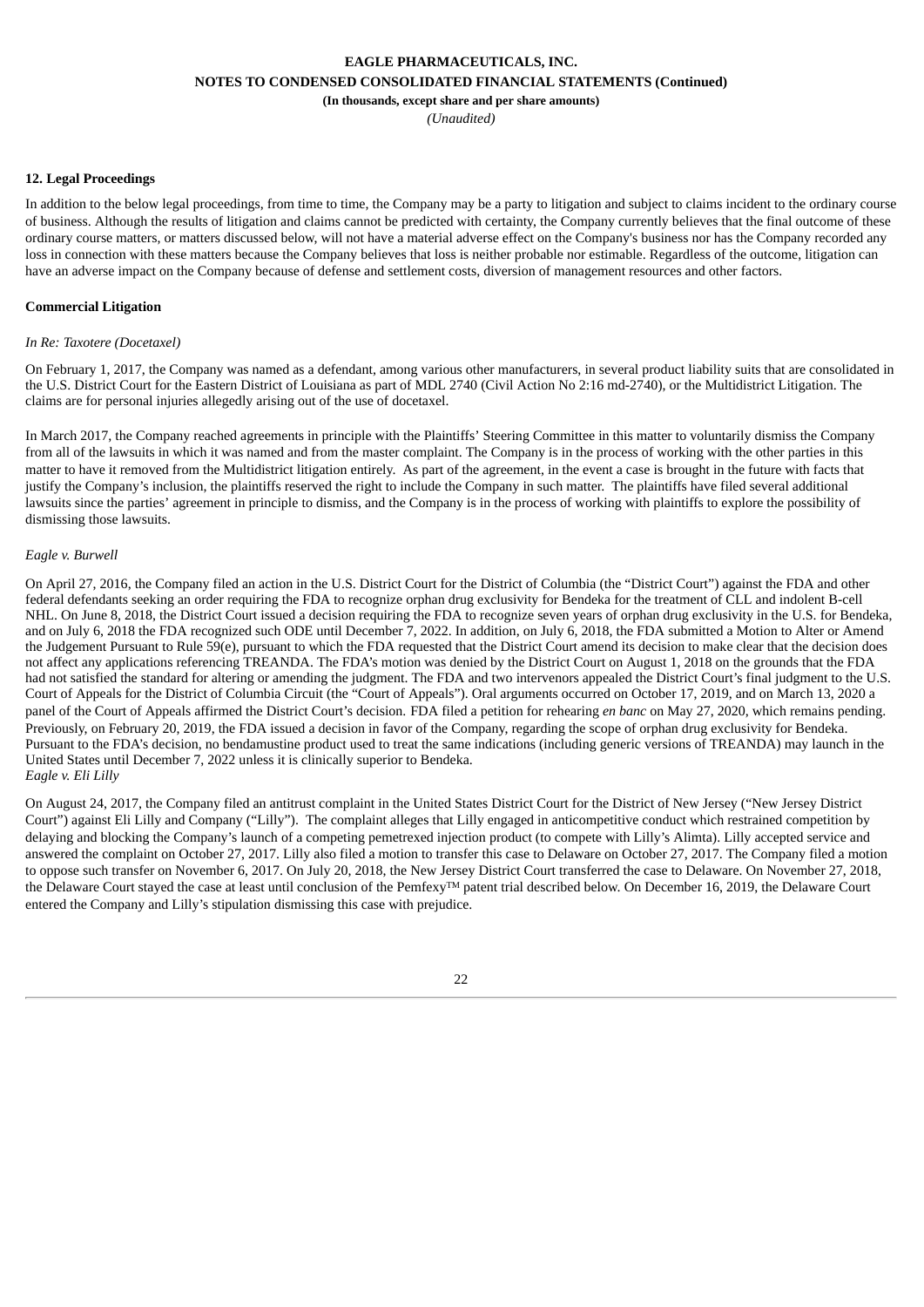*(Unaudited)*

#### *Chiesi v. Eagle*

On October 3, 2018, Chiesi USA, Inc. ("Chiesi") filed a complaint against Eagle in the Superior Court of Wake County, North Carolina. The complaint alleges that Eagle has failed to provide adequate information regarding the sales of Argatroban pursuant to a License and Development Agreement between the parties. On July 17, 2019, Chiesi dismissed the actions without prejudice.

#### *Cipla v. Eagle*

On April 16, 2020, Cipla Limited ("Cipla") filed a request for arbitration against Eagle with the London Court of International Arbitration. The request alleges that Eagle's refusal to take delivery of several batches of Argatroban finished drug product constitutes a breach of the Company and Cipla's December 14, 2012 supply agreement. Eagle believes that allegations in the demand for arbitration are without merit and intends to vigorously defend itself in the arbitration. Eagle's response to Cipla's statement of the case is due August 12, 2020.

#### **Patent Litigation**

### *Eli Lilly and Company. v. Eagle Pharmaceuticals, Inc. (Pemfexy TM (Pemetrexed))*

On August 14, 2017, Lilly filed suit against the Company in the United States District Court for the Southern District of Indiana (the "Indiana Suit"). Lilly alleged patent infringement based on the filing of the Company's 505(b)(2) NDA seeking approval to manufacture and sell the Company's EP-5101. EP-5101, if finally approved by FDA, will be a branded alternative to Alimta®.

On September 8, 2017, Eagle moved to dismiss the Indiana Suit for improper venue. On September 11, 2017, Lilly voluntarily dismissed the Indiana Suit. It then filed a complaint in the United States District Court for the District of Delaware, alleging similar patent infringement claims (the "Delaware Suit"). Eagle answered and filed various counterclaims in the Delaware Suit on October 3, 2017. Lilly answered Eagle's counterclaims on October 24, 2017. On May 31, 2018, Eagle filed a Motion for Judgment on the Pleadings, which the Court denied on October 26, 2018. On January 23, 2019, the Court held a Markman hearing. Trial took place from October 28, 2019 to October 31, 2019 and continued on December 12, 2019 through December 13, 2019. On December 13, 2019, the Company and Lilly settled this litigation. The settlement agreement provides for a release of all claims by the parties and allows for an initial entry of Pemfexy<sup>TM</sup> into the market (equivalent to approximately a three week supply of current ALIMTA® utilization) on February 1, 2022 and a subsequent uncapped entry on April 1, 2022. On December 16, 2019, the District Court entered the Company and Lilly's stipulation dismissing this case with prejudice.

Eagle Pharmaceuticals, Inc., et al. v. Slayback Pharma Limited Liability Company; Eagle Pharmaceuticals, Inc., et al. v. Apotex Inc. and Apotex Corp.; Eagle Pharmaceuticals, Inc., et al. v. Fresenius Kabi USA, LLC; Eagle Pharmaceuticals, Inc., et al. v. Mylan Laboratories Limited; Eagle Pharmaceuticals, Inc. et al. v. Hospira, Inc; Eagle Pharmaceuticals, Inc. et al. v. Lupin, Ltd. and Lupin Pharmaceuticals, Inc.; Eagle Pharmaceuticals, Inc. et al v. Aurobindo Pharma, Ltd, Aurobindo Pharma USA, Inc., and Eugia Pharma Specialities Ltd - (Bendeka®)

Bendeka, which contains bendamustine hydrochloride, is an alkylating drug that is indicated for the treatment of patients with chronic lymphocytic leukemia, as well as for the treatment of patients with indolent B-cell non-Hodgkin's lymphoma that has progressed during or within six months of treatment with rituximab or a rituximab-containing regimen. Slayback Pharma Limited Liability Company ("Slayback"), Apotex Inc. and Apotex Corp. ("Apotex"), Fresenius Kabi USA, LLC ("Fresenius"), Mylan Laboratories Limited ("Mylan"), Lupin, Ltd. and Lupin Pharmaceuticals, Inc. ("Lupin"), and Aurobindo Pharma, Ltd, Aurobindo Pharma USA, Inc., and Eugia Pharma Specialities Ltd ("Aurobindo") have filed Abbreviated New Drug Applications ("ANDA's") referencing Bendeka® that include challenges to one or more of the Bendeka® Orange Book-listed patents. Hospira, Inc. ("Hospira") filed a 505(b)(2) NDA.

The Company, Cephalon, Inc. and/or Teva Pharmaceuticals International GMBH (together the "Patentees"), filed separate suits against Slayback, Apotex, Fresenius, Mylan, Hospira, Lupin, and Aurobindo in the United States District Court for the District of Delaware on August 16, 2017 (Slayback ("Slayback I")), August 18, 2017 (Apotex), August 24, 2017 (Fresenius), December

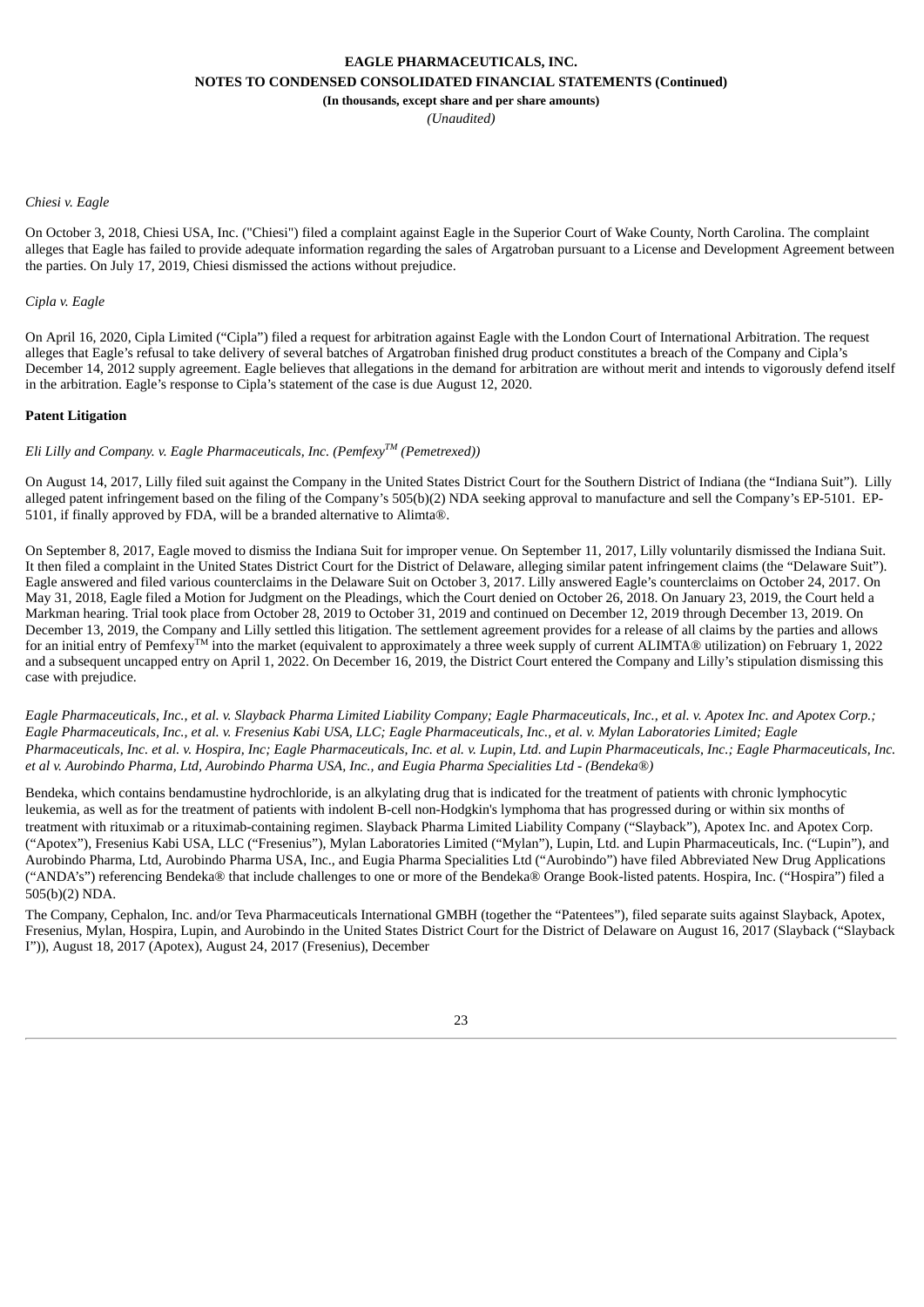#### **(In thousands, except share and per share amounts)**

*(Unaudited)*

12, 2017 (Mylan), January 19, 2018 (Slayback ("Slayback II")), July 19, 2018 (Hospira), and July 2, 2019 (Lupin). In these Complaints, the Patentees allege infringement of the challenged patents, namely U.S. Patent Nos. 8,791,270 and 9,572,887 against Slayback (Slayback I and Slayback II), and of U.S. Patent Nos. 8,609,707, 8,791,270, 9,000,021, 9,034,908, 9,144,568, 9,265,831, 9,572,796, 9,572,797, 9,572,887, 9,579,384, 9,597,397, 9,597,398, 9,597,399 against Fresenius, Apotex, and Mylan, and of U.S. Patent Nos. 9,572,887, 10,010,533, 9,034,908, 9,144,568, 9,597,397, 9,597,398, 9,597,399, 9,000,021, 9,579,384 against Hospira, and of U.S. Patent Nos. 8,609,707, 9,000,021, 9,034,908, 9,144,568, 9,265,831, 9,572,796, 9,572,797, 9,572,887, 9,579,384, 9,597,397, 9,597,398, 9,597,399, 10,010,533, and 10,052,385 against Lupin. Patentees filed suit against Aurobindo on May 11, 2020. The parties stipulated to dismiss without prejudice U.S. Patent No. 8,791,270 as to Apotex, Fresenius and Mylan on July 24, 2018, August 2, 2018, and August 3, 2018, respectively. Slayback, Apotex, Fresenius, and Mylan answered their Complaints and some filed various counterclaims on September 29, 2017 (Slayback I), February 12, 2018 (Slayback II), November 27, 2017, September 15, 2017, and February 14, 2018, respectively. The Patentees answered the Slayback I, Slayback II, Fresenius, and Apotex counterclaims on October 20, 2017, March 5, 2018, October 6, 2017, and December 18, 2017, respectively. On October 15, 2018, the Patentees filed a suit against Fresenius and Mylan in the United States District Court for the District of Delaware, alleging patent infringement of U.S. Patent Nos. 10,010,533 and 10,052,385. The Slayback I, Slayback II, Apotex, Fresenius and Mylan cases have been consolidated for all purposes (the "Consolidated Bendeka Litigation"), and a bench trial in these cases was held September 9-19, 2019. On April 27, 2020, the district court held that the asserted patents are valid and infringed by Slayback, Apotex, Fresenius and Mylan. On July 6, 2020, the district court entered a final judgment reflecting this decision, stating that pursuant to 35 U.S.C. § 271(e)(4)(A), the FDA shall not approve Apotex's, Fresenius's, Mylan's, or Slayback's ANDA products on a date which is earlier than January 28, 2031, and enjoining Apotex, Fresenius, Mylan, and Slayback from commercially manufacturing, using, offering to sell, or selling within the US or importing into the US, their ANDA products before that date. Hospira filed a motion to dismiss, which was fully briefed on November 16, 2018. On December 16, 2019, the United States District Court for the District of Delaware denied Hospira's motion to dismiss with respect to U.S. Patent No. 9,572,887 and granted that motion with respect to the remaining patents. Trial is set for November 15, 2021. The case remains pending.

The FDA is stayed from approving Hospira's 505(b)(2) application until the earlier of (1) December 20, 2020 (the "30-month stay date"); and (2) a court decision that the '887 patent is not infringed, invalid, or unenforceable. The 30-month stay dates may be shortened or lengthened if either party to the action fails to reasonably cooperate in expediting the action.

#### *Eagle Pharmaceuticals, Inc. v. Slayback Pharma Limited Liability Company*

Slayback filed an ANDA referencing Eagle's Belrapzo NDA. Slayback's ANDA includes challenges to one or more of the Belrapzo Orange Book-listed patents. On September 20, 2018, the Company filed a suit against Slayback in the United States District Court for the District of Delaware, alleging patent infringement of U.S. Patent Nos. 8,609,707, 9,265,831, 9,572,796, 9,572,797 and 10,010,533. On October 10, 2018, Slayback answered the Complaint and filed various counterclaims. On October 31, 2018, the Company answered Slayback's counterclaims. Pursuant to a stipulation between the parties, Slayback is bound by any final judgment entered in the Consolidated Bendeka Litigation. This case is currently stayed.

#### *Eagle Pharmaceuticals, Inc. v. Slayback Pharma Limited Liability Company*

Slayback filed a 505(b)(2) NDA referencing Eagle's Belrapzo NDA. Slayback's NDA includes challenges to one or more of the Belrapzo Orange Booklisted patents. On December 11, 2018, the Company filed a suit against Slayback in the United States District Court for the District of Delaware, alleging patent infringement of U.S. Patent Nos. 9,265,831, 9,572,796, 9,572,797, and 10,010,533. On January 4, 2019, Slayback filed a motion for judgment on the pleadings. On May 9, 2019, the United States District Court for the District of Delaware granted Slayback's motion for judgment on the pleadings. On July 23, 2019, the Company filed an appeal of this decision with the United States Court of Appeals for the Federal Circuit. On May 8, 2020, the Federal Circuit upheld the district court's decision.

#### *Par Pharmaceutical, Inc. et al. v. Eagle Pharmaceuticals, Inc. (Vasopressin)*

On May 31, 2018, Par Pharmaceutical, Inc., Par Sterile Products, LLC, and Endo Par Innovation Company, LLC (together "Par") filed suit against the Company in the United States District Court for the District of Delaware. Par alleged patent infringement based on the filing of the Company's ANDA seeking approval to manufacture and sell the Company's vasopressin product. The Company's vasopressin product, if approved by FDA, will be an alternative to Vasostrict, which is indicated to

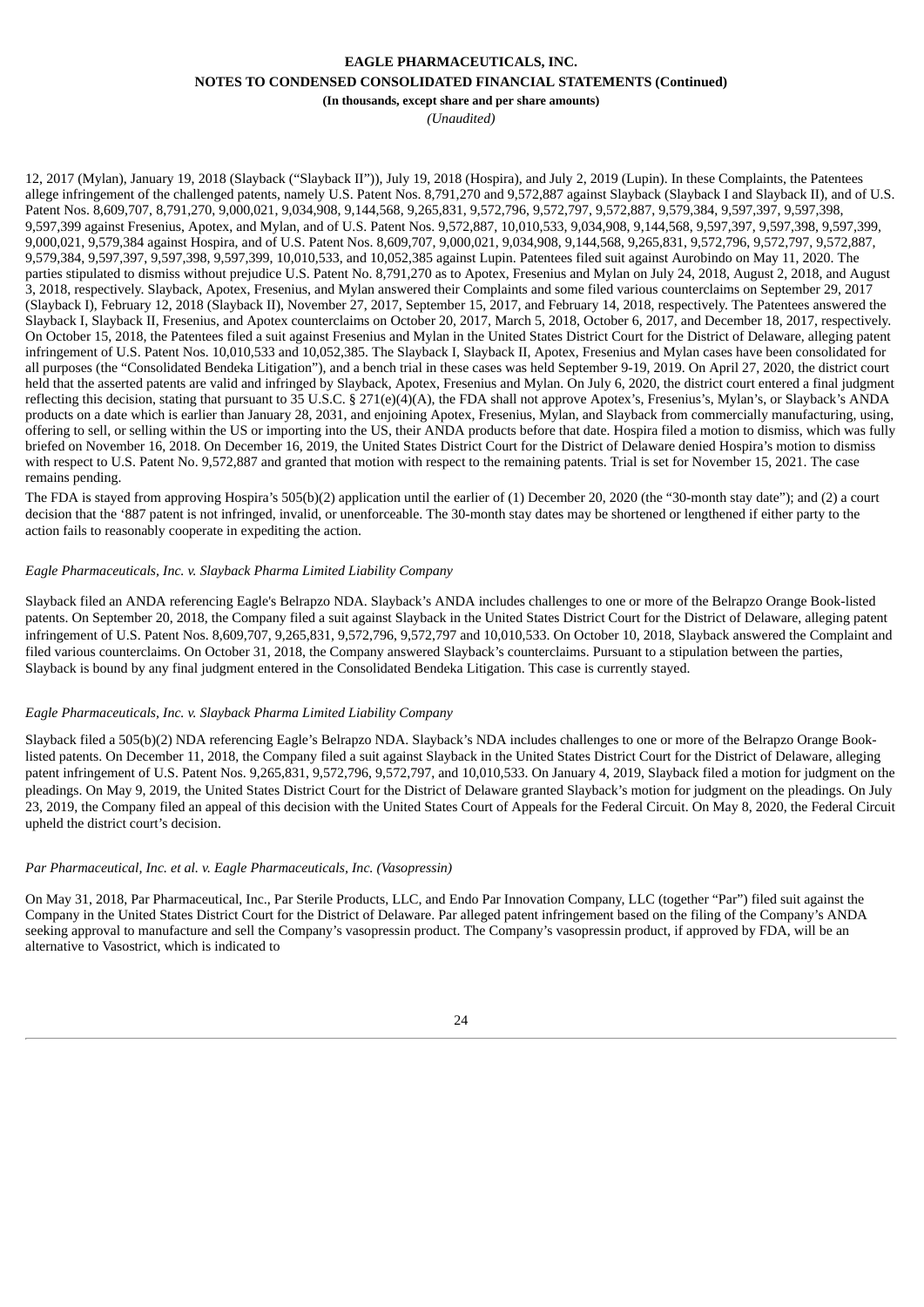## **(In thousands, except share and per share amounts)**

*(Unaudited)*

increase blood pressure in adults with vasodilatory shock (e.g., post-cardiotomy or sepsis) who remain hypotensive despite fluids and catecholamines. The Company answered the complaint on August 6, 2018, and filed an amended answer and counterclaims on October 30, 2019. The court issued a Markman ruling on July 1, 2019. On December 20, 2019, Par dismissed with prejudice claims of three of the patents asserted against Eagle, and the Court entered an Order reflecting that dismissal on December 27, 2019. Mediation took place on March 3, 2020. On April 17, 2020, the Company submitted a letter requesting leave to file a motion for summary judgment of non-infringement. Par's responsive letter was submitted on May 8, 2020. On May 18, 2020, the court said it would hear non-infringement arguments at trial and not through summary judgment. Due to the COVID-19 pandemic, trial, which was scheduled to begin May 18, 2020, has been adjourned to a future date. This suit is pending. *Eagle Pharmaceuticals, Inc. et al. v. Accord (Argatroban)*

On March 27, 2019, the Company and Chiesi filed suit against Accord Healthcare, Inc. ("Accord") in the United States District Court for the District of New Jersey (the "New Jersey suit") and in the United States District Court for the Middle District of North Carolina (the "North Carolina suit") (together "the suits"). The suits alleged patent infringement based on Accord's 505(b)(2) NDA seeking approval to manufacture and sell Accord's proposed argatroban product. On May 21, 2019, the Company and Chiesi voluntarily dismissed the North Carolina suit. On July 10, 2019, Accord moved for judgment on the pleadings in the New Jersey suit. On June 30, 2020, the district court held a settlement conference. The New Jersey suit is currently pending.

#### **13. Collaboration with Tyme**

On January 7, 2020, Tyme and the Company announced a strategic collaboration to advance SM-88, an oral product candidate for the treatment of patients with cancer. SM-88 is an investigational agent in two Phase II studies, one for pancreatic cancer and another for prostate cancer.

Under the terms of the related agreements, Tyme is entitled to receive up to a total \$40.0 million as follows:

- (a) an initial \$20.0 million upfront payment. In return, we received 10 million restricted shares of Tyme's common stock at \$2.00 per share. The Company is contractually restricted from selling its investment in Tyme for up to three years; and
- (b) a second potential \$20.0 million milestone payment upon the earlier of (i) the successful completion of a pivotal trial in pancreatic cancer or (ii) FDA approval of SM-88 in any cancer indication within the United States. Upon occurrence of such milestone event, this payment would be split into a \$10.0 million one-time milestone cash payment and a \$10.0 million additional investment in Tyme's preferred stock. The preferred shares will be convertible into common stock with a conversion price at a 15% premium to the then-prevailing common stock market price per share.

Under the terms of a related co-promotion agreement, we would be responsible for 25% of the promotional sales effort of SM-88 and would receive 15% royalty on the net revenues of SM-88 in the United States. Tyme is be responsible for clinical development, regulatory approval, commercial strategy, marketing, reimbursement and manufacturing of SM-88. Tyme retains the remaining 85% of net U.S. revenues and reserves the right to repurchase our U.S. co-promotion right for \$200.0 million.

Under the terms of the agreement, the initial \$20.0 million paid to Tyme, was accounted for as a \$17.5 million readily determinable fair value equity investment based on the closing price per share of Tyme's common stock on January 7, 2020. The remainder was treated as an upfront collaboration payment of \$2.5 million that was recorded as selling, general and administrative expense in the first quarter of 2020. The investment in Tyme represents approximately 9% of the total shares outstanding of Tyme's common stock.

<span id="page-28-0"></span>As of June 30, 2020, the Company included its investment in Tyme in Other Assets (non-current) on its condensed consolidated balance sheet. For the three months ended June 30, 2020, the fair value adjustments for the equity investment was a gain of \$2.3 million and for the six months ended June 30, 2020, the fair value adjustments for the equity investment was a loss of \$4.2 million which was recorded in Other income (expense) on our condensed consolidated statements of operations.

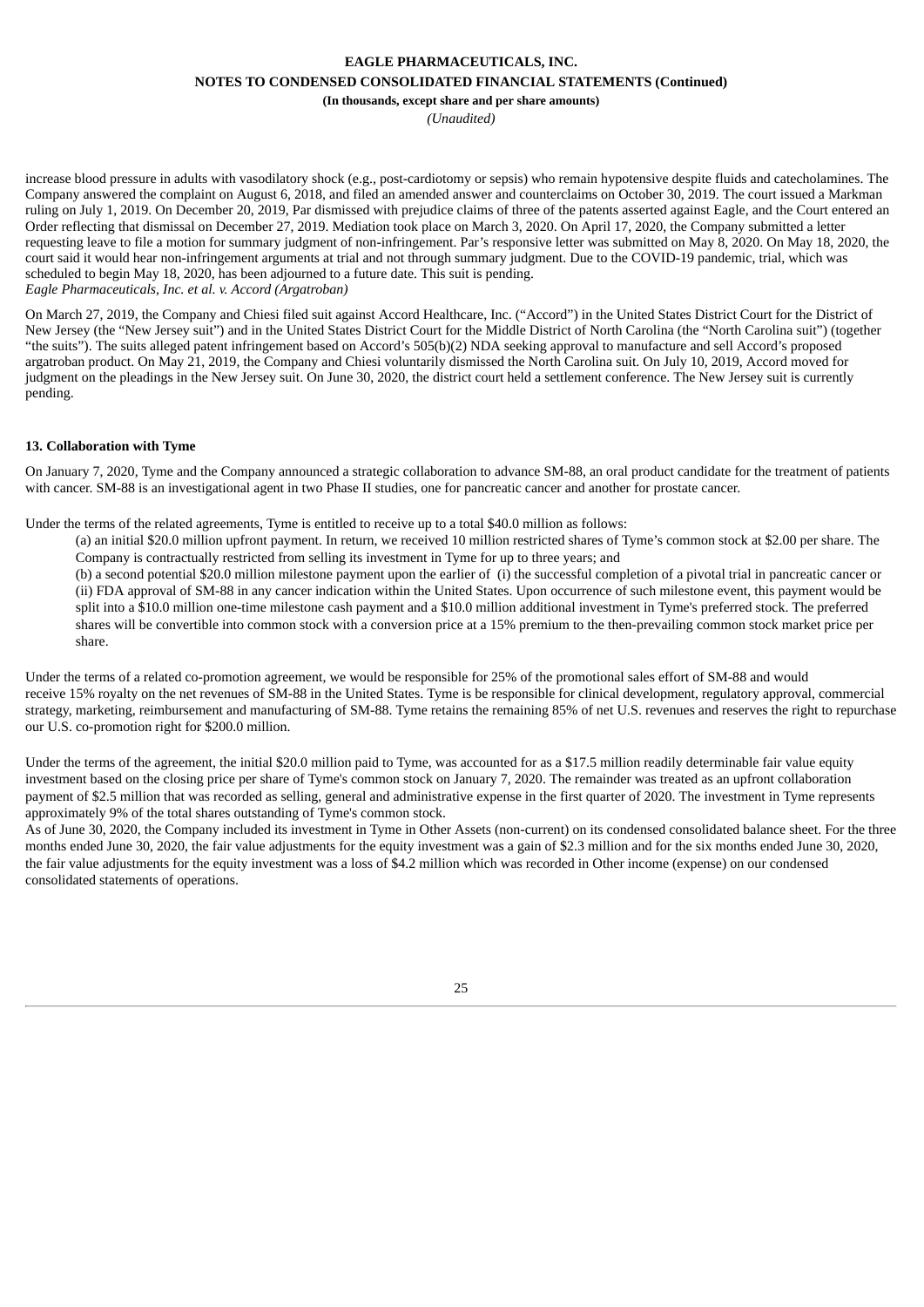#### **Item 2. Management's Discussion and Analysis of Financial Condition and Results of Operations**

The following information should be read in conjunction with our unaudited consolidated financial statements and the notes thereto included in this Quarterly Report on Form 10-Q, or the Quarterly Report, and the audited financial information and the notes thereto included in our Annual Report on Form 10-K, which was filed with the Securities and Exchange Commission, or the SEC, on March 2, 2020, or the Annual Report. This discussion and analysis contains forward-looking statements that involve significant risks and uncertainties. Our actual results, performance or experience could differ materially from what is indicated by any forward-looking statement due to various important factors, risks and uncertainties, including, but not limited to, those set forth under "Risk Factors" included elsewhere in this Quarterly Report. Such factors may be amplified by the COVID-19 pandemic and its current or its potential impact on our business and the global economy. Unless otherwise indicated or required by context, references throughout to "Eagle," the "Company," "we," "our," or "us" refer to financial information and transactions of Eagle Pharmaceuticals, Inc.

#### **Overview**

We are an integrated pharmaceutical company focused on finding ways to help medicines do more for patients. Along with our collaborators, we have the capabilities to take a molecule from preclinical research through regulatory approval and into the marketplace, including development, manufacturing and commercialization of our products and product candidates. Our business model applies our scientific expertise, proprietary research-based insights and marketplace proficiency to identify challenging-to-treat diseases of the central nervous system or metabolic critical care therapeutic areas as well as in oncology. By focusing on patients' unmet needs, we strive to provide healthcare professionals with urgently needed treatment solutions that are designed to improve patient care and outcomes and create near- and long-term value for our stakeholders, including patients and healthcare providers and our employees, marketing partners, collaborators and stockholders.

Our science-based business model has a proven track record with FDA approval and commercial launches of three products: Ryanodex, Belrapzo and Bendeka. We market our products through marketing partners and/or our internal direct sales force. We market Ryanodex and Belrapzo, and Teva markets Bendeka through its subsidiary, Cephalon, Inc. Reflecting further expansion of our oncology portfolio, in February 2020, we received final FDA approval for Pemfexy, a branded alternative to Alimta for metastatic non-squamous non-small cell lung cancer and malignant pleural mesothelioma. We expect to launch Pemfexy in early 2022.

With 10 pipeline projects underway and the potential for up to five or more product launches over the next several years, we believe we have many growth opportunities ahead. We believe that each of our pipeline projects currently has the potential to enter the market as a first-in-class, first-to-file or best-inclass product. In particular, we are applying our expertise to conduct novel research regarding the potential for Ryanodex to address conditions including Alzheimer's disease, traumatic brain injury/concussion, nerve agent exposure and acute radiation syndrome. In addition, our clinical development program includes a strategic partnership with Tyme for SM-88, a product candidate for the treatment of patients with pancreatic or other advanced cancers, as well as investigations of compounds such as EA-114 and our Fulvestrant product candidate for patients with HR-positive advanced breast cancer. Other products in development include Vasopressin, our first-to-file ANDA that references Endo International plc's Vasostrict indicated to increase blood pressure in adults with vasodilatory shock who remain hypotensive despite fluids and catecholamines; and EA-111, a new chemical entity and next-generation ryanodine receptor antagonist, in an intramuscular formulation that that would allow for easier and more rapid administration in emergency situations (military and civilian).

#### **Recent Developments**

#### *Complete Response Letter for NDA for Ryanodex*

On August 7, 2020, the Company received a Complete Response Letter for its NDA for Ryanodex for the treatment of exertional heat stroke ("EHS"); Eagle has decided that it will no longer pursue this indication.

#### *Pemfexy Billing Code*

On July 9, 2020, we announced that the Centers for Medicare & Medicaid Services ("CMS") had established a unique, product-specific billing code for Pemfexy. The new Healthcare Common Procedure Coding System ("HCPCS") code, or J-code, will become effective on October 1, 2020.

We expect that the new HCPCS code will provide coding clarity to outpatient facilities and physicians who administer Pemfexy, facilitating access for patients and reimbursement from Medicare, Medicaid and commercial insurance.

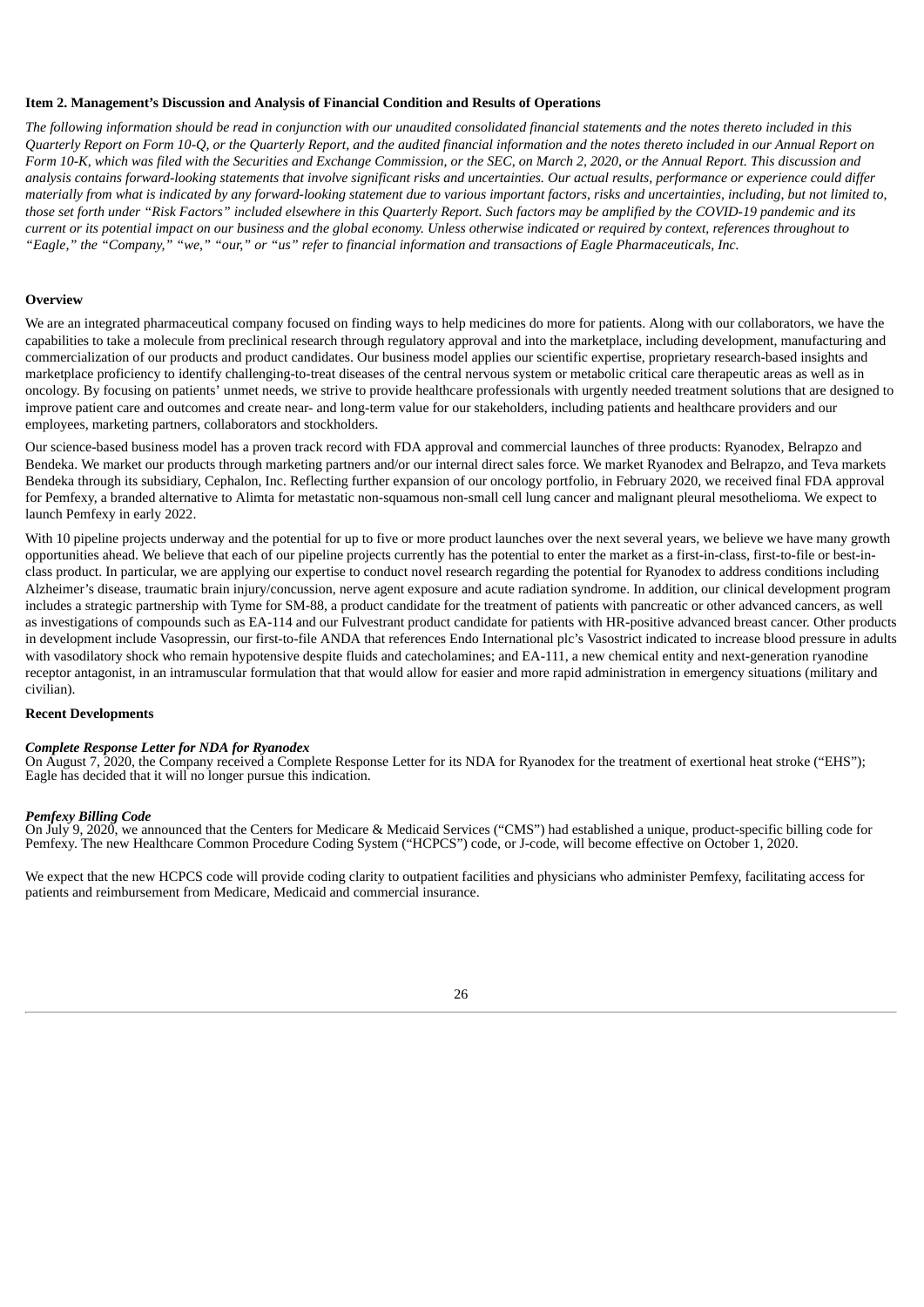#### *New Share Repurchase Program*

On March 17, 2020, we announced that our Board approved a new share repurchase program, or the Share Repurchase Program, providing for the repurchase of up to an aggregate of \$160.0 million of our outstanding common stock. The Share Repurchase Program replaces our existing share repurchase program, or the Previous Share Repurchase Program, which was announced on October 30, 2018 and was terminated in connection with the Board's approval of the Share Repurchase Program. At termination, we had repurchased approximately \$68.0 million of our outstanding common stock under the Previous Share Repurchase Program.

Under the Share Repurchase Program, we are authorized to repurchase shares through open market purchases, privately-negotiated transactions, accelerated share repurchases or otherwise in accordance with applicable federal securities laws, including through Rule 10b5-1 trading plans and under Rule 10b-18 of the Exchange Act . The repurchases have no time limit and may be suspended or discontinued completely at any time. The specific timing and amount of repurchases will vary based on available capital resources and other financial and operational performance, market conditions, securities law limitations, and other factors. The repurchases will be made using our cash resources.

As of June 30, 2020, we have repurchased an aggregate of 3,017,710 shares of common stock for an aggregate of \$176.9 million pursuant to our Share Repurchase Program since August 2016.

#### *COVID-19 Business Update*

In response to the ongoing COVID-19 pandemic, the Company has taken and continues to take active measures designed to address and mitigate the impact of the COVID-19 pandemic on its business, such as remote working policies, facilitating management's daily communication to address employee and business concerns and providing frequent updates to the Company's Board of Directors ("Board"). The Company anticipates that the COVID-19 pandemic may have an impact on the clinical development timelines for certain of its clinical programs, such as EA-114. The Company also anticipates that the COVID-19 pandemic may have an impact on the Company's supply chain. The COVID-19 pandemic and associated lockdowns have resulted in a decrease in healthcare utilization broadly and specifically lead to a reduction in the utilization of physician-administered oncology products including Belrapzo and Bendeka. While we have experienced limited financial impacts to date, the ongoing COVID-19 pandemic , including the global economic slowdown, government measures taken in response thereto, the overall disruption of global healthcare systems and other risks and uncertainties associated with the pandemic, could materially adversely affect our business, financial condition, results of operations and growth prospects. We continue to closely monitor the COVID-19 pandemic as we evaluate and evolve our business plans and response strategy. The impact of the COVID-19 pandemic on our business and financial condition is more fully described below in *Trends and Uncertainties*.

#### **Financial Operations Overview**

#### *Revenue*

Our revenue consists of product sales, royalty revenue and license and other revenue.

*Product Sales*. Through June 30, 2020, we have recognized revenues from product sales of Bendeka, Argatroban, Ryanodex and Belrapzo. Sales of Bendeka were made to our commercial partner Teva, while Argatroban was sold directly to our commercial partners, Chiesi and Sandoz AG, or Sandoz. Sales to our commercial partners are typically made at little or no profit for resale. Ryanodex and Belrapzo were sold directly to wholesalers, hospitals and surgery centers through a third-party logistics partner.

We typically enter into agreements with group purchasing organizations acting on behalf of their hospital members, in connection with the hospitals' purchases of our direct commercial products. Based on these agreements, most of our hospital customers have contracted prices for products and volumebased rebates on product purchases. These amounts are estimated and recorded at the time of sale. In the case of discounted pricing, we typically pay a chargeback, representing the difference between the price invoiced to the wholesaler and the customer contract price.

*Royalty Revenue.* We recognize revenue from royalties based on a percentage of Teva's net sales of Bendeka and Sandoz's and Chiesi's gross profit of Argatroban, both net of discounts, returns and allowances incurred by our commercial partners. Royalty revenue is recognized as earned in accordance with contract terms when it can be reasonably estimated and collectability is reasonably assured.

*License and Other Revenue.* Our revenues may either be in the form of the recognition of deferred revenues upon milestone achievement for which cash has already been received or recognition of revenue upon milestone achievement the payment for which is reasonably assured to be received in the future. The primary factors that determine our revenues derived from Bendeka are: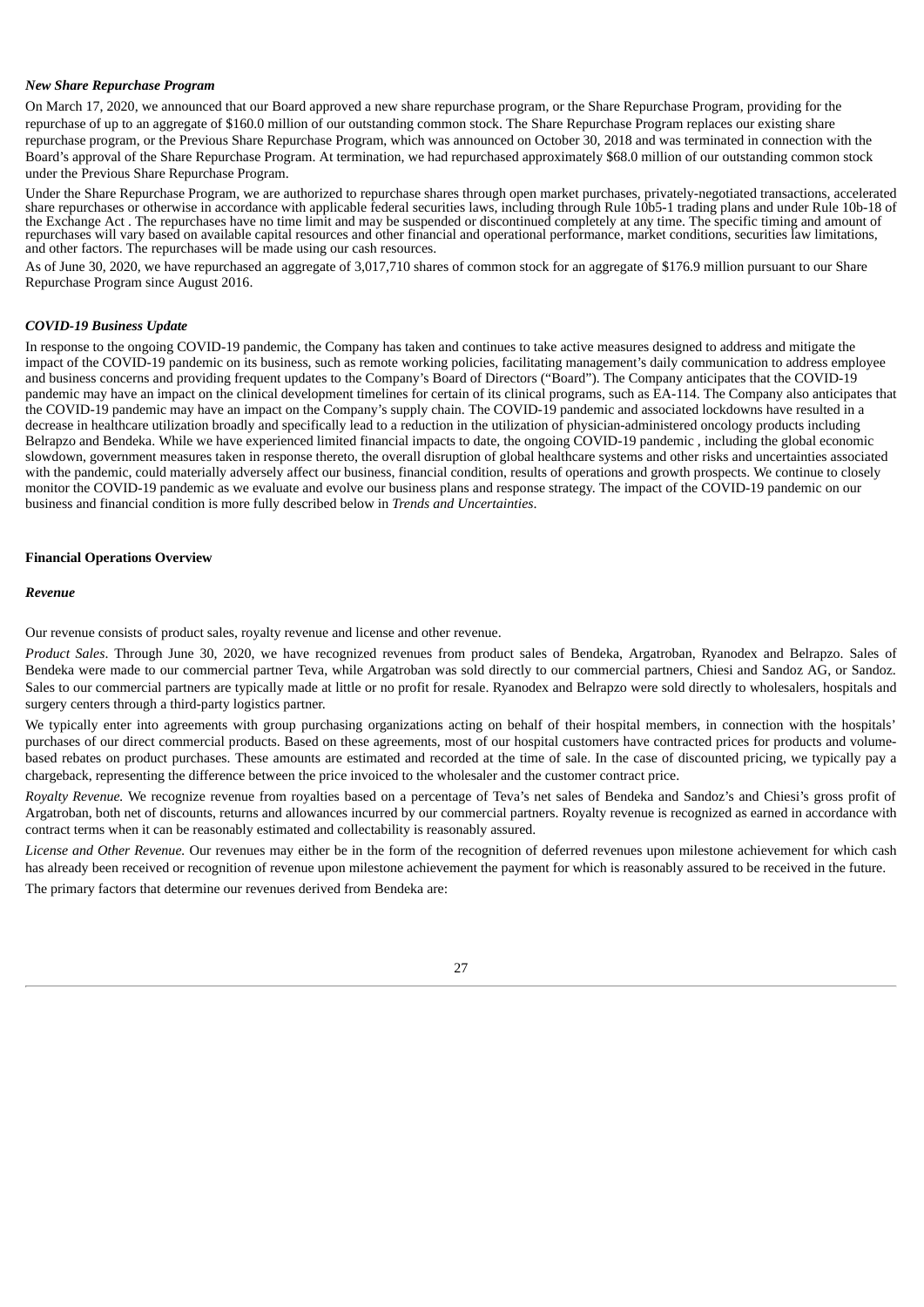- the level of orders submitted by our commercial partner, Teva;
- the rate at which Teva can convert the current market to Bendeka;
- the level of institutional demand for Bendeka;
- unit sales prices charged by Teva, net of any sales reserves; and
- the level of orders submitted by wholesalers, hospitals and surgery centers.

The primary factors that may determine our revenues derived from Argatroban are:

- the level of orders submitted by our commercial partners, Sandoz and Chiesi;
	- the level of institutional demand for Argatroban; and
- unit sales prices charged by Sandoz and Chiesi, net of any sales reserves.
- The primary factors that may determine our revenues derived from Ryanodex, Belrapzo and our future products are:
	- the effectiveness of our sales force;
	- the level of orders submitted by wholesalers, hospitals and surgery centers;
	- the level of institutional demand for our products; and
	- unit sales prices, net of any sales reserves.

### *Cost of Revenues*

Cost of revenue consists of the costs associated with producing our products for our commercial partners. In particular, our cost of revenue includes production costs of our products paid to a contract manufacturing organization coupled with shipping and customs charges, cost of royalty and the amortization of intangible assets. Cost of revenue may also include the effects of product recalls, if applicable.

### *Research and Development*

Costs for research and development are charged to expenses as incurred and include: employee-related expenses including salaries, benefits, travel and stock-based compensation expense for research and development personnel; expenses incurred under agreements with contract research organizations, contract manufacturing organizations and service providers that assist in conducting clinical and preclinical studies; costs associated with preclinical activities and development activities; costs associated with regulatory operations; and depreciation expense for assets used in research and development activities.

Costs for certain development activities, such as clinical studies, are recognized based on an evaluation of the progress to completion of specific tasks using data such as patient enrollment, clinical site activations, or information provided to the Company by its vendors on their actual costs incurred. Payments for these activities are based on the terms of the individual arrangements, which may differ from the patterns of costs incurred, and are reflected in the condensed consolidated financial statements as prepaid expenses or accrued expenses as deemed appropriate. Recoveries of previously recognized research and development expenses from third parties are recorded as a reduction to research and development expense in the period it becomes realizable.

#### *Selling, General and Administrative*

Selling, general and administrative costs consist primarily of salaries, benefits and other related costs, including stock-based compensation for executive, finance, sales and operations personnel. Selling, general and administrative expenses also include facility and related costs, professional fees for legal, consulting, tax and accounting services, insurance, selling, marketing, market research, advisory board and key opinion leaders, depreciation and general corporate expenses.

#### *Income Taxes*

We account for income taxes using the liability method in accordance with Financial Accounting Standards Board Accounting Standards Codification Topic 740, "Income Taxes," or ASC 740. Deferred tax assets and liabilities are determined based on temporary differences between financial reporting and tax bases of assets and liabilities and are measured by applying enacted rates and laws to taxable years in which differences are expected to be recovered or settled. Further, the effect on deferred tax assets and liabilities of a change in tax rates is recognized in income (loss) in the period that the rate changes. A valuation allowance is required when it is "more likely than not" that all or a portion of deferred tax assets will not be realized. ASC 740 also prescribes a comprehensive model for how a company should recognize, measure, present and disclose in its financial statements uncertain tax positions that it has taken or expects to take on a tax return, including a decision whether to file or not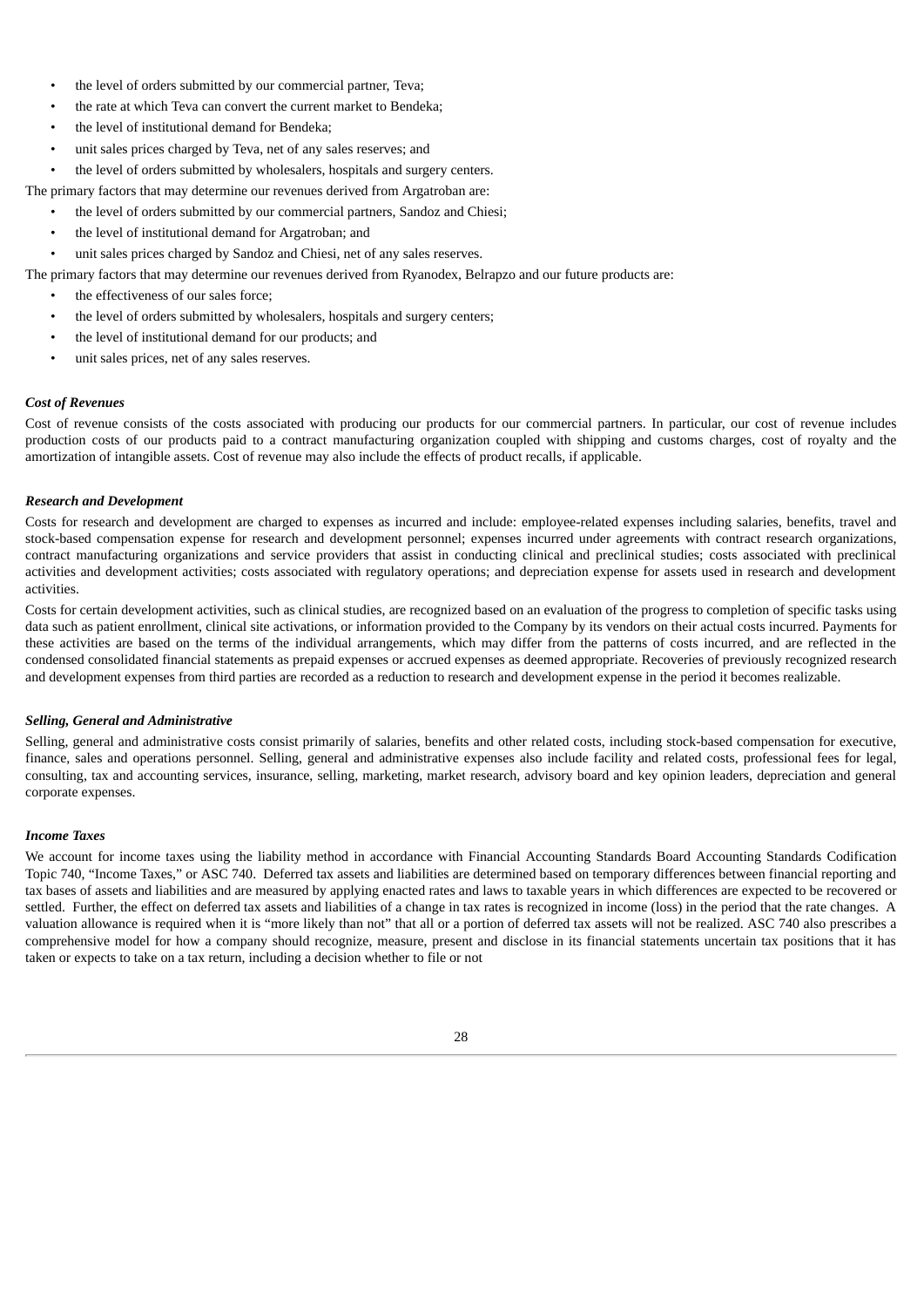file a return in a particular jurisdiction. We recognize any interest and penalties accrued related to unrecognized tax benefits as income tax expense.

The provision for income taxes was based on the applicable federal and state tax rates for those periods. The effective tax rate for the three and six months ended June 30, 2020 reflects the impact of a valuation allowance established and adjusted for the fair value adjustments on the Company's investment in Tyme, certain non-deductible executive compensation, changes in state filing positions partially offset by credits for research and development activity. The effective tax rate for the three months ended June 30, 2019 reflects the impact of certain non-deductible executive compensation partially offset by credits for research and development activity.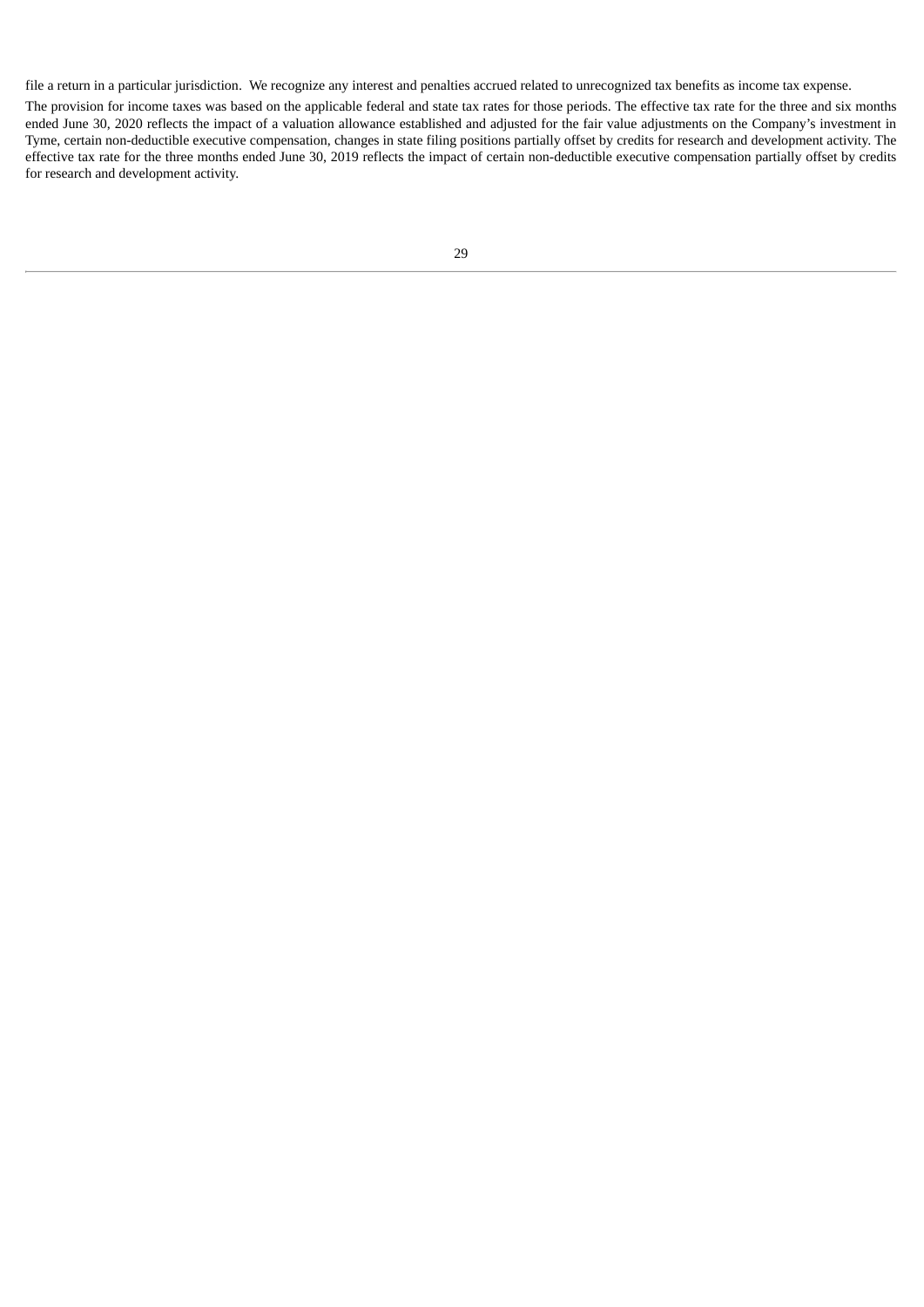#### **Results of Operations**

#### *Comparison of Three Months Ended June 30, 2020 and 2019*

*Revenues*

|                 | <b>Three Months Ended</b><br><b>June 30,</b> |      |                |    | (Decrease) /    |
|-----------------|----------------------------------------------|------|----------------|----|-----------------|
|                 | 2020                                         | 2019 |                |    | <b>Increase</b> |
|                 |                                              |      | (in thousands) |    |                 |
| Product sales   | \$<br>14,376                                 | S    | 29,437         | \$ | (15,061)        |
| Royalty revenue | 27,562                                       |      | 27,265         |    | 297             |
| Total revenue   | \$<br>41,938                                 | \$   | 56,702         |    | (14,764)        |

Our product sales decreased \$15.1 million in the three months ended June 30, 2020 as compared to the three months ended June 30, 2019. The decrease was attributable to a decrease of \$11.3 million in product sales of Belrapzo and a decrease of \$6.2 million in product sales of Bendeka primarily due to volume. Second quarter 2019 Belrapzo revenue reflected wholesaler stocking occasioned by the June 2019 transition to the branded name. In addition, the COVID-19 pandemic and associated lockdowns have resulted in a decrease in healthcare utilization broadly and specifically lead to a reduction in the utilization of physician-administered oncology products including Belrapzo and Bendeka. The decrease in product sales was partially offset by an increase in Ryanodex product sales of \$1.8 million due to unit volume.

Our royalty revenue increased \$0.3 million in the three months ended June 30, 2020 as compared to the three months ended June 30, 2019 primarily as a result of an increase in royalty revenue from our share of Teva's Bendeka sales.

#### *Cost of Revenue*

|                         | <b>Three Months Ended</b><br><b>June 30,</b> |        |      |                |    |                 |
|-------------------------|----------------------------------------------|--------|------|----------------|----|-----------------|
|                         | 2020                                         |        | 2019 |                |    | <b>Decrease</b> |
|                         |                                              |        |      | (in thousands) |    |                 |
| Cost of product sales   | \$                                           | 10,313 | \$   | 18,175         | S  | (7, 862)        |
| Cost of royalty revenue |                                              | 2,822  |      | 3,109          |    | (287)           |
| Total cost of revenue   | S                                            | 13,135 | -\$  | 21,284         | \$ | (8, 149)        |

Our cost of product sales decreased \$7.9 million in the three months ended June 30, 2020 as compared to the three months ended June 30, 2019, primarily as a result of the decrease in product sales for Bendeka that resulted in a \$6.9 million decrease of cost of revenue and a decrease in product sales of Belrapzo that resulted in a \$3.2 million decrease of cost of revenue. These decreases were partially offset by an increase in Ryanodex cost of revenue of \$2.1 million.

Our cost of royalty revenue decreased \$0.3 million in the three months ended June 30, 2020 as compared to the three months ended June 30, 2019, primarily as a result of improved gross margin related to the royalty revenue for Bendeka.

#### *Research and Development*

The table below details the Company's research and development expenses by significant project for the periods presented.

|                                    | Three Months Ended June 30, |       |              |                |            | Increase / |  |
|------------------------------------|-----------------------------|-------|--------------|----------------|------------|------------|--|
|                                    | 2020                        |       |              | 2019           | (Decrease) |            |  |
|                                    |                             |       |              | (in thousands) |            |            |  |
| Fulvestrant "EGL-5385-C-1701"      | \$                          | 1,358 | -\$          | 496            | -S         | 862        |  |
| Vasopressin                        |                             | 891   |              | 3,271          |            | (2,380)    |  |
| Ryanodex EHS "EP-4104"             |                             | 584   | $\mathbf{s}$ | 804            |            | (220)      |  |
| All other projects                 |                             | 873   | -S           | 997            |            | (124)      |  |
| Salary and other personnel related |                             | 3,429 | -\$          | 3,389          |            | 40         |  |
| Research and development           |                             | 7,135 | - \$         | 8.957          | ъĐ.        | (1,822)    |  |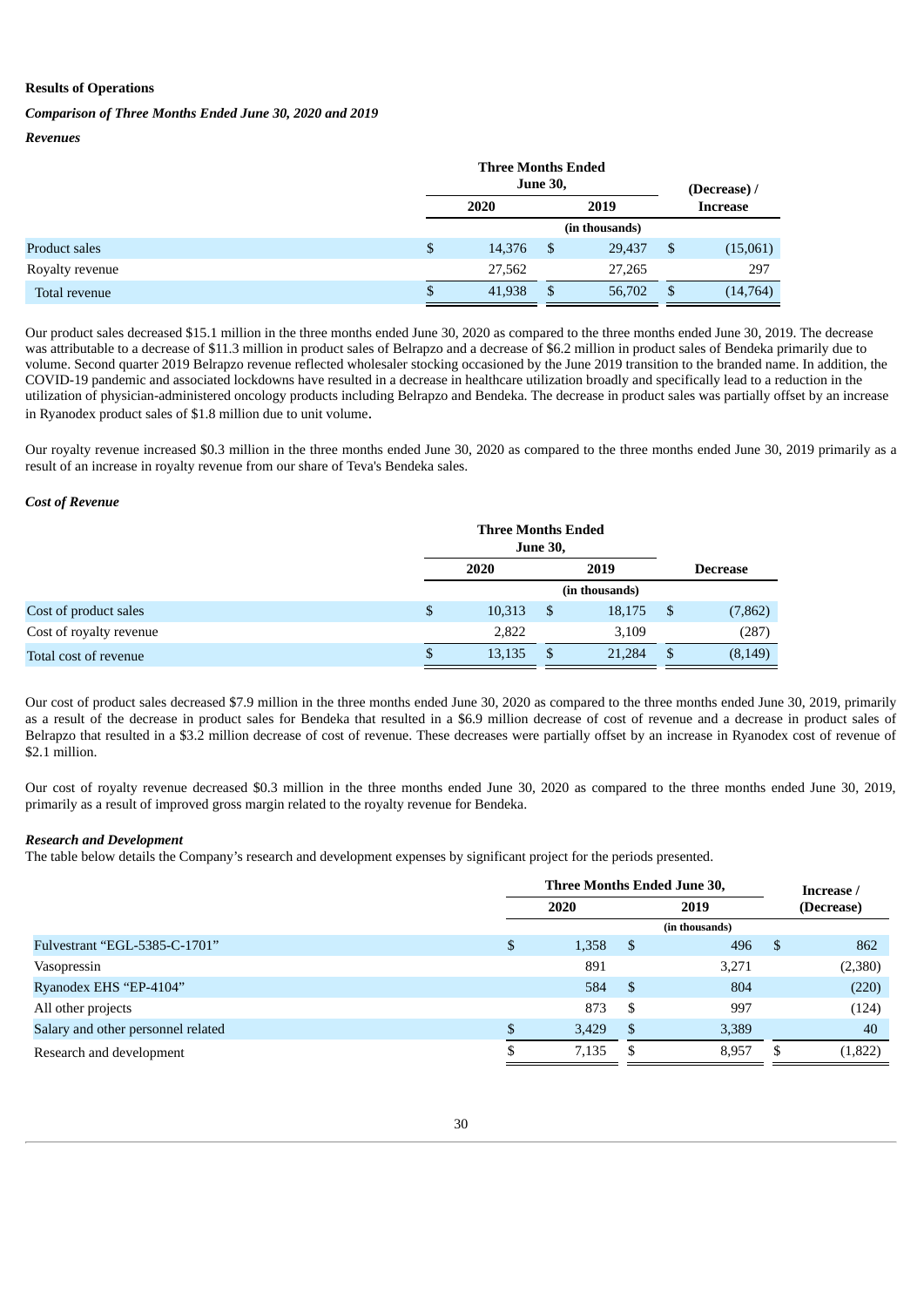Our research and development expenses decreased \$1.8 million in the three months ended June 30, 2020 as compared to the three months ended June 30, 2019. The decrease primarily resulted from lower spending for Vasopressin, partially offset by higher spend on EGL-5385-C-1701.

#### *Selling, General and Administrative*

|                                     | <b>Three Months Ended</b> | <b>June 30,</b> |                |          |
|-------------------------------------|---------------------------|-----------------|----------------|----------|
|                                     | 2020                      |                 | 2019           | Increase |
|                                     |                           |                 | (in thousands) |          |
| Selling, general and administrative | \$<br>17,959              | - \$            | 17.228         | 731      |

Our selling, general and administrative expenses increased \$0.7 million for the three months ended June 30, 2020 as compared to the three months ended June 30, 2019. This increase is primarily related to an increase in stock compensation costs of \$0.9 million, partially offset by decreases in expenses related to travel and entertainment, trade show, and external legal.

#### *Other Income (Expense), net*

|                                   |    | <b>Three Months Ended</b><br><b>June 30,</b> | (Decrease) / |                |                 |       |  |
|-----------------------------------|----|----------------------------------------------|--------------|----------------|-----------------|-------|--|
|                                   |    | 2020                                         |              | 2019           | <b>Increase</b> |       |  |
|                                   |    |                                              |              | (in thousands) |                 |       |  |
| Interest income                   | \$ | 150                                          | \$           | 637            | \$              | (487) |  |
| Interest expense                  |    | (786)                                        |              | (665)          |                 | (121) |  |
| Other income                      |    | 2,300                                        |              |                |                 | 2,300 |  |
| Total other income (expense), net | S  | 1,664                                        | S            | (28)           | S               | 1,692 |  |

Our interest income decreased \$0.5 million for the three months ended June 30, 2020 as compared to the three months ended June 30, 2019. This decrease is primarily due to lower interest rates associated with money market funds as compared to the three months ended June 30, 2019.

Our interest expense increased \$0.1 million for the three months ended June 30, 2020 as compared to the three months ended June 30, 2019. This increase is primarily due to additional borrowings from the revolving credit facility during the 2020 quarter.

Our other income increased \$2.3 million for the three months ended June 30, 2020 as compared to the three months ended June 30, 2019. This increase is related to fair value adjustments on the Company's equity investment in Tyme in the amount of \$2.3 million.

#### *Income Tax Provision*

|                            |   | Three Months Ended June 30, |   |         |  |  |
|----------------------------|---|-----------------------------|---|---------|--|--|
|                            |   | 2020                        |   | 2019    |  |  |
|                            |   | (in thousands)              |   |         |  |  |
| Provision for income taxes | S | (5,629)                     | S | (2,480) |  |  |
| Effective tax rate         |   | $105\%$                     |   | $27\%$  |  |  |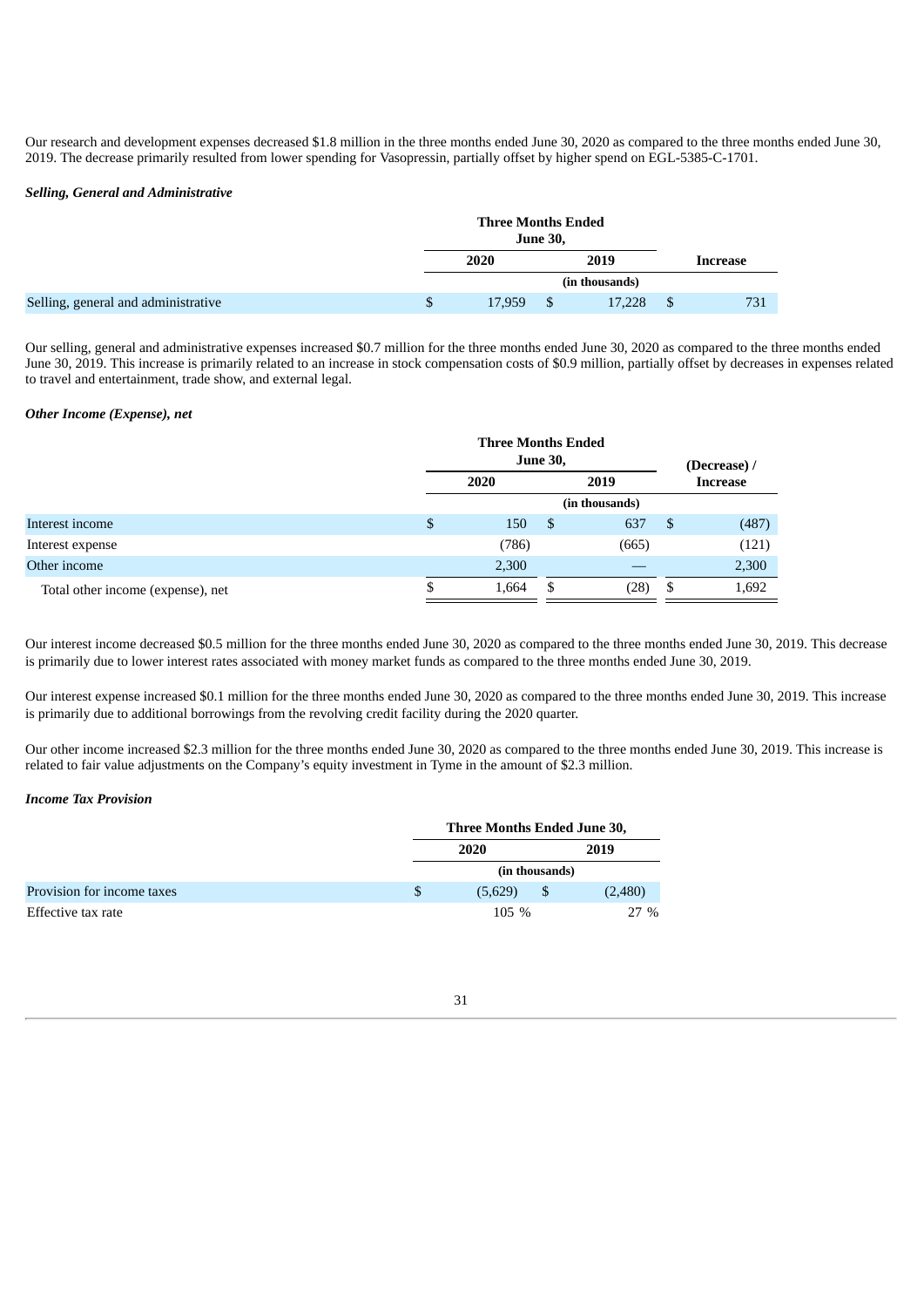Our provision for income taxes was based on the applicable federal and state tax rates for those periods. The effective tax rate for the three months ended June 30, 2020 reflects the impact of a valuation allowance established and adjusted for the fair value adjustments on the Company's investment in Tyme, certain non-deductible executive compensation, and changes in state filing positions partially offset by credits for research and development activity. The effective tax rate for the three months ended June 30, 2019 reflects the impact of certain non-deductible executive compensation partially offset by credits for research and development activity.

## **Comparison of Six Months Ended June 30, 2020 and 2019**

**Revenues**

|                           | <b>Six Months Ended June 30,</b> |        |    |                |    | Increase / |  |  |
|---------------------------|----------------------------------|--------|----|----------------|----|------------|--|--|
|                           |                                  | 2020   |    | 2019           |    | (Decrease) |  |  |
|                           |                                  |        |    | (in thousands) |    |            |  |  |
| Product sales             | \$                               | 32,070 | \$ | 43,909         | \$ | (11, 839)  |  |  |
| Royalty revenue           |                                  | 55,888 |    | 53,578         |    | 2,310      |  |  |
| License and other revenue |                                  |        |    | 9,000          |    | (9,000)    |  |  |
| Total revenue             | \$                               | 87,958 | \$ | 106,487        | \$ | (18,529)   |  |  |

Our product sales decreased \$11.8 million in the six months ended June 30, 2020 as compared to the six months ended June 30, 2019 primarily driven by decreases in product sales of Bendeka of \$11.2 million coupled with decreases in Belrapzo's product sales of \$9.9 million primarily due to volume decreases. Second quarter 2019 Belrapzo revenue reflected wholesaler stocking occasioned by the June 2019 transition to the branded name. In addition, the COVID-19 pandemic and associated lockdowns have resulted in a decrease in healthcare utilization broadly and specifically lead to a reduction in the utilization of physician-administered oncology products including Belrapzo and Bendeka. The decreased sales were partially offset by increases in product sales of Ryanodex of \$9.2 million due to higher volume.

Our royalty revenue increased \$2.3 million in the six months ended June 30, 2020 as compared to the six months ended June 30, 2019 as a result of higher royalties on Teva's sales of Bendeka of \$2.9 million, which were partially offset by lower royalties on sales of Argatroban of \$0.6 million.

Our license and other revenue decreased \$9.0 million in the six months ended June 30, 2020 as compared to the six months ended June 30, 2019. The decrease was due to the non-recurrence of an upfront cash payment of \$9.0 million upon execution of an amendment to the Bendeka License Agreement, dated March 29, 2019 to terminate Teva's obligation to pay future milestones and royalties on Bendeka sales outside of the U.S.

#### **Cost of Revenue**

|                         | Six Months Ended June 30, |        |               |                |    |                 |  |
|-------------------------|---------------------------|--------|---------------|----------------|----|-----------------|--|
|                         |                           | 2020   |               | 2019           |    | <b>Decrease</b> |  |
|                         |                           |        |               | (in thousands) |    |                 |  |
| Cost of product sales   | \$.                       | 15,078 | \$            | 27,729         | \$ | (12,651)        |  |
| Cost of royalty revenue |                           | 5,860  |               | 6,655          |    | (795)           |  |
| Total cost of revenue   | \$                        | 20,938 | <sup>\$</sup> | 34,384         | \$ | (13, 446)       |  |

Our cost of product sales decreased \$12.7 million in the six months ended June 30, 2020 as compared to the six months ended June 30, 2019, primarily as a result of decreased product sales of Belrapzo and Bendeka, partially offset by increased product sales of Ryanodex.

Our cost of royalty revenue decreased \$0.8 million in the six months ended June 30, 2020 as compared to the six months ended June 30, 2019, primarily as a result of a decrease in royalty revenue on Teva's sales of Bendeka.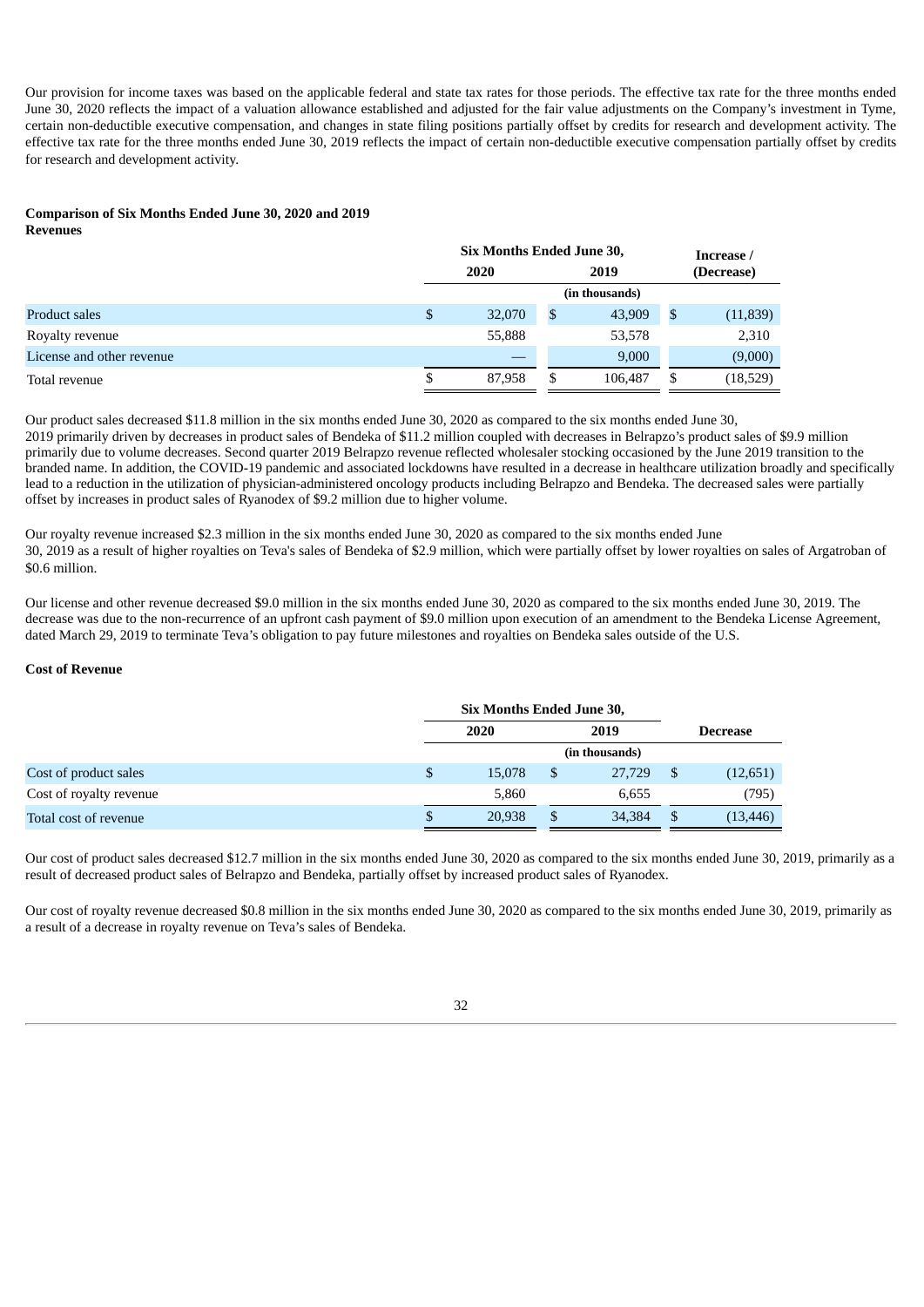#### **Research and Development**

|                                    | <b>Six Months Ended June 30,</b> |        |    |                | Increase / |            |  |
|------------------------------------|----------------------------------|--------|----|----------------|------------|------------|--|
|                                    |                                  | 2020   |    | 2019           |            | (Decrease) |  |
|                                    |                                  |        |    | (in thousands) |            |            |  |
| Fulvestrant "EGL-5385-C-1701"      | \$                               | 4,159  | \$ | 683            | \$         | 3,476      |  |
| Vasopressin                        |                                  | 1,174  |    | 4,588          |            | (3, 414)   |  |
| Ryanodex EHS "EP-4104"             |                                  | 1,871  |    | 1,359          |            | 512        |  |
| All other projects                 |                                  | 1,514  |    | 1,922          |            | (408)      |  |
| Salary and other personnel related |                                  | 7.844  |    | 6.780          |            | 1,064      |  |
| Research and development           |                                  | 16,562 |    | 15,332         | \$.        | 1,230      |  |

Our research and development expenses increased \$1.2 million in the six months ended June 30, 2020 as compared to the six months ended June 30, 2019, primarily from an increase in clinical study project spending for EGL-5385-C-1701 (the Company's fulvestrant formulation) and employee-related costs of additional headcount to support our pipeline. This increase was partially offset by decreased spend related to the Company's vasopressin initiative.

#### **Selling, General and Administrative**

|                                     | <b>Six Months Ended June 30,</b> |        |  |                |  |          |
|-------------------------------------|----------------------------------|--------|--|----------------|--|----------|
|                                     |                                  | 2020   |  | 2019           |  | Increase |
|                                     |                                  |        |  | (in thousands) |  |          |
| Selling, general and administrative | \$                               | 42.714 |  | 35,369         |  | 7,345    |

Our selling, general and administrative expenses increased \$7.3 million in the six months ended June 30, 2020 as compared to the six months ended June 30, 2019. This increase is primarily related to \$2.5 million of costs related to the collaboration with Tyme, coupled with an increase in consulting costs of \$0.7 million, increased stock compensation expense of \$2.2 million, external legal fees related to ongoing litigation matters of \$0.8 million, and is offset by a decrease in travel and entertainment, and trade show costs.

#### **Other Income (Expense)**

|                          | Six Months Ended June 30, |         |      |                |  |                 |
|--------------------------|---------------------------|---------|------|----------------|--|-----------------|
|                          | 2020                      |         | 2019 |                |  | <b>Decrease</b> |
|                          |                           |         |      | (in thousands) |  |                 |
| Interest income          | \$                        | 496     | -S   | 1,131          |  | (635)           |
| Interest expense         |                           | (1,675) |      | (1,351)        |  | (324)           |
| Other expense            |                           | (4,200) |      |                |  | (4,200)         |
| Total other expense, net | \$                        | (5,379) | \$   | (220)          |  | (5, 159)        |

Our interest income decreased \$0.6 million in the six months ended June 30, 2020 as compared to the six months ended June 30, 2019. This increase is primarily due to lower interest rates associated with money market funds as compared to the six months ended June 30, 2019.

Our interest expense increased \$0.3 million in the six months ended June 30, 2020 as compared to the six months ended June 30, 2019. This increase is primarily due to primarily due to additional borrowings from the revolving credit facility during the 2020 year to date period.

Our other income decreased \$4.2 million for the six months ended June 30, 2020 as compared to the six months ended June 30, 2019. This decrease is related to fair value adjustments on equity investment in Tyme in the amount of \$4.2 million.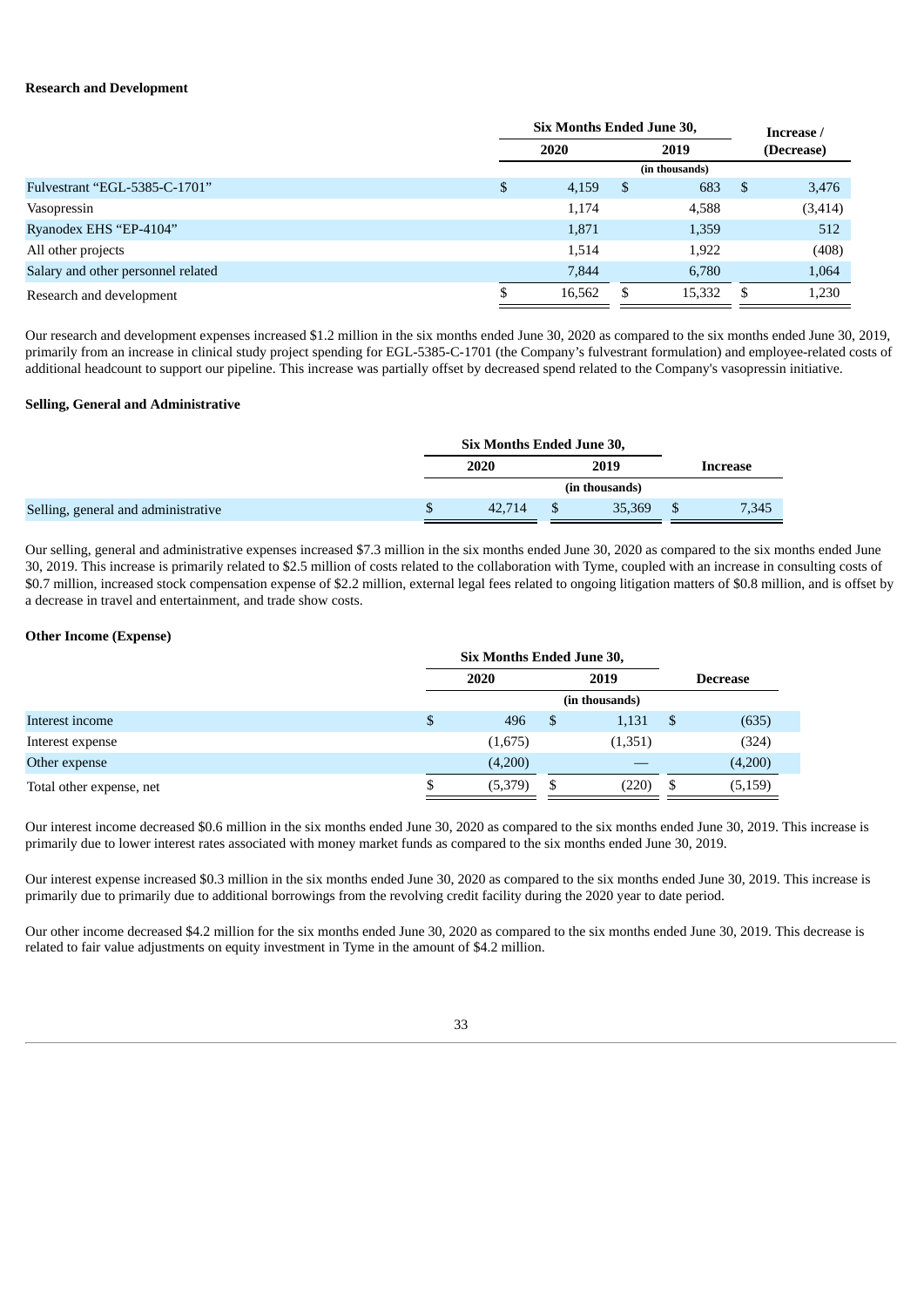#### **Income Tax Provision**

|                            |   | <b>Six Months Ended June 30,</b> |                |         |  |  |  |
|----------------------------|---|----------------------------------|----------------|---------|--|--|--|
|                            |   | 2020                             |                | 2019    |  |  |  |
|                            |   |                                  | (in thousands) |         |  |  |  |
| Provision for income taxes | S | (5, 492)                         |                | (5,484) |  |  |  |
| Effective tax rate         |   | 232 %                            |                | 26 %    |  |  |  |

Our provision for income taxes was based on the applicable federal and state tax rates for those periods. The effective tax rate for the six months ended June 30, 2020 reflects the impact of a valuation allowance established and adjusted for the fair value adjustments on the Company's investment in Tyme, certain non-deductible executive compensation, and changes in state filing positions partially offset by credits for research and development activity. The effective tax rate for the six months ended June 30, 2019 reflects the impact of certain non-deductible executive compensation partially offset by credits for research and development activity.

#### **Liquidity and Capital Resources**

Our primary uses of cash are to fund working capital requirements, product development costs and operating expenses. Cash and cash equivalents were \$108.2 million and \$108.1 million as of June 30, 2020 and June 30, 2019, respectively.

For the six months ended June 30, 2020, we generated a net loss of \$3.1 million. As of June 30, 2020, our working capital surplus was \$127.9 million. For the six months ended June 30, 2019, we realized net income of \$15.7 million.

We believe that future cash flows from operations will be sufficient to fund our currently anticipated working capital requirements for the next 12 months.

The COVID-19 pandemic has disrupted and continues to disrupt the U.S. healthcare system, global economies and global capital markets. There are significant uncertainties surrounding the full extent and duration of the impact of the COVID-19 pandemic on our business and operations. We have experienced variable financial impacts to date, as a result of the COVID-19 pandemic and the ongoing pandemic could have a material adverse impact on our financial condition and results of operations in the future, including our ability to obtain financing when and if needed. The impact of COVID-19 on our business and financial condition is more fully described below in *Trends and Uncertainties.*

#### *Operating Activities:*

Net cash provided by operating activities for the six months ended June 30, 2020 was \$24.1 million. Net loss for the period was \$3.1 million enhanced by the net of non-cash adjustments of approximately \$19.4 million from deferred income taxes, depreciation, amortization of intangible assets, stock-based compensation expense, fair value adjustment on an equity investment and amortization of debt issuance costs. Net changes in working capital increased cash from operating activities by approximately \$7.8 million, due to changes in working capital accounts. The total amount of accounts receivable at June 30, 2020 was approximately \$46.8 million, which included \$18.6 million related to product sales and \$28.2 million related to royalty revenue. Receivables from our product sales have payment terms ranging from 30 to 75 days with select extended terms to wholesalers on initial purchases of product launch quantities. Our receivables from royalty revenue are due 45-days from the end of the quarter.

#### *Investing Activities:*

Net cash used by investing activities for the six months ended June 30, 2020 was \$17.9 million, as a result of \$17.5 million of investment to purchase 10 million restricted shares of Tyme's common stock and spent \$0.4 million for purchases of property and equipment.

#### *Financing Activities:*

Net cash used by financing activities for the six months ended June 30, 2020 was \$7.8 million, as a result of \$2.0 million of principal payments for debt required by the Amended Credit Agreement, \$5.0 million in payments related to the repurchases of our common stock, \$1.3 million of payments associated with employee withholding tax upon vesting of stock-based awards, partially offset by \$0.5 million of proceeds from common stock exercises of employee stock options.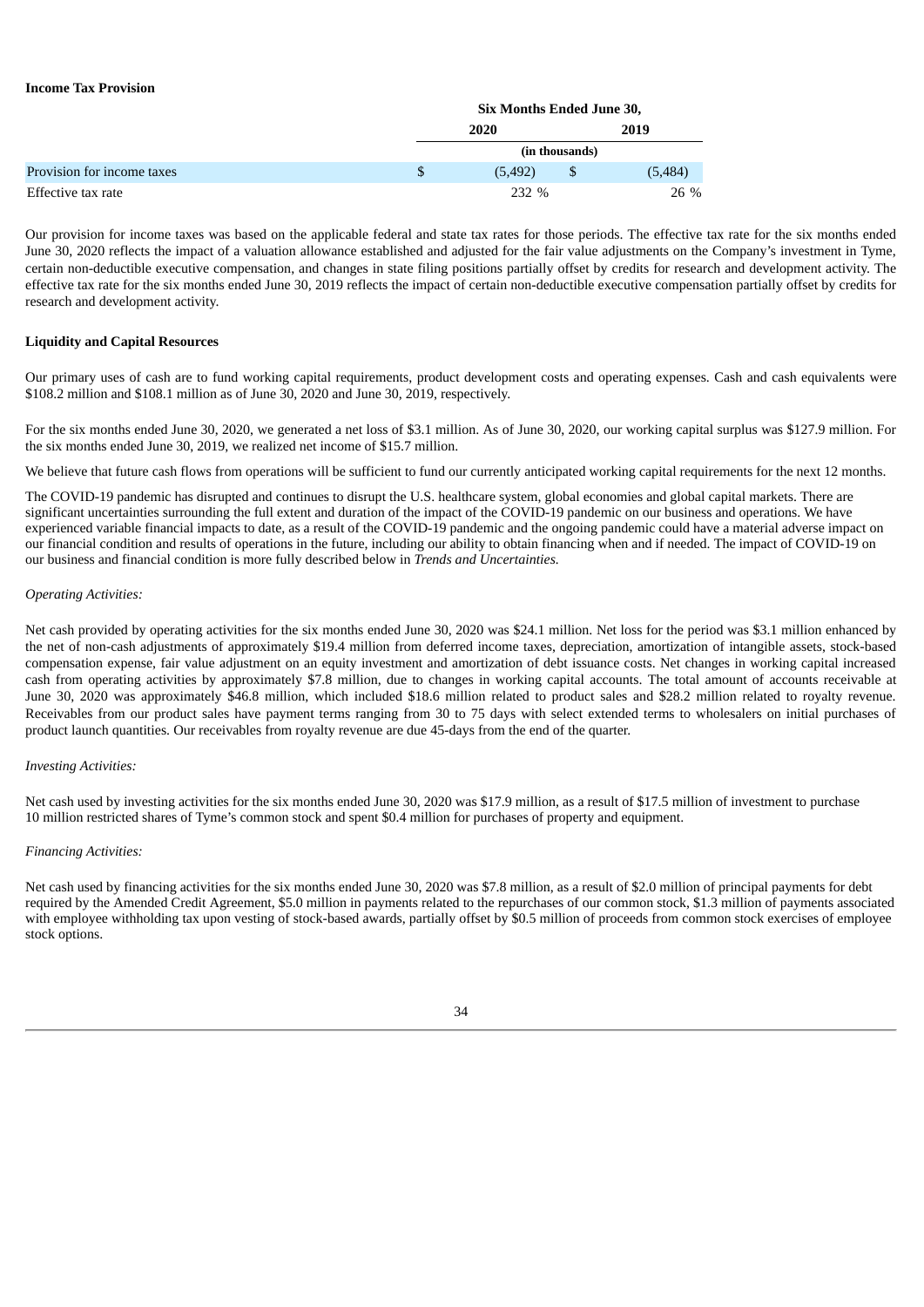#### **Trends and Uncertainties**

#### *Impact of the COVID-19 Pandemic*

On March 11, 2020, the World Health Organization declared a global pandemic and recommended containment and mitigation measures worldwide. On March 13, 2020, the President of the United States declared a national emergency relating to the pandemic. Government authorities in the United States have recommended or imposed various social distancing, quarantine, and isolation measures on large portions of the population, and similar measures have also been taken in many other countries around the world. Both the COVID-19 pandemic and the containment and mitigation efforts related to the pandemic have had a serious adverse impact on the U.S. economy and the economies of other countries around the world, the severity and duration of which are uncertain. Some of the government restrictions put in place in response to the COVID-19 pandemic have begun to be relaxed or lifted, but the extent of and timing for such lifting of government restrictions remains uncertain as the COVID-19 pandemic continues to evolve. There is no guarantee that prior or new restrictions will not be reinstated in response to the continued spread of COVID-19.

During the six months ended June 30, 2020, we have experienced a variable impact on our business and financial condition due to the COVID-19 pandemic, which impacts include a decrease in revenue from sales of Belrapzo resulting, in part, from a decrease in inventory stocking and utilization rates, as well as a decrease in research and development expenses partially resulting from preclinical program delays. We also incurred an insignificant amount of incremental administrative costs related to the COVID-19 pandemic. The COVID-19 pandemic, including containment and mitigation measures, has impacted, and is expected to continue to impact, our business and operations in a number of ways, including:

- *Day-to-Day Operations*: Since mid-March 2020, our employees, including customer-facing employees, have been working remotely. The duration and extent of these restrictions are uncertain. We have developed plans to resume in-person work practices as we determine it to be safe to do so and pending relevant health authority guidance. We expect to incur additional expenses in 2020 related to the impact of the COVID-19 pandemic on our operations, including procurement of personal protective equipment for our employees and updates to our facilities to align with safety protocols.
- *Manufacturing and Supply Chain*: We are working closely with our commercial partners and third-party manufacturers to mitigate potential disruptions as a result of the COVID-19 pandemic by continuing to monitor the supply and availability of Bendeka, Ryanodex and Belrapzo for the patients who rely on these products. As of the date of this Quarterly Report, the COVID-19 pandemic has not caused significant disruptions to manufacturing operations or supply of our commercial products in the United States or of clinical trial material for our ongoing trials, no significant additional costs have been incurred and we currently expect to have adequate commercial product availability of Bendeka, Ryanodex and Belrapzo throughout 2020. While the supply disruptions we have experienced in 2020 have been minor, if the COVID-19 pandemic continues to persist for an extended period of time and impacts essential distribution systems such as FedEx and postal delivery, we could experience future disruptions to our supply chain and operations, and associated delays in the manufacturing and our clinical supply, which would adversely impact our development activities.
- *Marketing and Sale of Products*: In addition to the impact on our product revenues resulting in a decrease in sales from Belrapzo, driven, in part, by the COVID-19 pandemic, we have also observed a reduction in the number of Bendeka patients visiting infusion centers, hospitals and clinics for intravenous administration of Bendeka due to interruptions in healthcare services, and the patients' inability to visit administration sites as well as desire to avoid contact with infected individuals. In addition, our sales and marketing teams have been working remotely, and we cannot predict how effective our virtual initiatives will be with respect to marketing and supporting the sale and administration of our products, or when we will be able to resume in-person sales and marketing activities.
- *Liquidity and Capital Resources*: We believe that future cash flows from operations will be sufficient to fund our currently anticipated working capital requirements for the next 12 months. While the COVID-19 pandemic has not had, and we do not expect it to have, a material adverse effect on our liquidity, the situation continues to rapidly evolve and has already resulted in a significant disruption of global financial markets. If the disruption persists or deepens, we could experience an inability to access additional capital when and if needed. If we are unable to obtain funding, we could be forced to delay, reduce or eliminate distribution of our commercialized products, product portfolio expansion or some or all of our research and development programs, which would adversely affect our business prospects. We expect to use be able to obtain any future funding under the terms of the 2019 Credit Agreement, for general corporate purposes and any strategic acquisitions.
- *Regulatory Activities*: We may experience further delays in the timing of NDA review and/or our interactions with FDA due to, for example, absenteeism by governmental employees, inability to conduct planned physical inspections related to regulatory approval, or the diversion of FDA's efforts and attention to approval of other therapeutics or other activities related to COVID-19, which could further delay approval decisions with respect to regulatory submissions or obtain new product approvals.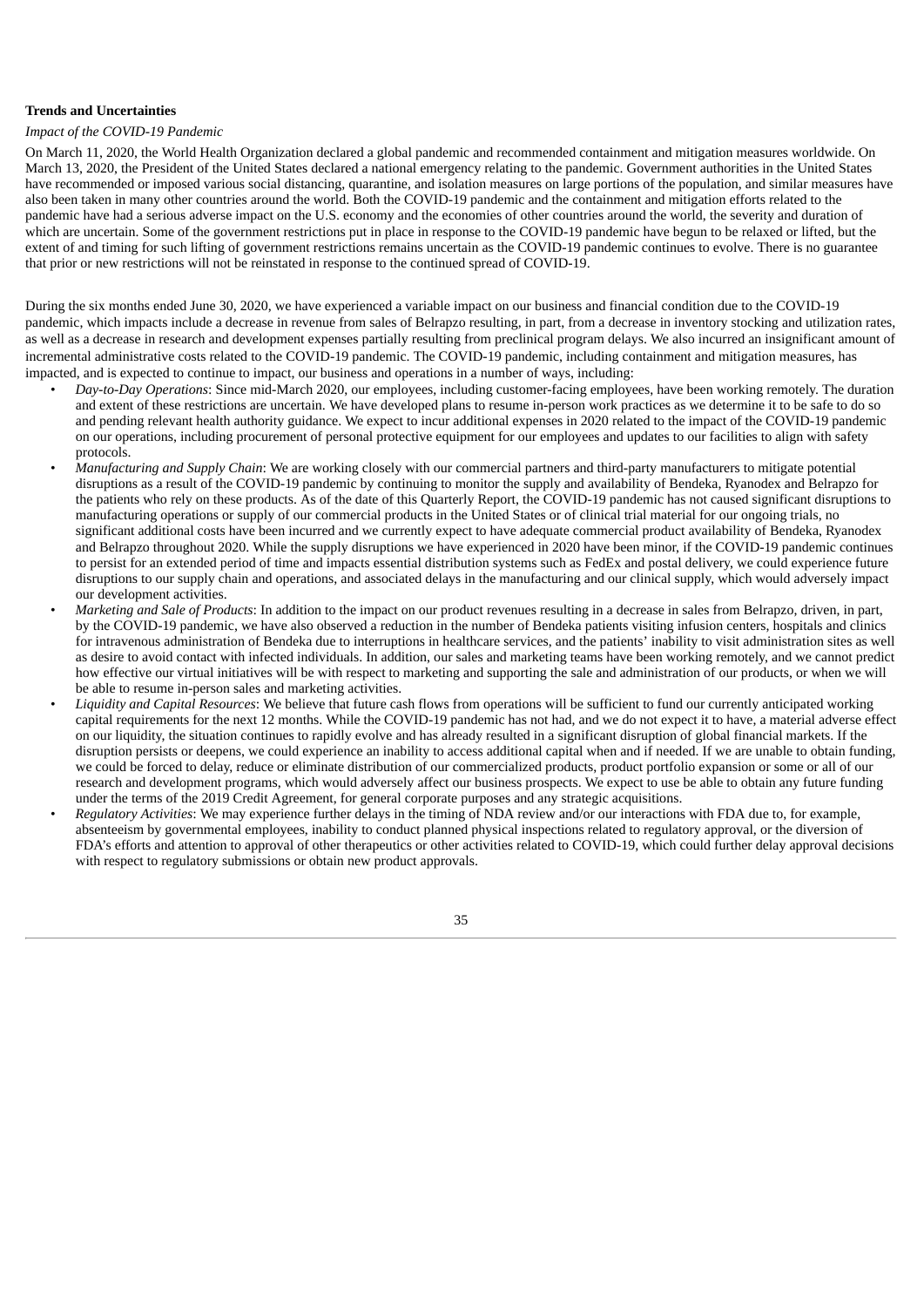• *Clinical Development Timelines:* We expect that the clinical trial timelines for certain of our product candidates, including EA-114 (our fulvestrant product candidate), may be delayed given anticipated difficulties with patient enrollment resulting from the COVID-19 pandemic.

There are significant uncertainties surrounding the extent and duration of the impact of the COVID-19 pandemic on our business and operations. We continue to evaluate the impact of the COVID-19 pandemic on our operating results and financial condition. The COVID-19 pandemic has had a variable impact our results of operations during the six months ended June 30, 2020 and, it could have a material adverse impact on our financial condition and results of operations in the future.

#### **Contractual Obligations**

Other than as set forth below, there have been no material changes to our contractual and commercial obligations during the six months ended June 30, 2020, as compared to the obligations disclosed in our Annual Report.

Our future material contractual obligations included the following as of June 30, 2020, (in thousands):

| <b>Obligations</b>       | Total  | 2020         | 2021  | 2022   | 2023  | 2024 | 2025 | Bevond                   |
|--------------------------|--------|--------------|-------|--------|-------|------|------|--------------------------|
| Operating leases (1)     | 6.242  | \$<br>980    | 1,362 | 1.376  | 1.291 | 820  | 413  |                          |
| Credit facility (2)      | 37,000 | 3.000        | 8.000 | 26,000 |       |      |      |                          |
| Purchase obligations (3) | 20.286 | 20,286       |       |        |       |      |      |                          |
| Total obligations        | 63.528 | \$<br>24.266 | 9.362 | 27,376 | 1.291 | 820  | 413  | $\overline{\phantom{a}}$ |

(1) We lease our corporate office location. On August 8, 2019, we amended the lease for our corporate office location in order to rent additional office space and extend the term of our existing lease to June 30, 2025. The Company also leases its lab space under a lease agreement that expires on October 31, 2023.

(2) Refer to Note 10 Debt for details of the Revised Credit Agreement entered into as of November 8, 2019.

(3) As of June 30, 2020, the Company has purchase obligations in the amount of \$20.3 million which represents the contractual commitments under contract manufacturing and supply agreements with suppliers. The obligation under the supply agreement is primarily for finished product, inventory, and research and development.

#### **Recent Accounting Pronouncements**

#### *Recent Accounting Pronouncements - Not Yet Adopted*

In March 2020, the FASB issued Update 2020-04 Reference Rate Reform (Topic 848), Facilitation of the Effects of Reference Rate Reform on Financial Reporting to provide temporary optional guidance to ease the potential burden in accounting for reference rate reform. The amendments in Update 2020-04 are elective and apply to all entities that have contracts, hedging relationships, and other transactions that reference LIBOR, formerly known as the London Interbank Offered Rate, or another reference rate expected to be discontinued due to reference rate reform. The new guidance provides optional expedients, including; (1) Simplify accounting analyses under current GAAP for contract modifications, such as modifications of contracts within the scope of Topic 470, Debt, that will be accounted for by prospectively adjusting the effective interest rate, as if any modification was not substantial. That is, the original contract and the new contract shall be accounted for as if they were not substantially different from one another; (2) Simplify the assessment of hedge effectiveness and allow hedging relationships affected by reference rate reform to continue; (3) Allow a one-time election to sell or transfer debt securities classified as held to maturity before January 1, 2020 that reference a rate affected by reference rate reform. The amendments are effective for all entities from the beginning of an interim period that includes the issuance date of the ASU. An entity may elect to apply the amendments prospectively through December 31, 2022. The adoption of ASU 2020-4 is not expected to have a material impact on the Company's financial position or results of operations.

#### *Recently Adopted Accounting Pronouncements*

In June 2016, the FASB issued ASU 2016-13, Financial Instruments - Credit Losses which requires financial assets measured at amortized cost basis to be presented at the net amount expected to be collected. This standard is effective for fiscal years beginning after December 15, 2019 and the Company adopted the standard effective January 1, 2020. The adoption of ASU 2016-13 had no material impact on the Company's financial position and results of operations.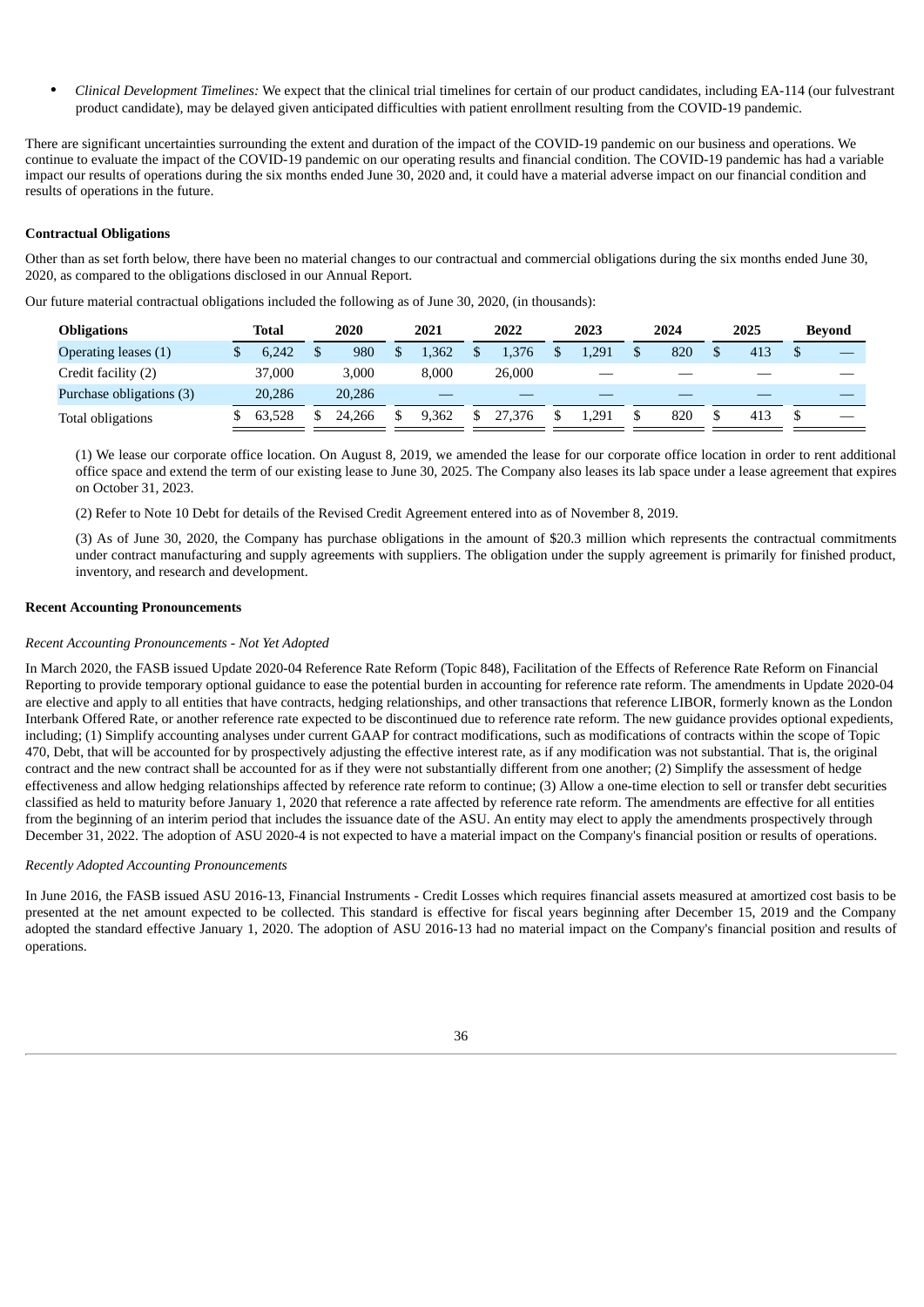## **Off-Balance Sheet Arrangements**

We do not have any off-balance sheet arrangements that have, or are reasonably likely to have, a current or future material effect on our financial condition, changes in financial condition, revenue or expenses, results of operations, liquidity, capital expenditures or capital resources.

## **Impact of Inflation**

<span id="page-40-0"></span>While it is difficult to accurately measure the impact of inflation due to the imprecise nature of the estimates required, we believe the effects of inflation, if any, on our results of operations and financial condition have been immaterial.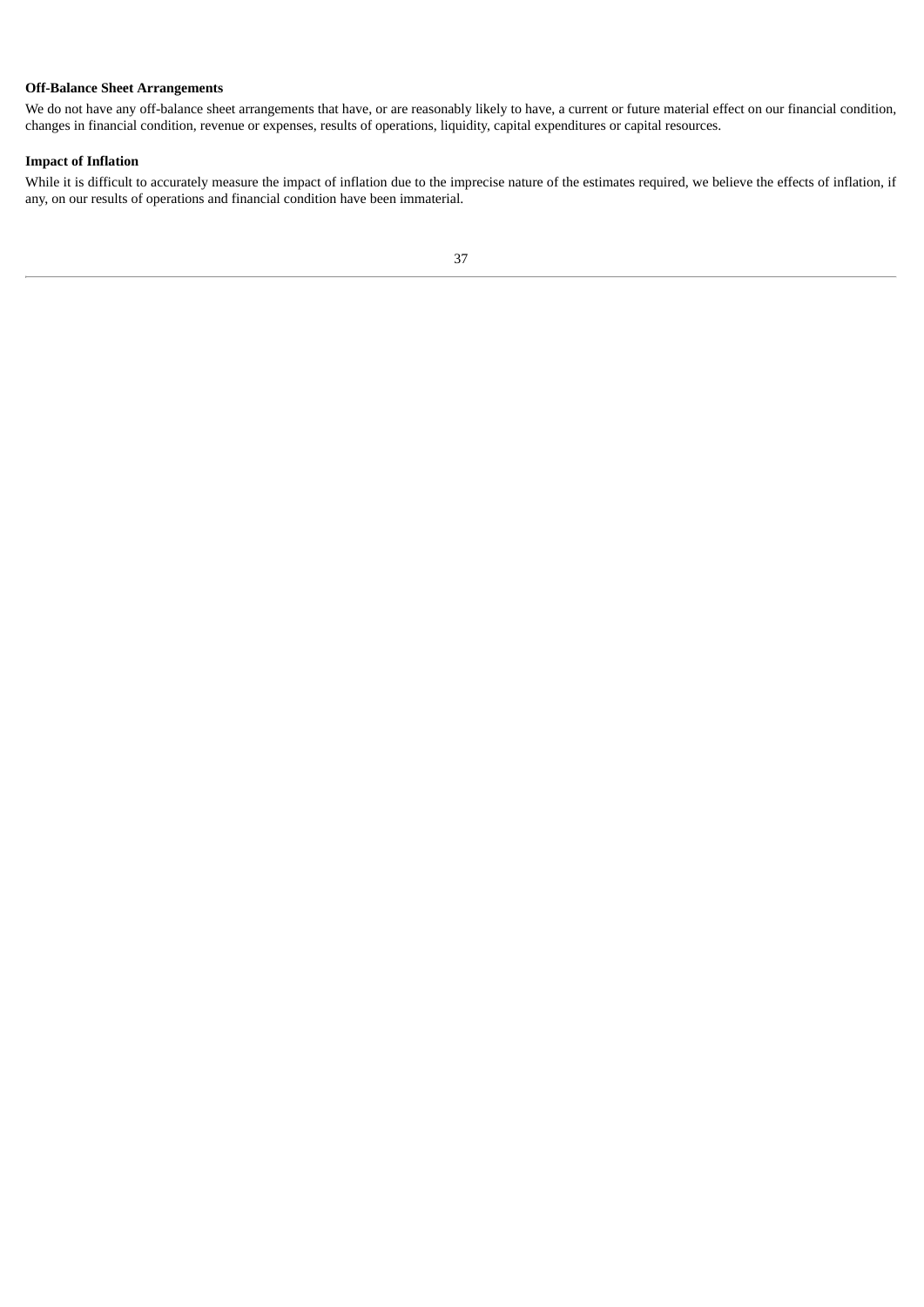#### **Item 3. Quantitative and Qualitative Disclosures About Market Risk**

During the six months ended June 30, 2020, there were no material changes to our market risk disclosures as set forth in Part II, Item 7A "Quantitative and Qualitative Disclosures About Market Risk" in our Annual Report, except as discussed below.

We are monitoring the ongoing impacts of the COVID-19 pandemic on our business. While the full extent of the economic impact brought by, and the duration of, the COVID-19 pandemic is difficult to assess or predict, the impact on the global financial markets may reduce our ability to access capital, which could negatively impact our long-term liquidity.

#### <span id="page-41-0"></span>**Item 4. Controls and Procedures**

#### **Evaluation of Disclosure Controls and Procedures**

We maintain "disclosure controls and procedures," as such term is defined in Rules 13a-15(e) and 15d-15(e) under the Securities Exchange Act of 1934, as amended, or the "Exchange Act", that are designed to ensure that information required to be disclosed by us in reports that we file or submit under the Exchange Act is recorded, processed, summarized, and reported within the time periods specified in SEC rules and forms, and that such information is accumulated and communicated to our management, including our Chief Executive Officer and Chief Financial Officer, as appropriate, to allow timely decisions regarding required disclosure. Management recognizes that disclosure controls and procedures, no matter how well conceived and operated, can provide only reasonable, not absolute, assurance that the objectives of the disclosure controls and procedures are met. Additionally, in designing disclosure controls and procedures, our management necessarily was required to apply its judgment in evaluating the cost-benefit relationship of possible disclosure controls and procedures. The design of any disclosure controls and procedures also is based in part upon certain assumptions about the likelihood of future events, and there can be no assurance that any design will succeed in achieving its stated goals under all potential future conditions.

Based on their evaluation at June 30, 2020, our Chief Executive Officer and Chief Financial Officer concluded that our disclosure controls and procedures were effective at the reasonable assurance level.

#### **Changes in Internal Control over Financial Reporting**

No change in our internal control over financial reporting (as defined in Rules 13a-15(f) and 15d-15(f) under the Exchange Act) occurred during the three months ended June 30, 2020 that has materially affected, or is reasonably likely to materially affect, our internal control over financial reporting.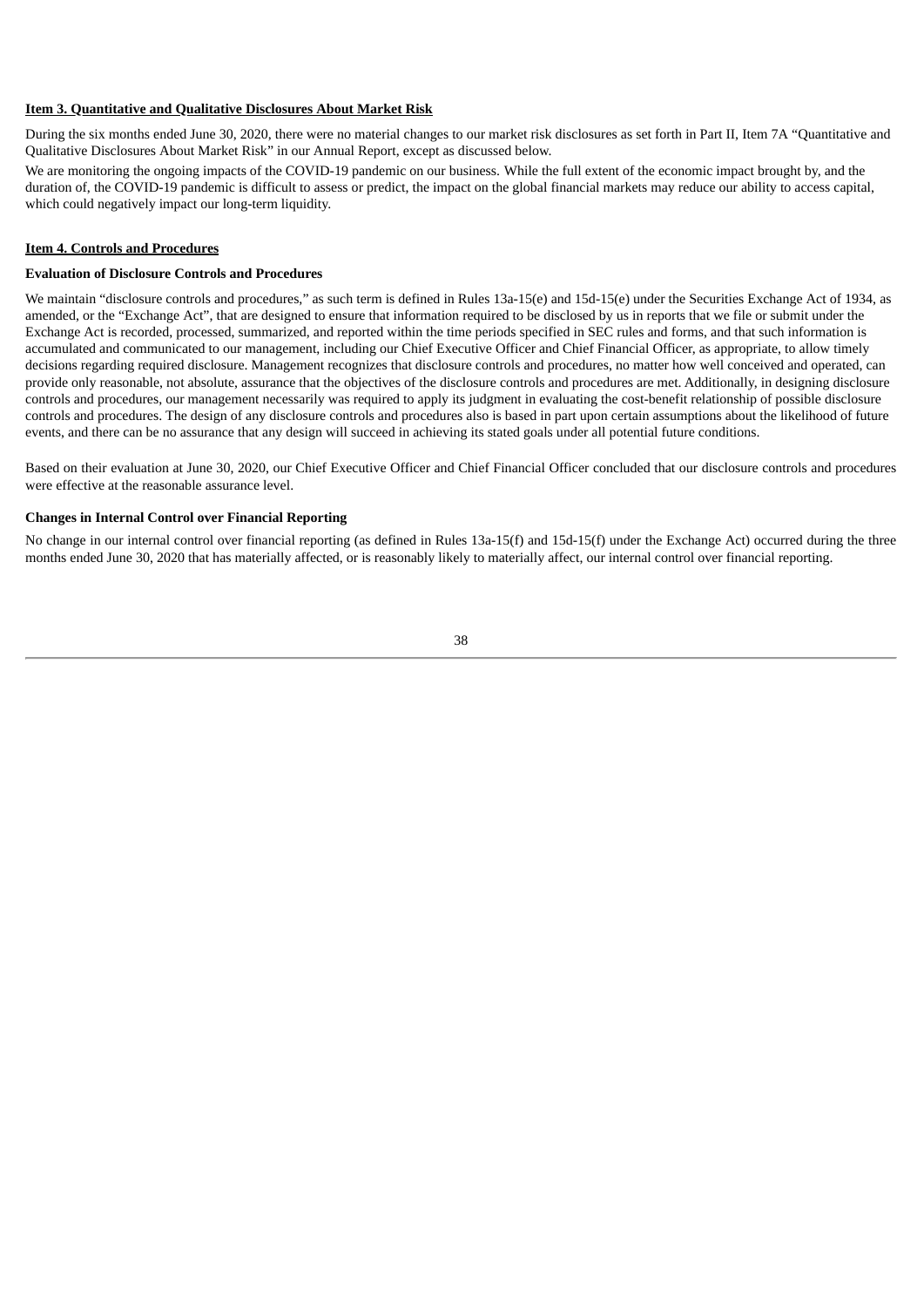#### **PART II-OTHER INFORMATION**

#### <span id="page-42-0"></span>**Item 1. Legal Proceedings**

The disclosures under Note 12. Legal Proceedings in the Condensed Consolidated Financial Statements included in Part I, Item 1 of this Quarterly Report are incorporated into this Part II, Item 1 by reference.

#### <span id="page-42-1"></span>**Item 1A. Risk Factors**

An investment in our securities involves a high degree of risk. Our business is subject to risks and events that, if they occur, could adversely affect our financial condition and results of operations and the trading price of our securities. Except for the updated risk factors set forth immediately below, our risk factors have not changed materially from those described in "Part I, Item 1A. Risk Factors" of our Annual Report.

#### The COVID-19 pandemic could adversely impact our business, including the marketing, sale and commercialization of our products, our supply chain, *our clinical trials, our liquidity and access to capital markets and our business development activities.*

On March 11, 2020, the World Health Organization made the assessment that a novel strain of coronavirus, which causes the COVID-19 disease, can be characterized as a pandemic. The President of the United States declared the COVID-19 pandemic a national emergency and many states and municipalities in the Unites States have taken aggressive actions, and may from time to time take additional actions, to reduce the spread of the disease, including limiting non-essential gatherings of people, ceasing all non-essential travel, ordering certain businesses and government agencies to cease nonessential operations at physical locations and issuing "shelter-in-place" orders which direct individuals to shelter at their places of residence (subject to limited exceptions). Even though some of these original restrictions have been relaxed or lifted, additional or renewed limitations have been imposed as COVID-19 continues to spread. In addition, in mid-March 2020, we implemented work-from-home policies which are still in place for the majority of our employees. Our work-from-home policies may negatively impact productivity or disrupt our business, the magnitude of which will continue to depend, in part, on the length of this continued remote working arrangement and other limitations on our ability to conduct our business in the ordinary course. We expect to work from home in the near future and will closely follow the guidance from federal and state authorities, including the Centers for Disease Control and Prevention and the New Jersey Department of Health, in deciding when to transition back to working in our offices. The effects of government actions and our policies and those of third parties to reduce the spread and ameliorate the impact of COVID-19 may negatively impact productivity and our ability to market and sell our products, cause disruptions to our supply chain and ongoing and future clinical trials and impair our ability to execute our business development strategy. These and other disruptions in our operations and the global economy could negatively impact our business, operating results and financial condition.

The marketing, sale and commercialization of our products may be adversely impacted by COVID-19 and actions taken to slow its spread and ameliorate its impact. Although we did not see a material impact on our product revenues in the first half of 2020, we did experience variable impacts on our business and financial condition as a result of the pandemic and we are expecting an impact on our near-term financial results. Other parts of our business have been, and continue to be, impacted by the outbreak. For example, patients have postponed and we expect will continue to postpone visits to healthcare provider facilities, certain healthcare providers have temporarily closed their offices or are restricting patient visits, healthcare provider employees may become generally unavailable and there could be disruptions in the operations of payors, distributors, logistics providers and other third parties that are necessary for our products to be prescribed, reimbursed and administered to patients. For example, we have continued to observe a reduction in the number of BENDEKA patients visiting infusion centers, hospitals and clinics for intravenous administration of BENDEKA due to interruptions in healthcare services, and the patients' inability to visit administration sites and desire to avoid contact with infected individuals. We also cannot predict how effective our virtual initiatives will be with respect to marketing and supporting the sale and administration of our products, or when we will be able to resume in-person sales and marketing activities.

Quarantines, shelter-in-place, safer-at-home and similar government orders, or the perception that such orders, shutdowns or other restrictions on the conduct of business operations could continue to occur, related to COVID-19 or other infectious diseases could impact personnel at third-party manufacturing facilities upon which we rely, or the availability or cost of materials, which could disrupt the supply chain for our products. In particular, some of our suppliers of certain materials used in the production of our drug products are located in regions that continue to be subject to COVID-19 related actions and policies that limit the conduct of normal business operations. To the extent our suppliers and service providers are unable to comply with their obligations under our agreements with them or they are otherwise unable to deliver or are delayed in delivering goods and services to us due to the COVID-19 pandemic, our ability to continue meeting commercial demand for our products in the United States or advancing development of our product candidates may become impaired. At this time, we consider our inventories on hand to be sufficient to meet our commercial requirements.

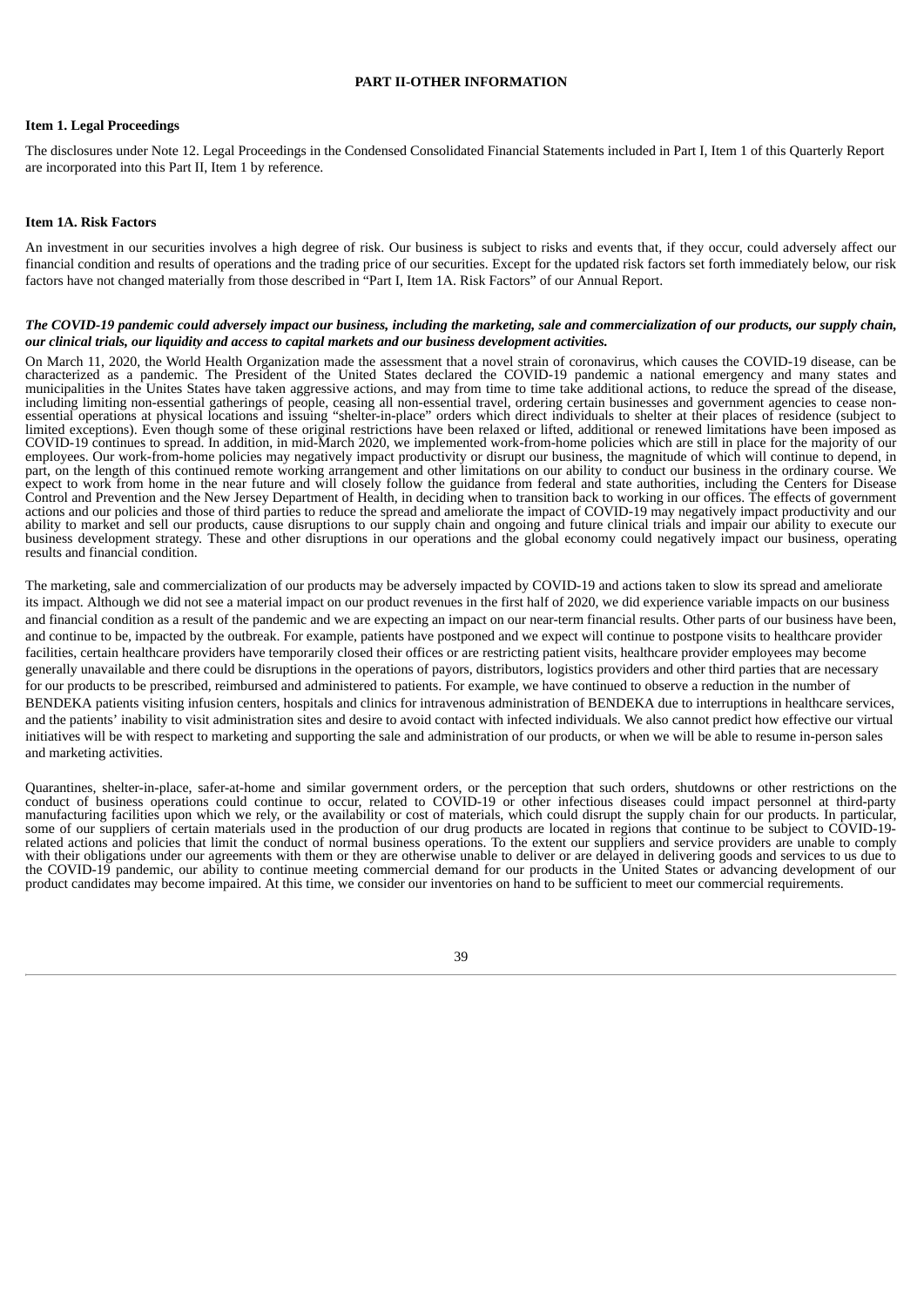In addition, our clinical trials may be affected by COVID-19. Clinical site initiation and patient enrollment may be delayed due to prioritization of hospital resources toward COVID-19. Current or potential patients in our ongoing or planned clinical trials may also choose to not enroll, not participate in followup clinical visits or drop out of the trial as a precaution against contracting COVID-19. Further, some patients may not be able to comply with clinical trial protocols if quarantines continue to impede patient movement or interrupt healthcare services. Some clinical sites in the United States have slowed or stopped further enrollment of new patients in clinical trials, denied access to site monitors or otherwise curtailed certain operations. For example, our timeline for EA-114, Tyme's timeline for SM-88 or the development timelines for any of our other clinical or preclinical programs may experience delays because of these factors. Similarly, our ability to recruit and retain principal investigators and site staff who, as healthcare providers, may have heightened exposure to COVID-19, may be adversely impacted. These events could delay our clinical trials, increase the cost of completing our clinical trials and negatively impact the integrity, reliability or robustness of the data from our clinical trials.

The spread of COVID-19 and actions taken to reduce its spread and ameliorate its impact may also materially affect us economically. As a result of the COVID-19 pandemic and actions taken to slow its spread and ameliorate its impact, the global credit and financial markets have experienced extreme volatility and disruptions, including diminished liquidity and credit availability, declines in consumer confidence, declines in economic growth, increases in unemployment rates and uncertainty about economic stability. If the equity and credit markets deteriorate, it may make any additional debt or equity financing more difficult, more costly or more dilutive. While the potential economic impact brought by, and the duration of, the COVID-19 pandemic may be difficult to assess or predict, there could continue to be a significant disruption of global financial markets, reducing our ability to access capital, which could negatively affect our liquidity and financial position or our business development activities.

The COVID-19 pandemic continues to rapidly evolve. The extent to which COVID-19 may continue to impact the marketing, sale and commercialization of our products, our supply chain, our clinical trials, our access to capital and our business development activities, will depend on future developments, which are highly uncertain and cannot be predicted with confidence, such as the ultimate geographic spread of the pandemic, the duration of the pandemic and the efforts by governments and business to contain it, business closures or business disruptions, any re-opening plans, additional closures and spikes or surges in COVID-19 infection, and the impact on the economy and capital markets.

#### We rely on limited sources of supply for our products and product candidates, and any disruption in the chain of supply may impact production and *sales of our products and cause delay in developing and commercializing our product candidates.*

We currently have relationships with a limited number of third parties for the manufacture of our products and product candidates. Because of the unique equipment and process for manufacturing our products, transferring manufacturing activities to an alternate supplier would be a time-consuming and costly endeavor, and there are only a limited number of manufacturers that we believe are capable of performing this function for us. Switching finished drug suppliers may involve substantial cost and could result in a delay in our desired clinical and commercial timelines. If any of these single-source manufacturers breaches or terminates their agreements with us, we would need to identify an alternative source for the manufacture and supply of product candidates to us for the purposes of our development and commercialization of the applicable products. Identifying an appropriately qualified source of alternative supply for any one or more of these product candidates could be time consuming, and we may not be able to do so without incurring material delays in the development and commercialization of our product candidates, which could harm our financial position and commercial potential for our products. Any alternative vendor would also need to be qualified through an NDA supplement which could result in further delay. The FDA or other regulatory agencies outside of the United States may also require additional studies if we appoint a new manufacturer for supply of our product candidates that differs from the manufacturer used for clinical development of such product candidates. For our other product candidates, we expect that only one supplier will initially be qualified as a vendor with the FDA. If supply from the approved vendor is interrupted, there could be a significant disruption in commercial supply.

Additionally, if the COVID-19 pandemic continues to persist for an extended period of time and begins to impact essential distribution systems such as FedEx and postal delivery, we could experience disruptions to our supply chain and operations, and associated delays in the manufacturing and supply of our products, which would adversely impact our ability to deliver products to clinical trial sites or to generate sales of and revenues from our approved products.

These factors could cause the delay of clinical trials, regulatory submissions, required approvals or commercialization of our product candidates, cause us to incur higher costs and prevent us from commercializing them successfully. Furthermore, if our suppliers fail to deliver the required commercial quantities of components and active pharmaceutical ingredients on a timely basis and at commercially reasonable prices, and we are unable to secure one or more replacement suppliers capable of production at a substantially equivalent cost, our clinical trials may be delayed or we could lose potential revenue.

*Our ability to use our net operating loss carryforwards and certain other tax attributes may be limited.*

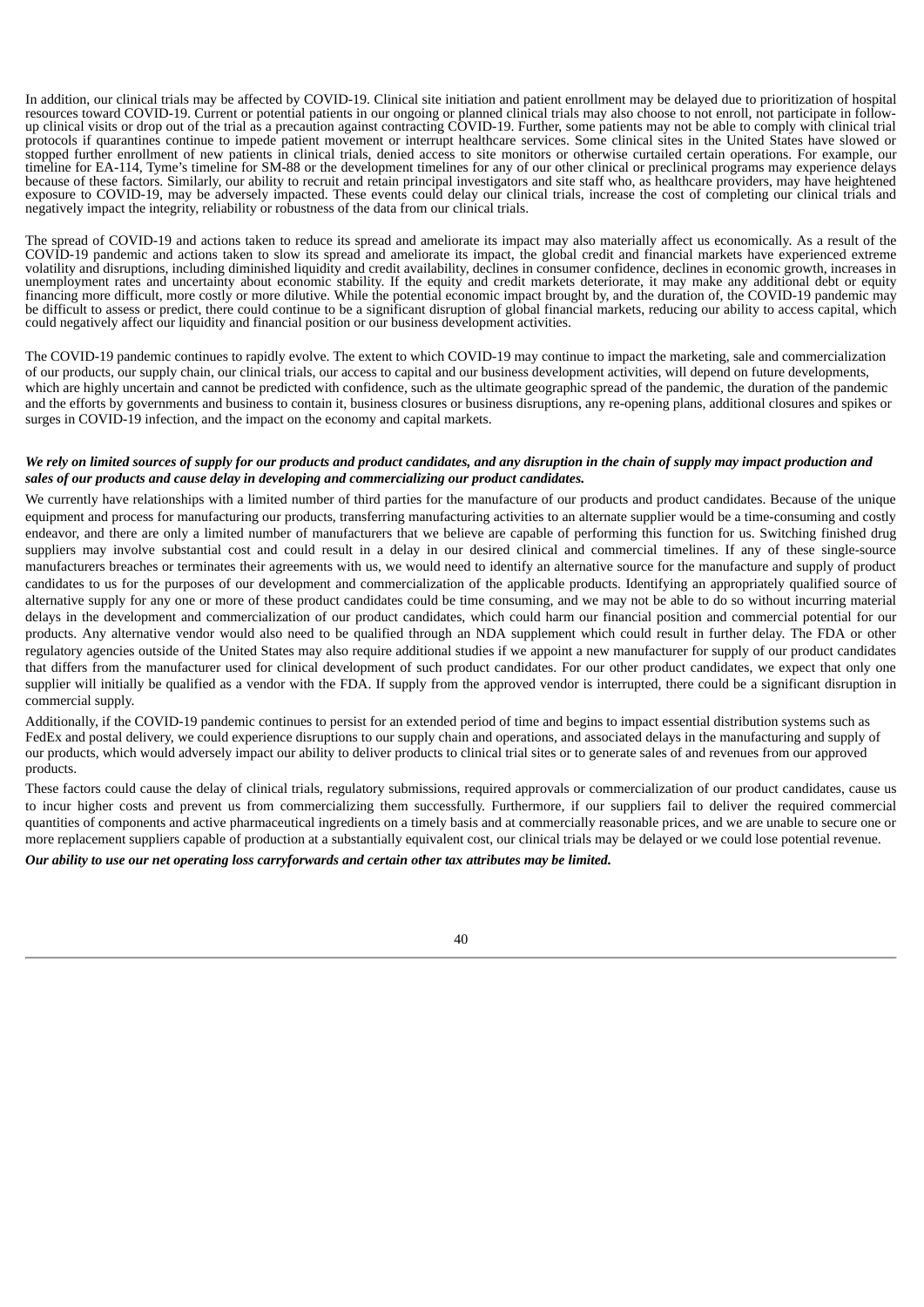Under legislation enacted in 2017, informally titled the Tax Cuts and Jobs Act ("Tax Act") as modified by the Coronavirus Aid, Relief, and Economic Security Act ("CARES Act"), federal net operating losses incurred in tax years beginning after December 31, 2017, may be carried forward indefinitely, but the deductibility of such federal net operating losses in tax years beginning after December 31, 2020, is limited to 80% of taxable income. It is uncertain if and to what extent various states will conform to the Tax Act, or the CARES Act. In addition, under Sections 382 and 383 of the Internal Revenue Code of 1986, as amended, or the Code, if a corporation undergoes an "ownership change," generally defined as a greater than 50% change (by value) in its equity ownership over a three year period, the corporation's ability to use its pre-change net operating loss carryforwards and other pre-change tax attributes, such as research tax credits, to offset its post-change income or taxes may be limited. In addition, we may experience ownership changes in the future as a result of subsequent shifts in our stock ownership. As a result, if we earn net taxable income, our ability to use our pre-change net operating loss carryforwards to offset U.S. federal taxable income may be subject to limitations, which could potentially result in increased future tax liability to us. In addition, at the state level, there may be periods during which the use of net operating loss carryforwards is suspended or otherwise limited, which could accelerate or permanently increase state taxes owed.

#### Changes in tax laws or regulations that are applied adversely to us or our customers may have a material adverse effect on our business, cash flow, *financial condition or results of operations.*

New income, sales and use or other tax laws or regulations could be enacted at any time, which could adversely affect our business operations and financial performance. Further, existing tax laws and regulations could be interpreted, modified or applied adversely to us. For example, the Tax Act enacted many significant changes to the U.S. tax laws. Future guidance from the Internal Revenue Service and other tax authorities with respect to the Tax Act may affect us, and certain aspects of the Tax Act could be repealed or modified in future legislation. For example, the CARES Act modified certain provisions of the Tax Act. In addition, it is uncertain if and to what extent various states will conform to the Tax Act, the CARES Act, or any newly enacted federal tax legislation. Changes in corporate tax rates, the realization of net operating losses, and other deferred tax assets relating to our operations, the taxation of foreign earnings, and the deductibility of expenses under the Tax Act or future reform legislation could have a material impact on the value of our deferred tax assets and could increase our future U.S. tax expense.

#### Current and future legislation may increase the difficulty and cost for us to commercialize our product candidates and affect the prices we may obtain *for our products.*

The United States and some foreign jurisdictions are considering, or have enacted, a number of legislative and regulatory proposals to change the health care system in ways that could affect our ability to sell our products and our product candidates profitably, once they are approved for sale. Among policy makers and payors in the United States and elsewhere, there is significant interest in promoting changes in health care systems with the stated goals of containing health care costs, improving quality and/or expanding access. In the United States, the pharmaceutical industry has been a particular focus of these efforts and has been significantly affected by major legislative initiatives.

By way of example, in March 2010, the ACA was passed, which significantly changed health care financing by both governmental and private insurers. There have been judicial and Congressional challenges to certain aspects of the ACA, as well as recent efforts by the U.S. Presidential administration to repeal or replace certain aspects of the ACA.. Since January 2017, the U.S. President has signed two Executive Orders and other directives designed to delay the implementation of certain provisions of the ACA or otherwise circumvent some of the requirements for health insurance mandated by the ACA. Concurrently, Congress has considered legislation that would repeal or repeal and replace all or part of the ACA. While Congress has not passed comprehensive repeal legislation, several bills affecting the implementation of certain taxes under the ACA have been signed into law. For example, the Tax Cuts and Jobs Act of 2017, or Tax Act, included a provision which repealed, effective January 1, 2019, the tax-based shared responsibility payment imposed by the ACA on certain individuals who fail to maintain qualifying health coverage for all or part of a year that is commonly referred to as the "individual mandate". Additionally, the 2020 federal spending package permanently eliminated, effective January 1, 2020, the PPACA-mandated "Cadillac" tax on high-cost employer-sponsored health coverage and medical device tax and, effective January 1, 2021, also eliminates the health insurer tax. The Bipartisan Budget Act of 2018, or the BBA, among other things, amended the ACA, effective January 1, 2019, to increase from 50 percent to 70 percent the point-of-sale discount that is owed by pharmaceutical manufacturers who participate in Medicare Part D and to close the coverage gap in most Medicare drug plans, commonly referred to as the "donut hole". In December 2018, CMS published a new final rule permitting further collections and payments to and from certain ACA qualified health plans and health insurance issuers under the ACA risk adjustment program in response to the outcome of federal district court litigation regarding the method CMS uses to determine this risk adjustment. On December 14, 2018, a Texas U.S. District Court Judge ruled that ACA is unconstitutional in its entirety because the "individual mandate" was repealed by Congress as part of the Tax Act. On December 18, 2019, the U.S. Court of Appeals for the 5th Circuit upheld the District Court ruling that the individual mandate was unconstitutional and remanded the case back to the District Court to determine whether the remaining provisions of the PPACA are invalid as well. It is unclear how this decision, future decisions, subsequent appeals, and other efforts to repeal and replace ACA will impact ACA and our business.

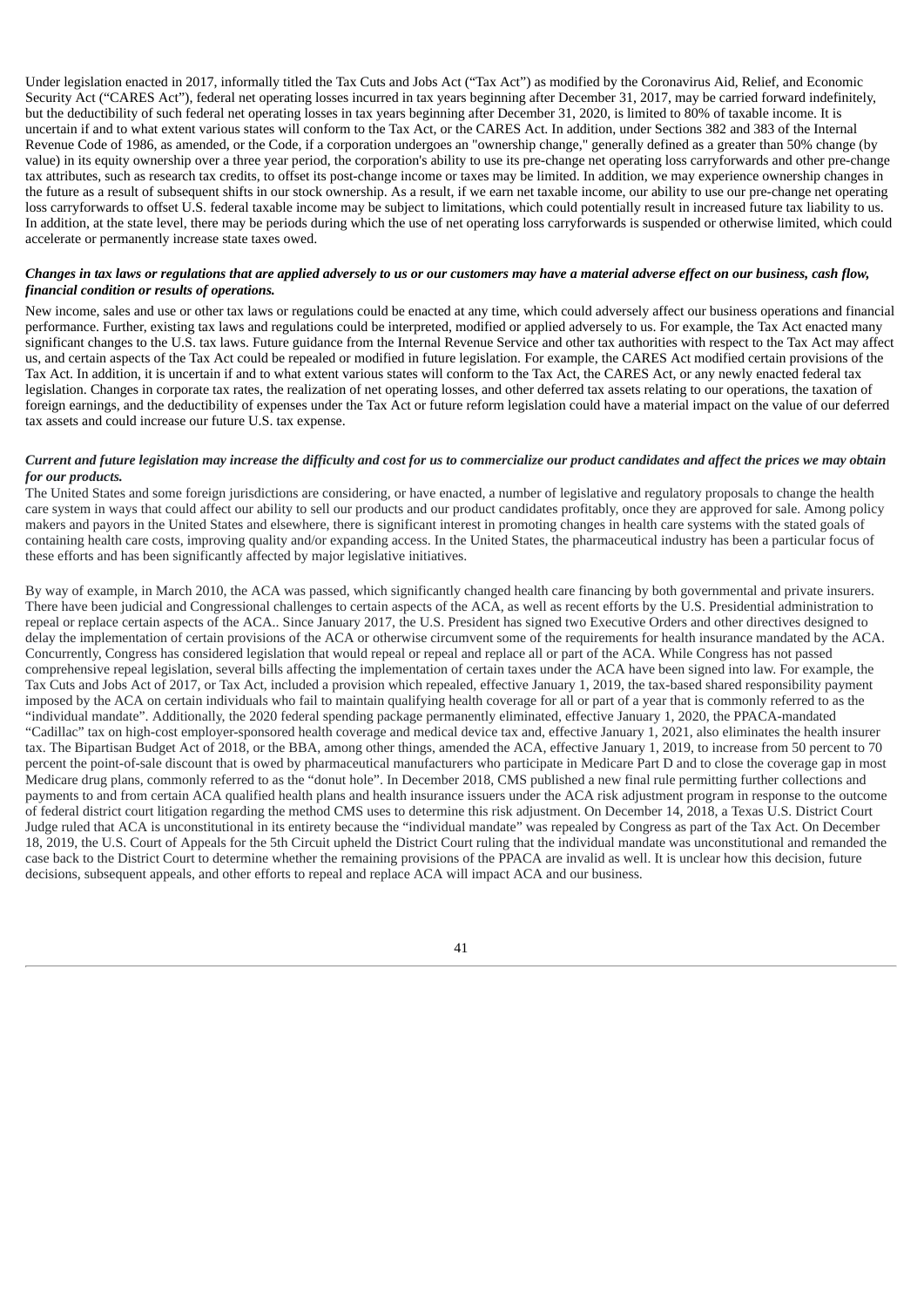We cannot predict how future federal or state legislative or administrative changes relating to healthcare reform will affect our business.

In addition, other legislative changes have been proposed and adopted since the ACA was enacted. For example, in August 2011, President Obama signed into law the Budget Control Act of 2011, which, among other things, created the Joint Select Committee on Deficit Reduction to recommend proposals for spending reductions to Congress. The Joint Select Committee on Deficit Reduction did not achieve its targeted deficit reduction of at least \$1.2 trillion for the years 2013 through 2021, triggering the legislation's automatic reductions to several government programs. These reductions include aggregate reductions to Medicare payments to providers of up to 2% per fiscal year, which went into effect on April 1, 2013 and, following passage of the Bipartisan Budget Act of 2015 as well as other legislative amendments, including the BBA, will remain in effect through 2029 unless additional Congressional action is taken. Additionally, in January 2013, President Obama signed into law the American Taxpayer Relief Act of 2012, which, among other things, further reduced Medicare payments to several providers and increased the statute of limitations period for the government to recover overpayments to providers from three to five years.

Further, under the Drug Supply Chain Security Act signed into law on November 27, 2013, certain drug manufacturers will be subject to product identification, tracing and verification requirements, among others, that are designed to improve the detection and removal of counterfeit, stolen, contaminated or otherwise potentially harmful drugs from the U.S. drug supply chain. These requirements will be phased in over several years and compliance with this law will likely increase the costs of the manufacture and distribution of drug products, which could have an adverse effect on our financial condition.

<span id="page-45-0"></span>Additionally, there has been increasing legislative and enforcement interest in the United States with respect to drug pricing practices. Specifically, there have been several recent U.S. Congressional inquiries and proposed and adopted federal and state legislation designed to, among other things, bring more transparency to drug pricing, review the relationship between pricing and manufacturer patient programs, and reform government program reimbursement methodologies for drugs. For example, the current U.S. Presidential administration's budget proposal for fiscal year 2021 includes a \$135 billion allowance to support legislative proposals seeking to reduce drug prices, increase competition, lower out-of-pocket drug costs for patients, and increase patient access to lower-cost generic and biosimilar drugs. Further, the U.S. Presidential administration previously released a "Blueprint", or plan, to lower drug prices and reduce out of pocket costs of drugs that contains additional proposals to increase drug manufacturer competition, increase the negotiating power of certain federal healthcare programs, incentivize manufacturers to lower the list price of their products, and reduce the out of pocket costs of drug products paid by consumers. The Department of Health and Human Services, or HHS, has solicited feedback on some of these measures and has implemented others under its existing authority. For example, in May 2019, CMS issued a final rule to allow Medicare Advantage Plans the option of using step therapy for Part B drugs beginning on January 1, 2020. The final rule codified a CMS policy change that was effective January 1, 2019. On July 24, 2020, the current U.S. Presidential administration announced four executive orders related to prescription drug pricing that attempt to implement several of the administration's proposals, including a policy that would tie Medicare Part B drug prices to international drug prices; one that directs HHS to finalize the Canadian drug importation proposed rule previously issued by HHS and makes other changes allowing for personal importation of drugs from Canada; one that directs HHS to finalize the rulemaking process on modifying the anti-kickback law safe harbors for discounts for plans, pharmacies, and pharmaceutical benefit managers; and one that reduces costs of insulin and epipens to patients of federally qualified health centers. While some of these and other proposed measures may require additional authorization to become effective, Congress and the current U.S. Presidential administration have each indicated that it will continue to seek new legislative and/or administrative measures to control drug costs. At the state level, legislatures have increasingly passed legislation and implemented regulations designed to control pharmaceutical and biological product pricing, including price or patient reimbursement constraints, discounts, restrictions on certain product access and marketing cost disclosure and transparency measures, and, in some cases, designed to encourage importation from other countries and bulk purchasing. The full impact of these laws, as well as other new laws and reform measures that may be proposed and adopted in the future remains uncertain, but may result in additional reductions in Medicare and other health care funding, or higher production costs which could have a material adverse effect on our customers and, accordingly, our financial operations.

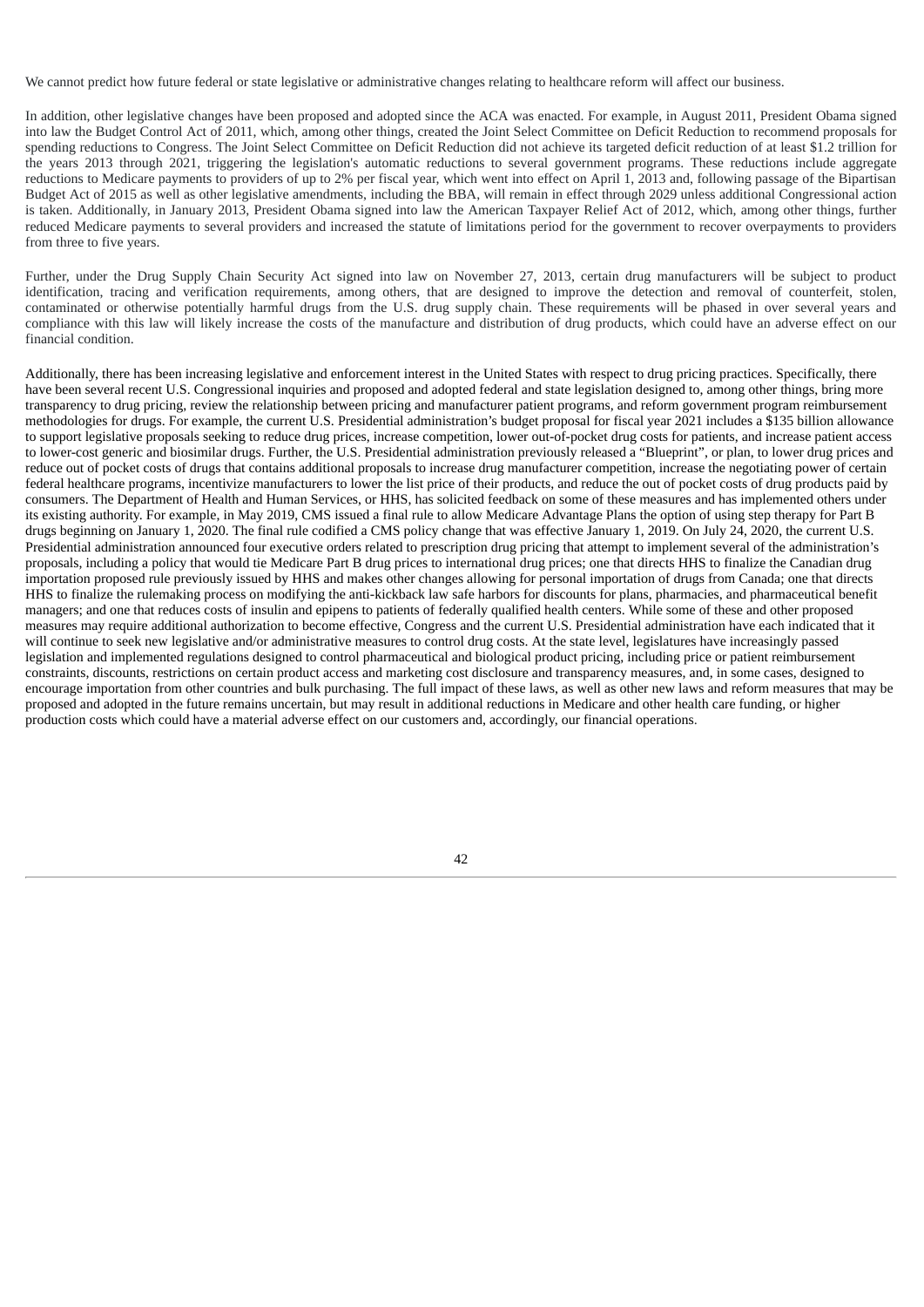#### **Item 2. Unregistered Sales of Equity Securities and Use of Proceeds**

### *Issuer Purchases of Equity Securities*

#### *Share Repurchase Program*

On March 17, 2020, the Company announced that our Board approved a new share repurchase program, or the Share Repurchase Program, providing for the repurchase of up to an aggregate of \$160.0 million of the Company's outstanding common stock. The Share Repurchase Program replaces the Previous Share Repurchase Program, which was announced on October 30, 2018 and was terminated in connection with the Board's approval of the Share Repurchase Program. At termination, the Company had repurchased approximately \$68.0 million of the Company's outstanding common stock under the Previous Share Repurchase Program.

Under the Share Repurchase Program, the Company is authorized to repurchase shares through open market purchases, privately-negotiated transactions, accelerated share repurchases or otherwise in accordance with applicable federal securities laws, including through Rule 10b5-1 trading plans and under Rule 10b-18 of the Securities Exchange Act of 1934, as amended. The repurchases have no time limit and may be suspended or discontinued completely at any time. The specific timing and amount of repurchases will vary based on available capital resources and other financial and operational performance, market conditions, securities law limitations, and other factors. The repurchases will be made using the Company's cash resources.

**Approximate**

The Company made the following purchases of our equity securities during the period covered by this Quarterly Report.

| Period                          | <b>Total Number of</b><br><b>Shares Purchased</b><br>(1) | <b>Average Price Paid</b><br>per Share | <b>Total Number of</b><br><b>Shares Purchased</b><br>as Part Publicly<br><b>Announced Plans</b><br>or Programs | дррголицаце<br><b>Dollar Value of</b><br><b>Shares that May</b><br><b>Yet Be Purchased</b><br><b>Under the</b><br>Programs |
|---------------------------------|----------------------------------------------------------|----------------------------------------|----------------------------------------------------------------------------------------------------------------|----------------------------------------------------------------------------------------------------------------------------|
|                                 |                                                          |                                        |                                                                                                                | (dollars in thousands)                                                                                                     |
| April 1, 2020 to April 30, 2020 |                                                          | N/A                                    |                                                                                                                | 158,999                                                                                                                    |
| May 1, 2020 to May 31, 2020     |                                                          | N/A                                    |                                                                                                                | 158,999                                                                                                                    |
| June 1, 2020 to June 30, 2020   | 84,390                                                   | <sup>\$</sup><br>47.40                 | 84,390                                                                                                         | 154,998                                                                                                                    |
| <b>Total</b>                    | 84,390                                                   |                                        | 84,390                                                                                                         |                                                                                                                            |
|                                 |                                                          |                                        |                                                                                                                |                                                                                                                            |

(1) All shares repurchased by the Company during the three months ended June 30, 2020 were repurchased pursuant to the Share Repurchase Program, described above.

#### <span id="page-46-0"></span>**Item 3. Defaults Upon Senior Securities**

None.

#### <span id="page-46-1"></span>**Item 4. Mine Safety Disclosures**

Not applicable.

#### <span id="page-46-2"></span>**Item 5. Other Information**

None.

<span id="page-46-3"></span>**Item 6. Exhibits**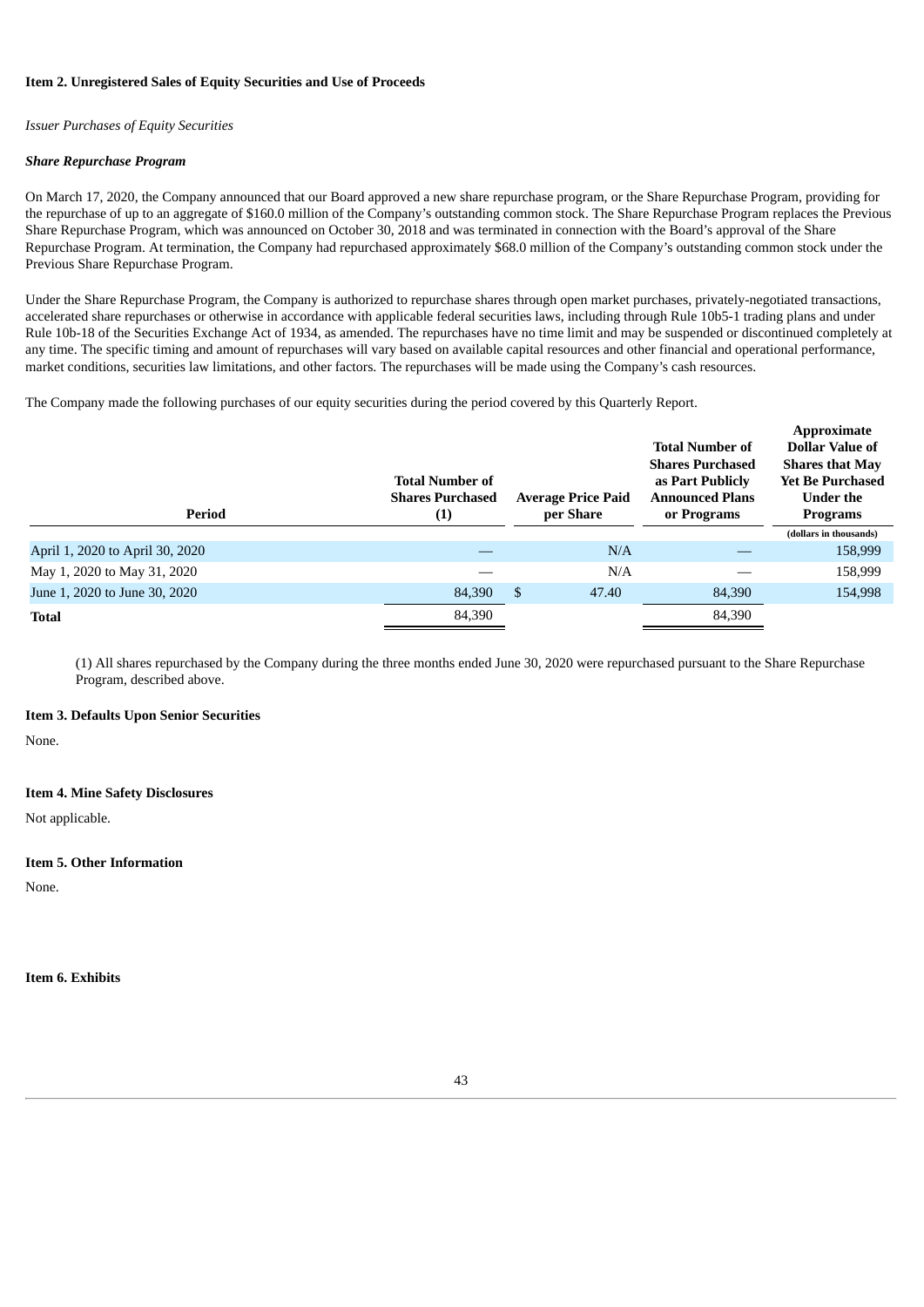## **EXHIBIT INDEX**

| Exhibit<br><b>Number</b> |      | <b>Description of Exhibit</b>                                                                                                                                                                            |
|--------------------------|------|----------------------------------------------------------------------------------------------------------------------------------------------------------------------------------------------------------|
|                          |      | <u>Amended and Restated Certificate of Incorporation (incorporated by reference to Exhibit 3.2 to</u><br>the Registrant's Registration Statement on Form S-1/A, SEC File No. 333-192984, filed January   |
| 3.1                      |      | 28, 2014)                                                                                                                                                                                                |
| 3.2                      |      | Amended and Restated Bylaws (incorporated by reference to Exhibit 3.4 to the Registrant's<br>Registration Statement on Form S-1/A, SEC File No. 333-192984, filed January 28, 2014)                      |
| 31.1                     | (1)  | Certification of Principal Executive Officer pursuant to Rule 13a-14(a) and 15d-14(a) of the<br>Securities Exchange Act of 1934, as adopted pursuant to Section 302 of the Sarbanes-Oxley Act<br>of 2002 |
| 31.2                     | (1)  | Certification of Principal Financial Officer pursuant to Rule 13a-14(a) and 15d-14(a) of the<br>Securities Exchange Act of 1934, as adopted pursuant to Section 302 of the Sarbanes-Oxley Act<br>of 2002 |
| 32.1                     | $**$ | Certification of Principal Executive Officer pursuant to 18 U.S.C. Section 1350, as adopted<br>pursuant to Section 906 of the Sarbanes-Oxley Act of 2002.                                                |
| 101.INS                  |      | XBRL Instance Document - the instance document does not appear in the interactive data file<br>because its XBRL tags are embedded within the inline XBRL document.                                       |
| 101.SCH                  |      | Inline XBRL Taxonomy Extension Schema Document                                                                                                                                                           |
| 101.CAL                  |      | Inline XBRL Taxonomy Extension Calculation Linkbase Document                                                                                                                                             |
| 101.DEF                  |      | Inline XBRL Taxonomy Definition Linkbase Document                                                                                                                                                        |
| 101.LAB                  |      | Inline XBRL Taxonomy Extension Label Linkbase Document                                                                                                                                                   |
| 101.PRE                  |      | Inline XBRL Taxonomy Extension Presentation Linkbase Document                                                                                                                                            |
| 104                      |      | Cover Page Interactive Data File (formatted as inline XBRL with applicable taxonomy extension<br>information contained in Exhibits 101).                                                                 |

(1) Filed herewith.

†Management contract or compensatory plan or arrangement.

<span id="page-47-0"></span>\*\*The certifications attached as Exhibit 32.1 that accompany this Quarterly Report on Form 10-Q are not deemed filed with the SEC and are not to be incorporated by reference into any filing of Eagle Pharmaceuticals, Inc. under the Securities Act of 1933, as amended, or the Securities Exchange Act of 1934, as amended (whether made before or after the date of such Form 10-Q), irrespective of any general incorporation language contained in such filing.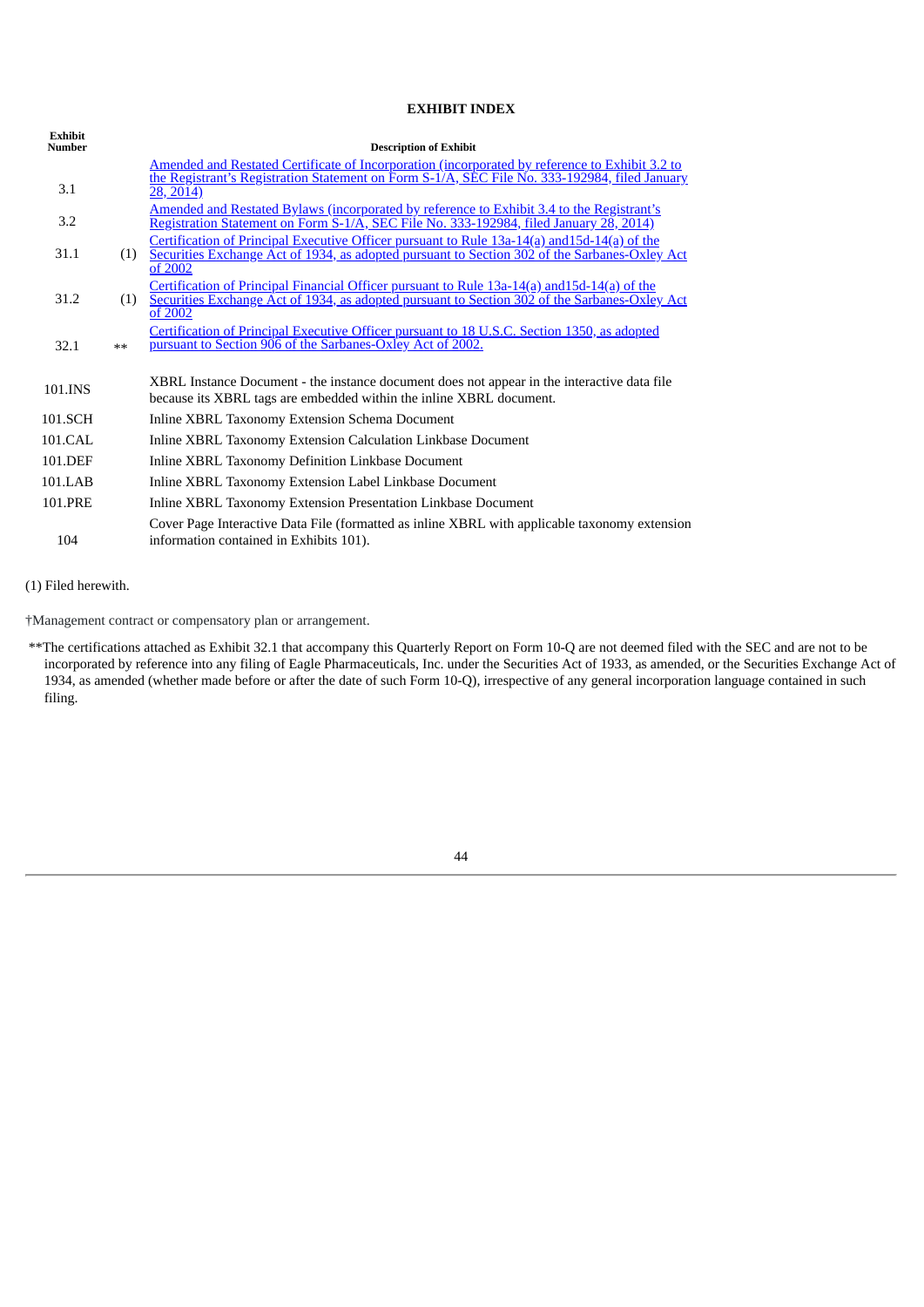## **SIGNATURES**

Pursuant to the requirements of the Securities Exchange Act of 1934, the registrant has duly caused this report to be signed on its behalf by the undersigned thereunto duly authorized

### EAGLE PHARMACEUTICALS, INC.

By: /s/ Scott Tarriff DATED: August 10, 2020 l. Scott Tarriff Chief Executive Officer (Principal Executive Officer) /s/ Pete A. Meyers DATED: August 10, 2020 By: l, Pete A. Meyers Chief Financial Officer (Principal Accounting Officer and Principal Financial Officer)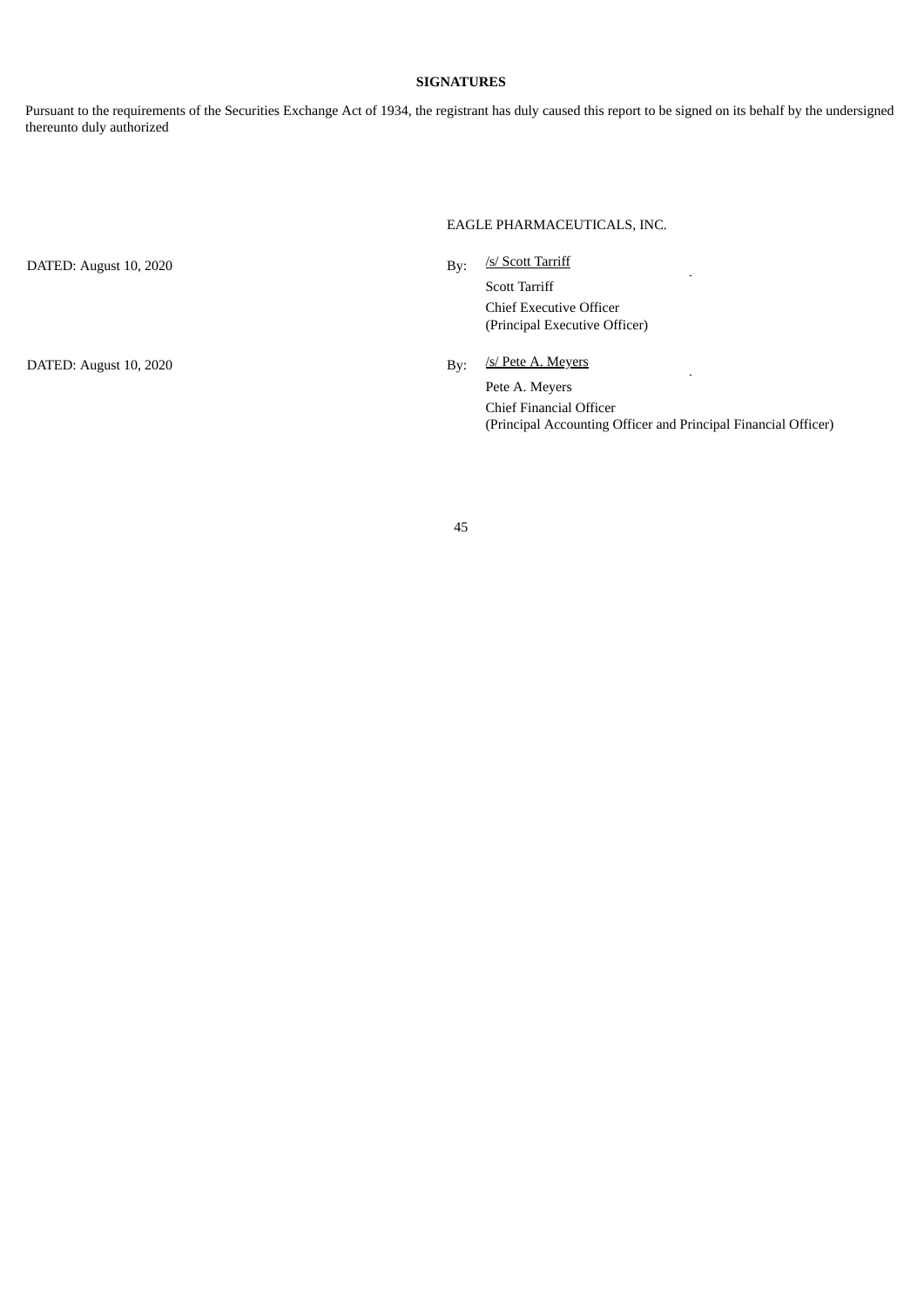### **CERTIFICATION OF PRINCIPAL EXECUTIVE OFFICER**

<span id="page-49-0"></span>I, Scott Tarriff, certify that:

- 1. I have reviewed this Quarterly Report on Form 10-Q of Eagle Pharmaceuticals, Inc.;
- 2. Based on my knowledge, this report does not contain any untrue statement of a material fact or omit to state a material fact necessary to make the statements made, in light of the circumstances under which such statements were made, not misleading with respect to the period covered by this report;
- 3. Based on my knowledge, the financial statements, and other financial information included in this report, fairly present in all material respects the financial condition, results of operations and cash flows of the registrant as of, and for, the periods presented in this report;
- 4. The registrant's other certifying officer and I are responsible for establishing and maintaining disclosure controls and procedures (as defined in Exchange Act Rules 13a-15(e) and 15d-15(e)) and internal control over financial reporting (as defined in Exchange Act Rules 13a-15(f) and 15d-15(f)) for the registrant and have:

(a) designed such disclosure controls and procedures, or caused such disclosure controls and procedures to be designed under our supervision, to ensure that material information relating to the registrant, including its consolidated subsidiaries, is made known to us by others within those entities, particularly during the period in which this report is being prepared;

(b) designed such internal control over financial reporting, or caused such internal control over financial reporting to be designed under our supervision, to provide reasonable assurance regarding the reliability of financial reporting and the preparation of financial statements for external purposes in accordance with generally accepted accounting principles;

(c) evaluated the effectiveness of the registrant's disclosure controls and procedures and presented in this report our conclusions about the effectiveness of the disclosure controls and procedures, as of the end of the period covered by this report based on such evaluation; and

(d) disclosed in this report any change in the registrant's internal control over financial reporting that occurred during the registrant's most recent fiscal quarter (the registrant's fourth fiscal quarter in the case of an annual report) that has materially affected, or is reasonably likely to materially affect, the registrant's internal control over financial reporting; and

5. The registrant's other certifying officer and I have disclosed, based on our most recent evaluation of internal control over financial reporting, to the registrant's auditors and the audit committee of the registrant's board of directors (or persons performing the equivalent functions):

(a) All significant deficiencies and material weaknesses in the design or operation of internal control over financial reporting which are reasonably likely to adversely affect the registrant's ability to record, process, summarize and report financial information; and

(b) Any fraud, whether or not material, that involves management or other employees who have a significant role in the registrant's internal control over financial reporting.

Date: August 10, 2020

/s/ Scott Tarriff

Scott Tarriff Chief Executive Officer (Principal Executive Officer)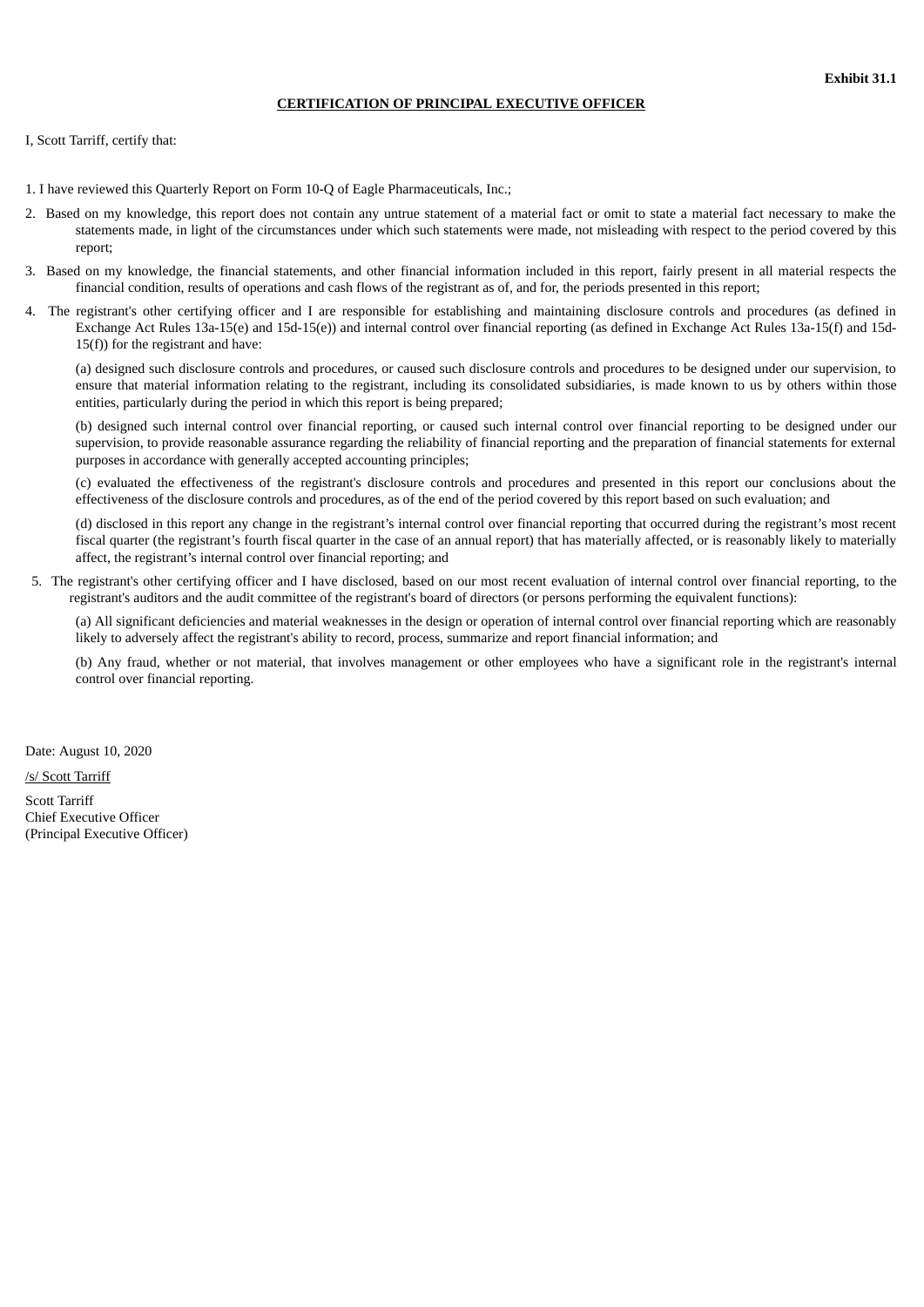### **CERTIFICATION OF PRINCIPAL FINANCIAL OFFICER**

<span id="page-50-0"></span>I, Pete A. Meyers, certify that:

- 1. I have reviewed this Quarterly Report on Form 10-Q of Eagle Pharmaceuticals, Inc.;
- 2. Based on my knowledge, this report does not contain any untrue statement of a material fact or omit to state a material fact necessary to make the statements made, in light of the circumstances under which such statements were made, not misleading with respect to the period covered by this report;
- 3. Based on my knowledge, the financial statements, and other financial information included in this report, fairly present in all material respects the financial condition, results of operations and cash flows of the registrant as of, and for, the periods presented in this report;
- 4. The registrant's other certifying officer and I are responsible for establishing and maintaining disclosure controls and procedures (as defined in Exchange Act Rules 13a-15(e) and 15d-15(e)) and internal control over financial reporting (as defined in Exchange Act Rules 13a-15(f) and 15d-15(f)) for the registrant and have:

(a) designed such disclosure controls and procedures, or caused such disclosure controls and procedures to be designed under our supervision, to ensure that material information relating to the registrant, including its consolidated subsidiaries, is made known to us by others within those entities, particularly during the period in which this report is being prepared;

(b) designed such internal control over financial reporting, or caused such internal control over financial reporting to be designed under our supervision, to provide reasonable assurance regarding the reliability of financial reporting and the preparation of financial statements for external purposes in accordance with generally accepted accounting principles;

(c) evaluated the effectiveness of the registrant's disclosure controls and procedures and presented in this report our conclusions about the effectiveness of the disclosure controls and procedures, as of the end of the period covered by this report based on such evaluation; and

(d) disclosed in this report any change in the registrant's internal control over financial reporting that occurred during the registrant's most recent fiscal quarter (the registrant's fourth fiscal quarter in the case of an annual report) that has materially affected, or is reasonably likely to materially affect, the registrant's internal control over financial reporting; and

5. The registrant's other certifying officer and I have disclosed, based on our most recent evaluation of internal control over financial reporting, to the registrant's auditors and the audit committee of the registrant's board of directors (or persons performing the equivalent functions):

(a) All significant deficiencies and material weaknesses in the design or operation of internal control over financial reporting which are reasonably likely to adversely affect the registrant's ability to record, process, summarize and report financial information; and

(b) Any fraud, whether or not material, that involves management or other employees who have a significant role in the registrant's internal control over financial reporting.

Date: August 10, 2020

/s/ Pete A. Meyers

Pete A. Meyers Chief Financial Officer (Principal Accounting and Financial Officer)